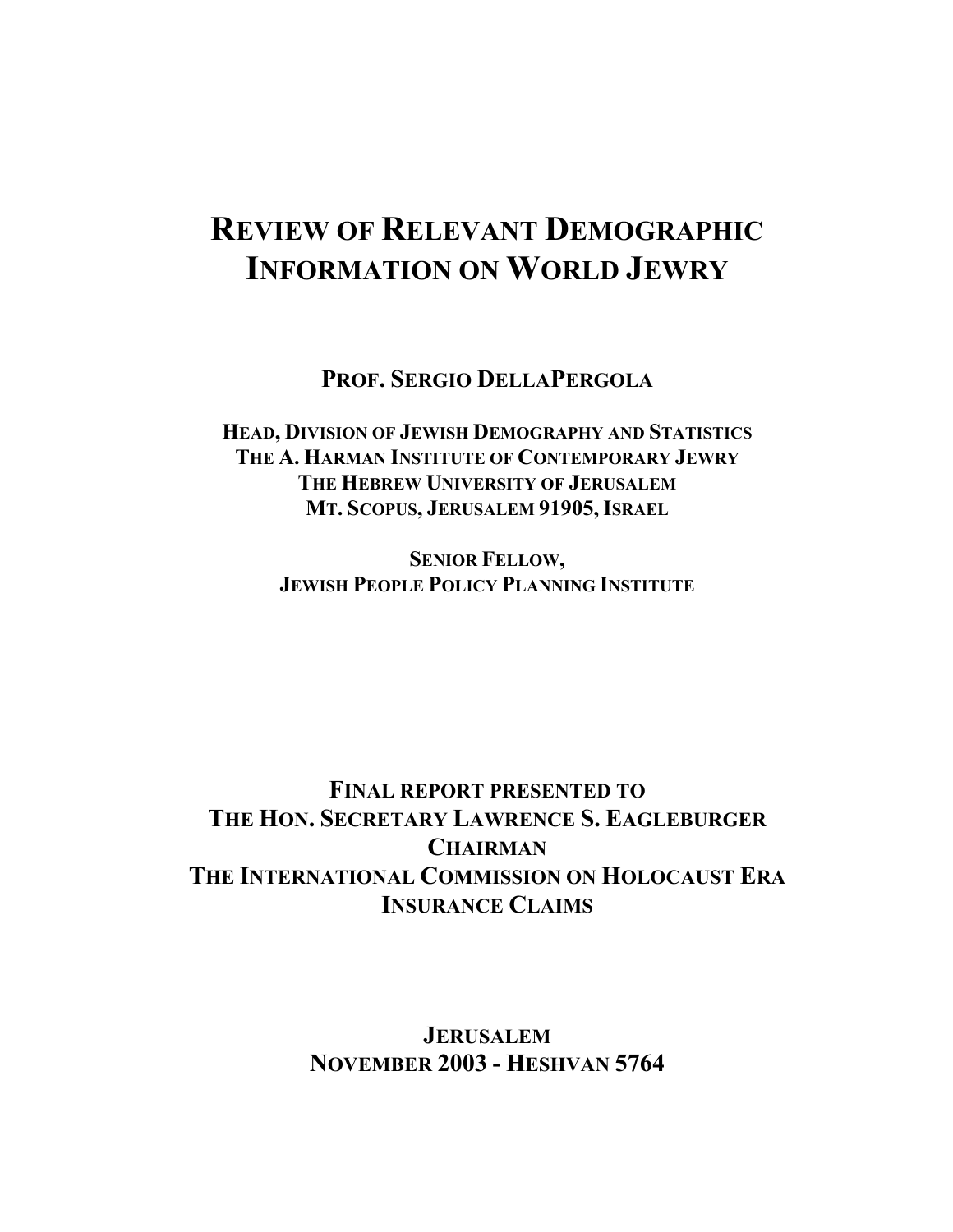# **TABLE OF CONTENTS**

|                  |                                                               | <b>PAGE</b> |
|------------------|---------------------------------------------------------------|-------------|
| 1                | <b>EXECUTIVE SUMMARY</b>                                      | 3           |
|                  | 1.1 Background, Research Problems, and Aims of This Report    | 3           |
|                  | 1.2 Main Trends in Jewish Demography                          | 4           |
|                  | 1.3 Shoah Survivors: Reassessment and Interpretation          | 5           |
|                  | 1.4 Implications and Conclusions                              | 8           |
| $\boldsymbol{2}$ | <b>BACKGROUND, RESEARCH PROBLEMS, AND AIMS OF THIS REPORT</b> | 10          |
|                  | 2.1 Background                                                | 10          |
|                  | 2.2 Aims and Organization of this Report                      | 11          |
|                  | 2.3 Alternative Definitions of Shoah Survivor Population      | 12          |
|                  | 2.4 Previous Studies and Interpretations                      | 15          |
|                  | 2.5 Overview                                                  | 20          |
| 3                | <b>MAIN TRENDS IN JEWISH DEMOGRAPHY</b>                       | 22          |
|                  | 3.1 Patterns and Determinants of Jewish Population Change     | 22          |
|                  | 3.2 Definitions                                               | 26          |
|                  | 3.3 Sources and Quality of Data                               | 28          |
|                  | 3.4 World Jewish Population Size and Distribution             | 31          |
|                  | 3.5 Overview                                                  | 38          |
| 4                | <b>SHOAH SURVIVORS: REASSESSMENT AND INTERPRETATION</b>       | 40          |
|                  | 4.1 Method and Sources                                        | 40          |
|                  | 4.2 Detailed Findings                                         | 42          |
|                  | 4.3 Overview                                                  | 48          |
| 5                | <b>IMPLICATIONS AND CONCLUSIONS</b>                           | 50          |
| 6                | <b>APPENDIXES</b>                                             | 51          |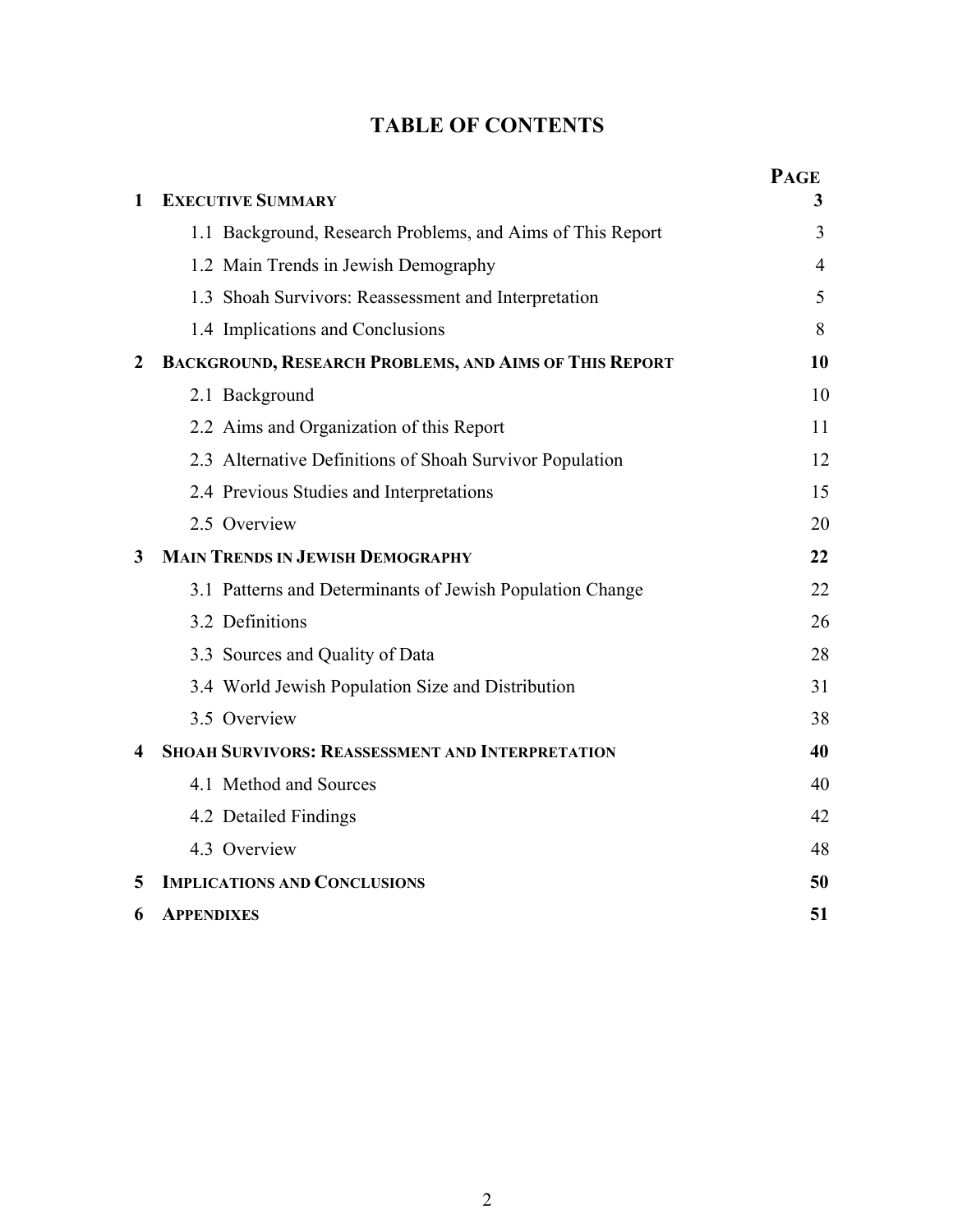## **CHAPTER 1.**

## **EXECUTIVE SUMMARY**

#### **1.1 BACKGROUND, RESEARCH PROBLEMS, AND AIMS OF THIS REPORT**

 This report aims at providing a new, independent, thorough and reliable evaluation of the number of Shoah survivors.<sup>1</sup> To achieve this goal we need, on the one hand, to review previous research that has been conducted in recent years on the same or related topics. On the other hand, we need to apply independent and systematic research criteria that will provide the most comprehensive answer possible to the question at stake, and an answer that can be judged and evaluated in full autonomy by the users of this report.

For analytic and practical purposes, the definition of who is eligible to the title of *Shoah survivor* is open to widely differing interpretations. In this report we adopt an *Intermediate Extensive* concept. It includes *all those Jewish persons who are alive today and who at least for a brief period of time were submitted in their locations to a regime of duress and/or limitation of their full civil rights in relation to their Jewish background*—*whether by a Nazi foreign occupying power or by a local authority associated with the Nazis' endeavor or had to flee elsewhere in order to avoid falling under the aforementioned situations.* Such definition incorporates all Jews who actually suffered physical or other kinds of persecution, those who escaped from areas in which they were the designated target for persecution, and those who suffered any kind of other—even temporary or potential—limitation of personal freedom.

Over the last years, several studies have been undertaken concerning aspects of the question of the number of Shoah survivors and their geographical distribution worldwide. Some of these investigative efforts tried to provide a comprehensive picture of the relevant population worldwide. Other efforts focused on specific subpopulations, defined by country of residence or by other criteria inherent in the matter of sufferance and survivorship. Very interesting contributions to understanding the topic of Shoah survivors were produced through a variety of approaches using quantitative research and institutional sources. There are

<sup>&</sup>lt;sup>1</sup> Throughout this report we consistently refer to *Shoah* rather than *Holocaust*. As the inherent meanings of these two terms are deeply different, *Shoah* clearly is the more appropriate in our case. For the practical purposes of this report, however, the two terms can be considered as equivalent.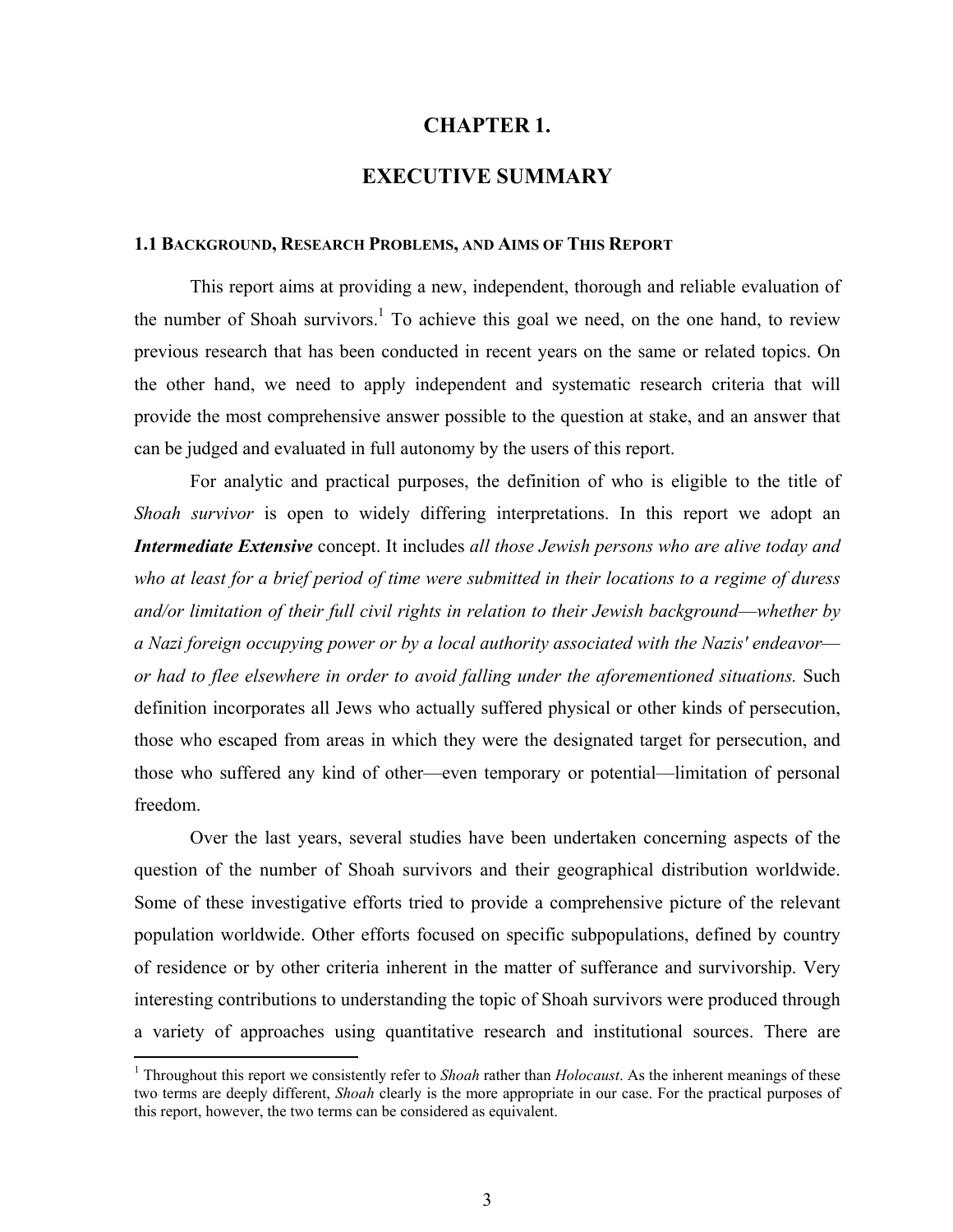however a number of crucial weaknesses in the body of research available so far. These problems include:

- (One) a nearly exclusive focus on events and people in Europe, basically ignoring all non-European territories that should be included because they once were under the rule of hostile European powers;
- (Two) not very consistent and sometimes reductive criteria for defining the period of sufferance;
- (Three) quite inconsistent, and sometimes biased or speculative criteria for establishing Jewish population estimates at different points in time as a basis for estimating the number of victims;
- (Four) quite simplistic and therefore inaccurate demographic techniques used to reconstruct the course of Jewish population change before, during, and after the Shoah period.

 Because of these and other reasons, a systematic reassessment was needed of the complex problems inherent with the demography of Shoah survivors.

### **1.2 MAIN TRENDS IN JEWISH DEMOGRAPHY**

Figures on population size, characteristics, and trends are a primary tool in the assessment of Jewish community needs and prospects at the local level and worldwide. The estimates for major regions and individual countries adopted in this report reflect a prolonged and ongoing effort to study scientifically the demography of contemporary world Jewry.

Demographic events produce ceaseless changes in Jewish (as in any other) population size and composition. The main thrust of Jewish demographic change over the whole post-World War II period and more intensely since the 1990s included overall quantitative stagnation at the global level, considerable aging due to comparatively low fertility rates and comparatively high longevity, and a dramatic migration transfer from Muslim countries and Eastern Europe to Israel and to the western countries. In turn, regional differences in the incidence of negative balances of Jewish births and deaths, and of weak propensities to raise as Jews the children of intermarriages, further impacted Jewish population size and distribution. As a cumulative result of these trends, entire Jewish communities dried up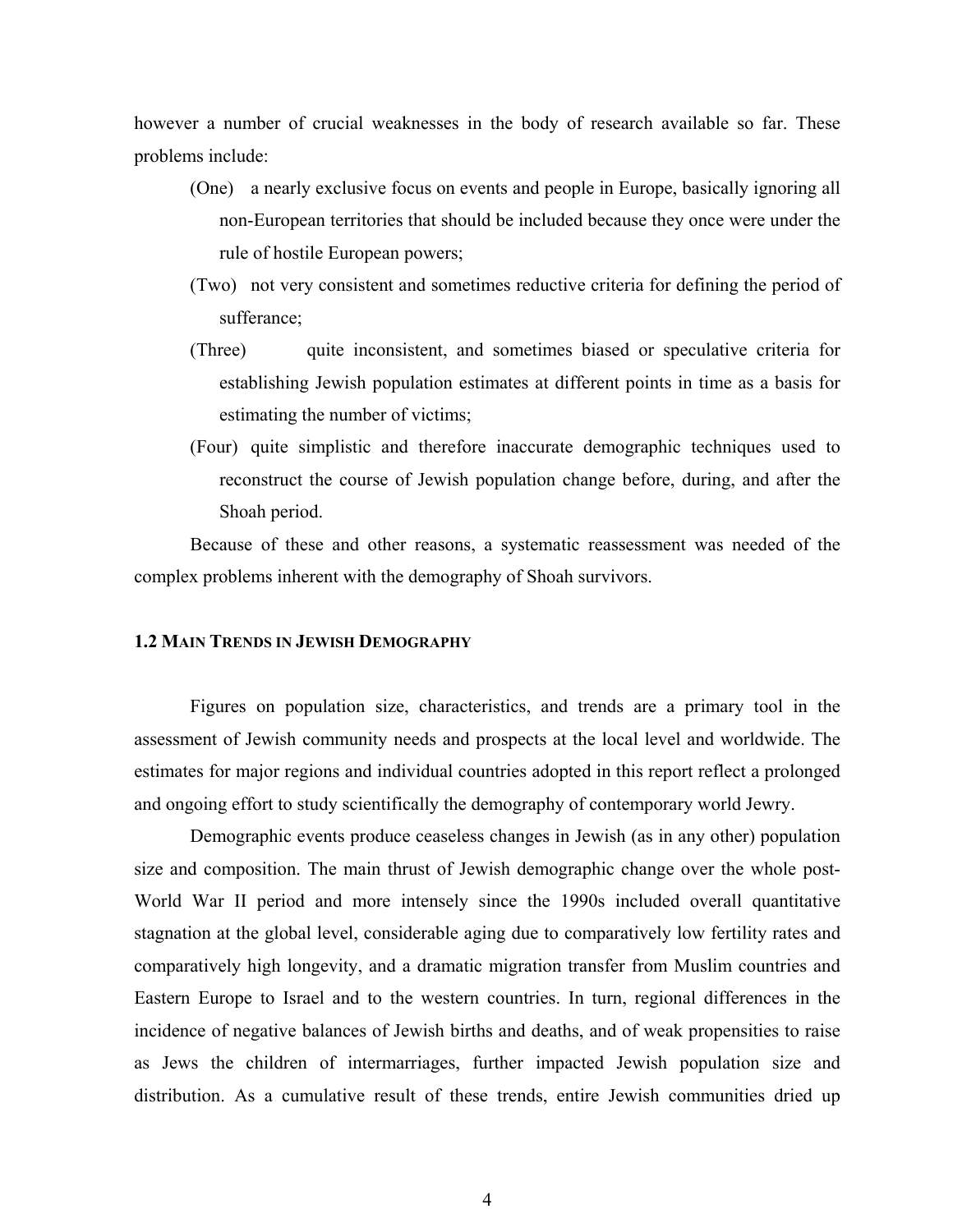completely, especially in the Middle East and North Africa, and others shrank significantly, notably in the Former Soviet Union (FSU), in other parts of Eastern Europe, in Latin America, and in South Africa. Israel, from a relatively small and marginal Jewish community at the end of World War II, emerged as one of the two leading centers of world Jewish population, together with the United States. In the US, however, much because of the same reasons just outlined, the historical momentum of Jewish population growth reached a standstill at the end of the  $20<sup>th</sup>$  century.

Constant monitoring of Jewish demographic trends in the republics of the FSU is of great significance within the global assessment of Jewish demographic trends. Recent findings do not confirm the assumption that the official data in the past significantly underreported the number of Jews. The opportunity that emerged since 1991 for Jews fearful of the past regime to come out into the open and reveal their identity, and the considerable investments in cultural and social Jewish activities by local and international agencies, were supposed to produce a significant increase in the readiness to declare their Jewish identity in the census among people who supposedly had concealed it in the past. The new data, perhaps regrettably, disprove this assumption and confirm that past and present demographic data form a highly coherent body of information. The crucially relevant message is that because of the intertwined effect of continuing low fertility, assimilation, and large scale emigration, the Jewish population in the FSU is continuing its rapid downward course.

The momentum of these trends is not exhausted, and they are expected to continue to operate at least for several years ahead with obvious implications for emerging changes in Jewish population distribution globally.

### **1.3 SHOAH SURVIVORS: REASSESSMENT AND INTERPRETATION**

It should be clearly understood that there does not exist one single central reliable registry of Shoah survivors. Any evaluation of the numbers has to rely on a set of assumptions and on an adequate investigative methodology. The result of such an evaluation is at best the most plausible central value in a range of less plausible alternatives. It is within these specific limits that our findings should be read and interpreted.

A full reassessment of the number and geographical distribution of Shoah survivors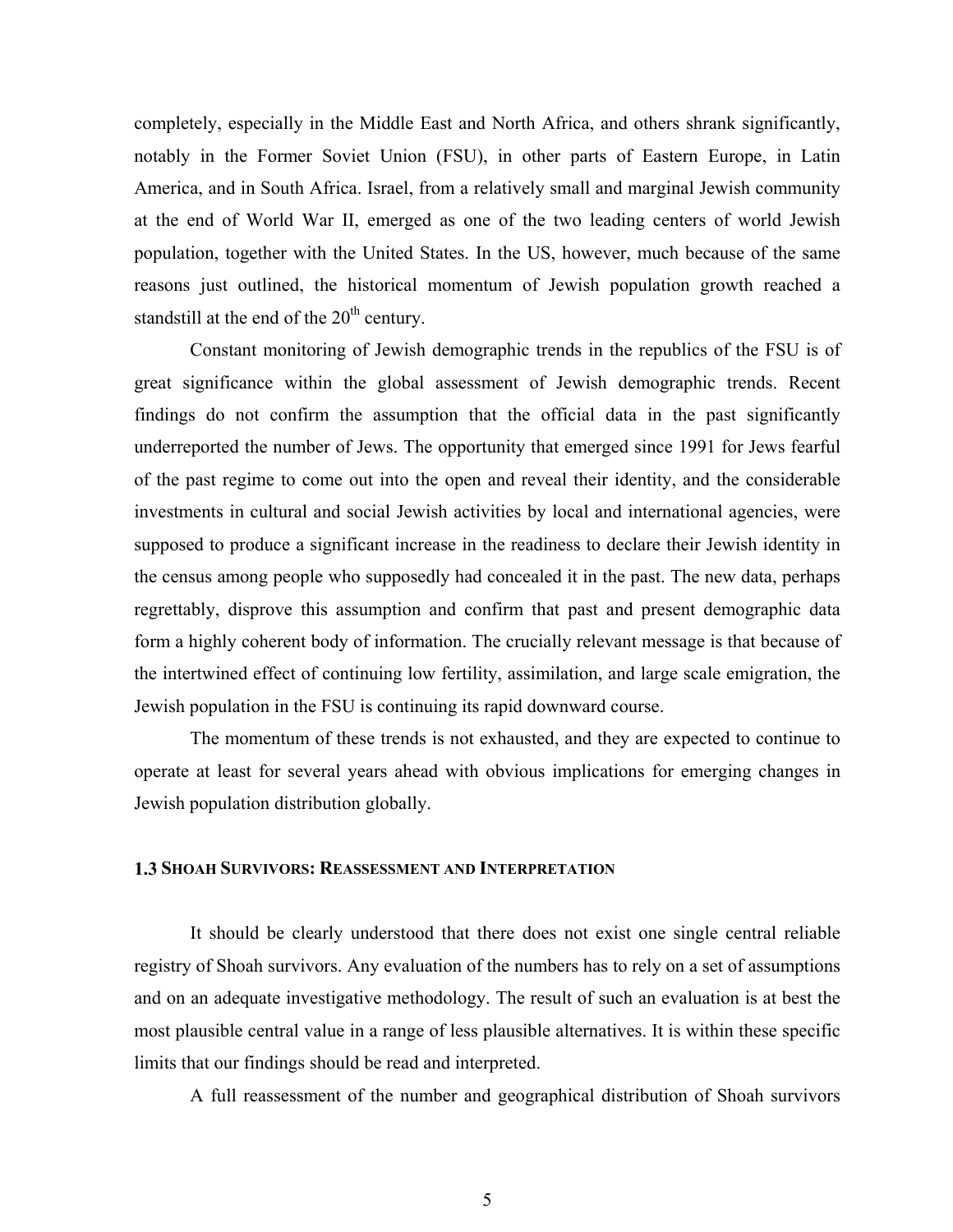was performed perusing or newly processing the whole gamut of existing sources on Jewish population worldwide. The basic approach comprised:

- (One) detailed examination of the number and distribution of Jews born before 1946 and therefore liable to have incurred in the Shoah;
- (Two) a detailed analysis of the distribution by countries of birth of Jews of relevant ages in each country of residence;
- (Three) further verification of the years of immigration for Jews of relevant countries of origin.

 This painstaking reconstruction is largely possible thanks to the recent accumulation of a large amount of new censuses and sociodemographic surveys that were not available at the time previous assessments of the topic at stake were undertaken. Our results largely derive from detailed statistical sources, particularly for the largest Jewish populations that constitute the vast majority of the total of world Jewry. In those cases where detailed data were not available, assumptions were developed on the basis of regional analogies that clearly exist in the socio-historical and demographic experience of Jewish communities.

**TABLE 1. ESTIMATE OF SHOAH SURVIVORS,<sup>a</sup> BY MAJOR GEOGRAPHIC DIVISIONS, 2003** 

| Region               | <b>Number</b> | Percent |
|----------------------|---------------|---------|
| <b>World Total</b>   | 1,092,000     | 100.0   |
| Israel               | 511,000       | 46.8    |
| <b>United States</b> | 174,000       | 15.9    |
| Former Soviet Union  | 146,000       | 13.4    |
| Western Europe       | 197,000       | 18.1    |
| Eastern Europe       | 32,000        | 2.9     |
| Rest of the world    | 32,000        | 2.9     |

a Intermediate extensive definition, see p. 3.

 The total of Shoah survivors reassessed in 2003 according to the comprehensive criteria outlined above, is currently evaluated at 1,092,000 persons (see Table 1). Of these, 511,000 live in Israel, 174,000 in the United States, 146,000 in the Former Soviet Union, 197,000 in Western Europe, 32,000 in Eastern Europe, and 32,000 in the remaining countries in Canada, Latin America, Asia, Africa, and Oceania.

In accordance with the definitional criteria adopted, our estimates are generally higher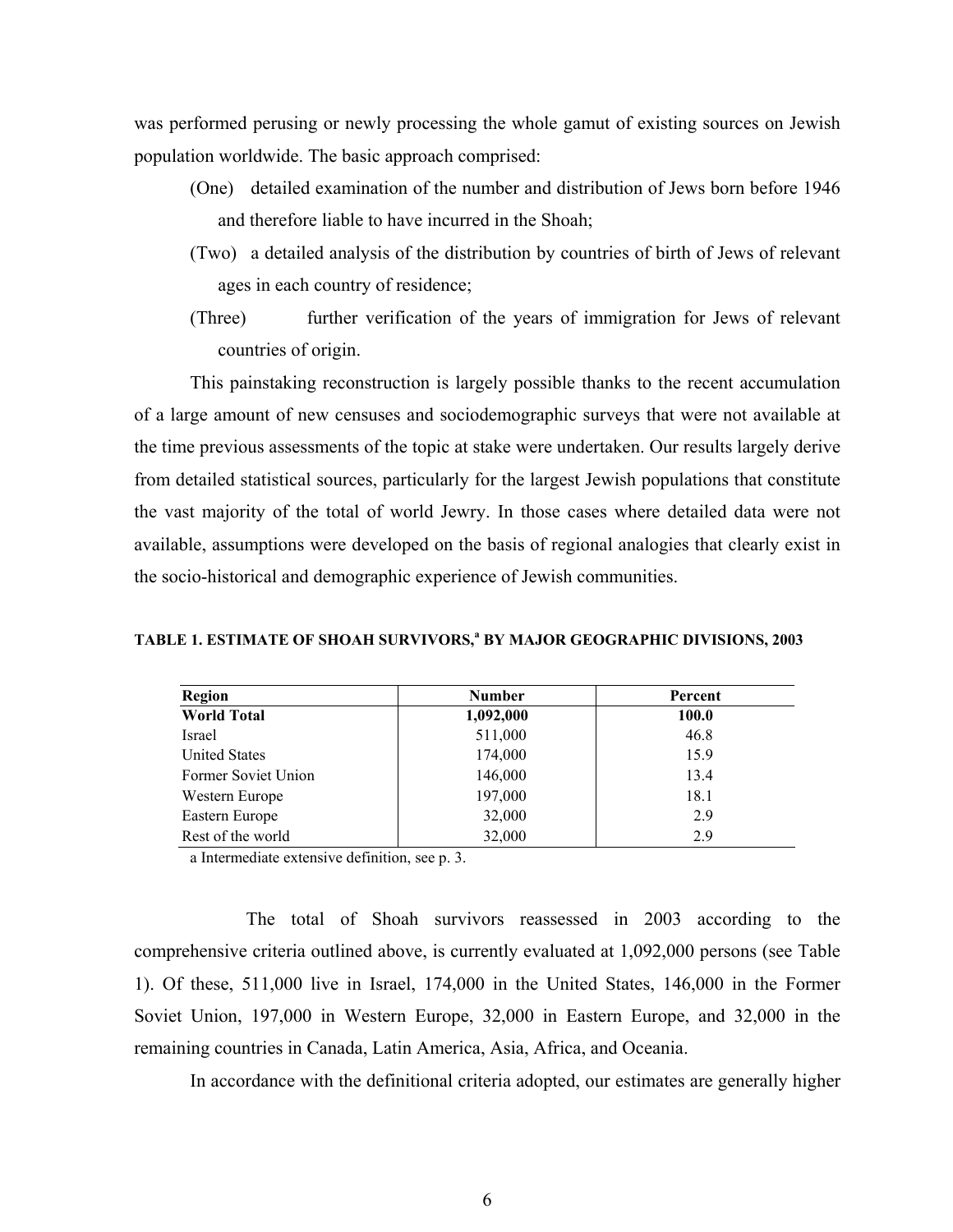than those suggested by previous reports. The share of Israel is higher than in previous assessments, mainly because of two factors:

- (One) the continuing inflow of immigrants produces increases in Israel's population and decreases in the relevant countries of origin, particularly the Former Soviet Union;
- (Two) the incorporation of North African and Middle Eastern communities that were mistakenly omitted in previous assessments tends to expand Israel's share more than that of other parts of the world (with the exception of Western Europe), because most of the migrants from relevant former European colonies in Muslim countries settled in Israel.

#### **FIGURE 1. ESTIMATE OF SHOAH SURVIVORS, BY MAJOR GEOGRAPHIC DIVISIONS, 2003**



 According to our reevaluation, the partition of 511,000 Shoah survivors in Israel, is 393,000 from Europe and 118,000 from Africa and Asia.

Our assessment of the number of survivors in the United States, too, is somewhat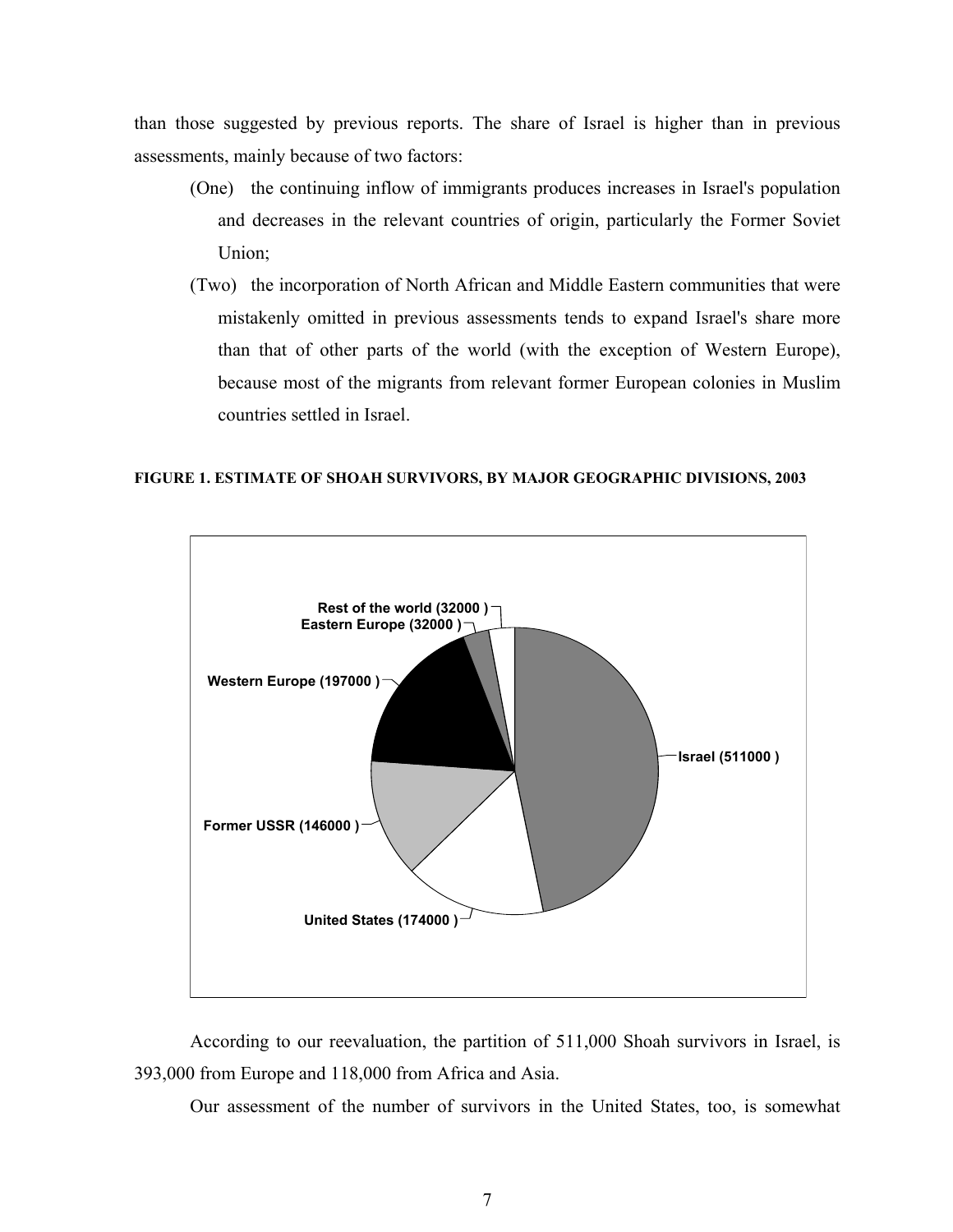higher than in previous assessments. This indicates the good reliability of previous estimates, but also the advantages of having at hand a good new and comprehensive source of data, the 2000-2001 National Jewish Population Survey. Our assessment for Western Europe is significantly higher than previously thought, because of

- (One) the rapid Jewish population growth experienced in Germany in recent years, mostly through immigration from the Former Soviet Union, and
- (Two) the incorporation of a substantial number of survivors among the Jewish population of North African origin now living in France.

It is not surprising, therefore, that reflecting continuing demographic erosive trends, including continuing emigration, our assessment of Shoah survivors in the Former Soviet Union is somewhat lower than in previous reports. It should be stressed that the number of Shoah survivors of FSU origin now living out of the FSU, in Israel, in the US, in Germany and elsewhere, has increased over the years and significantly exceeds the number still living in the FSU.

### **1.4 IMPLICATIONS AND CONCLUSIONS**

 The trends outlined in this report should be taken not only for the comprehensive picture they unveil of the Shoah survivors, but also for what they can teach us about the ceaseless effects of demographic change for future Jewish community planning and social policies. While because of the unavoidable effects of aging, the total pool of Shoah survivors is bound to diminish significantly over the next years, nevertheless for several decades ahead it will continue to be a very significant constituency. Not only their total number, but also their geographic distribution will continue to shift from one region to another reflecting differential migration flows and differential survival chances at various locations.

Shoah survivors are the scant living residue of a great and vibrant Jewry that was destroyed in tragic circumstances. They were to different degrees of personal sufferance direct or indirect victims, and in any case they were witnesses. They are entitled to the highest possible level of respect, service, and nurturing by the Jewish community system and by the civil community at large.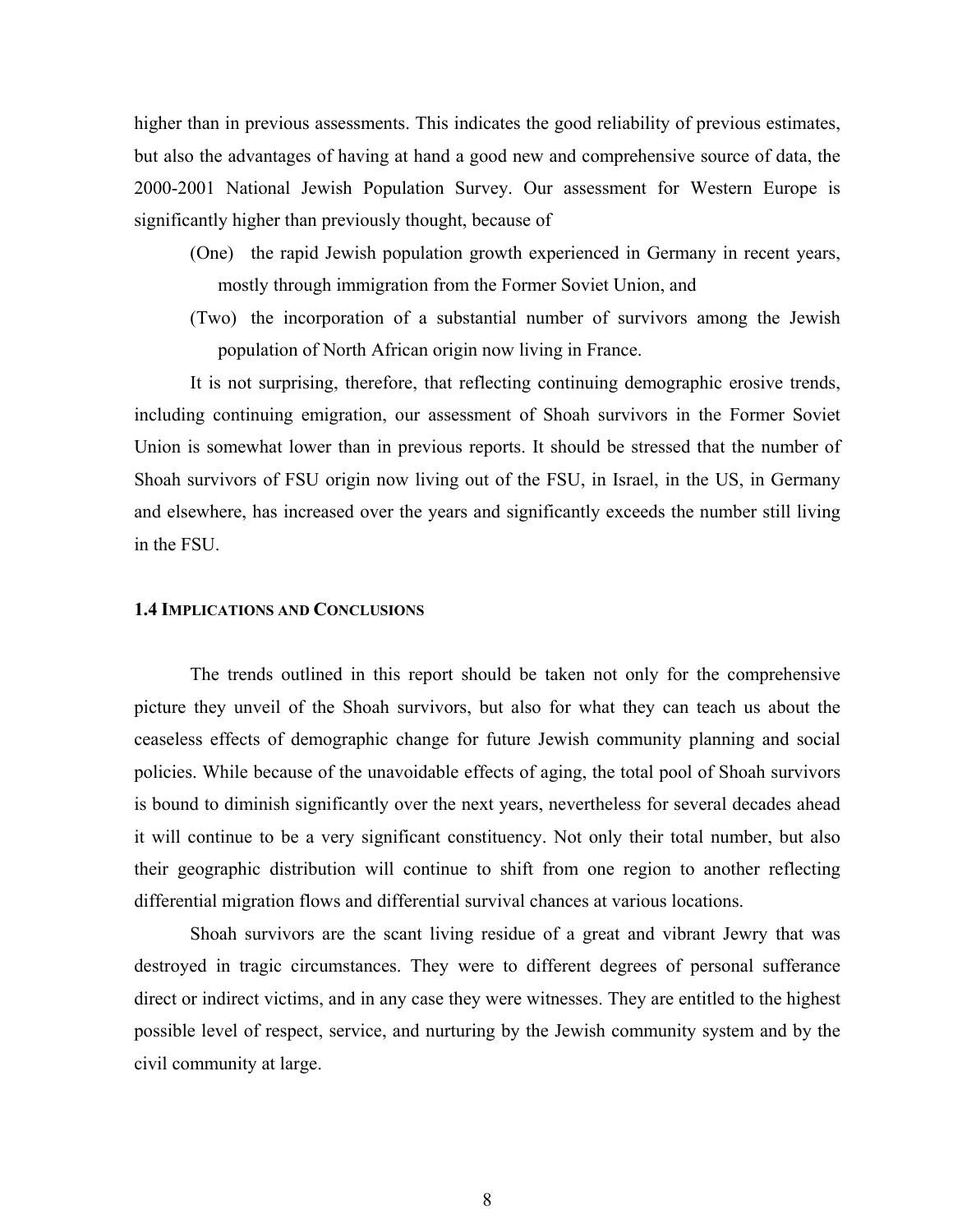## **CHAPTER 2.**

# **BACKGROUND, RESEARCH PROBLEMS, AND AIMS OF THIS REPORT**

### **2.1 BACKGROUND**

On April 10, 2003, Mr. Lawrence S. Eagleburger, Chairman of the International Commission on Holocaust Era Insurance Claims, wrote to the author of this report:

"In order to make decisions regarding the allocation of funds, ICHEIC has made use of the studies that have been carried out regarding estimates of Nazi victims in various locations. [...] I have decided to request […] to review the demographic data already available to determine whether there are significant errors or changes in the facts (e.g. immigration) underlying the figures [...]"

On June 11, 2003, Mr. Eagleburger further wrote to this author:

"This is to confirm my request that you conduct a review of relevant demographic information on world Jewry […]"

To our request for clarification about

"the criterion for definition and inclusion of the Jewish population […] relevant for the purposes of your Commission",

on June 12, 2003, Mr. Eagleburger answered as follows:

"Clearly my preference is that you emphasize the more extensive criteria in your analysis."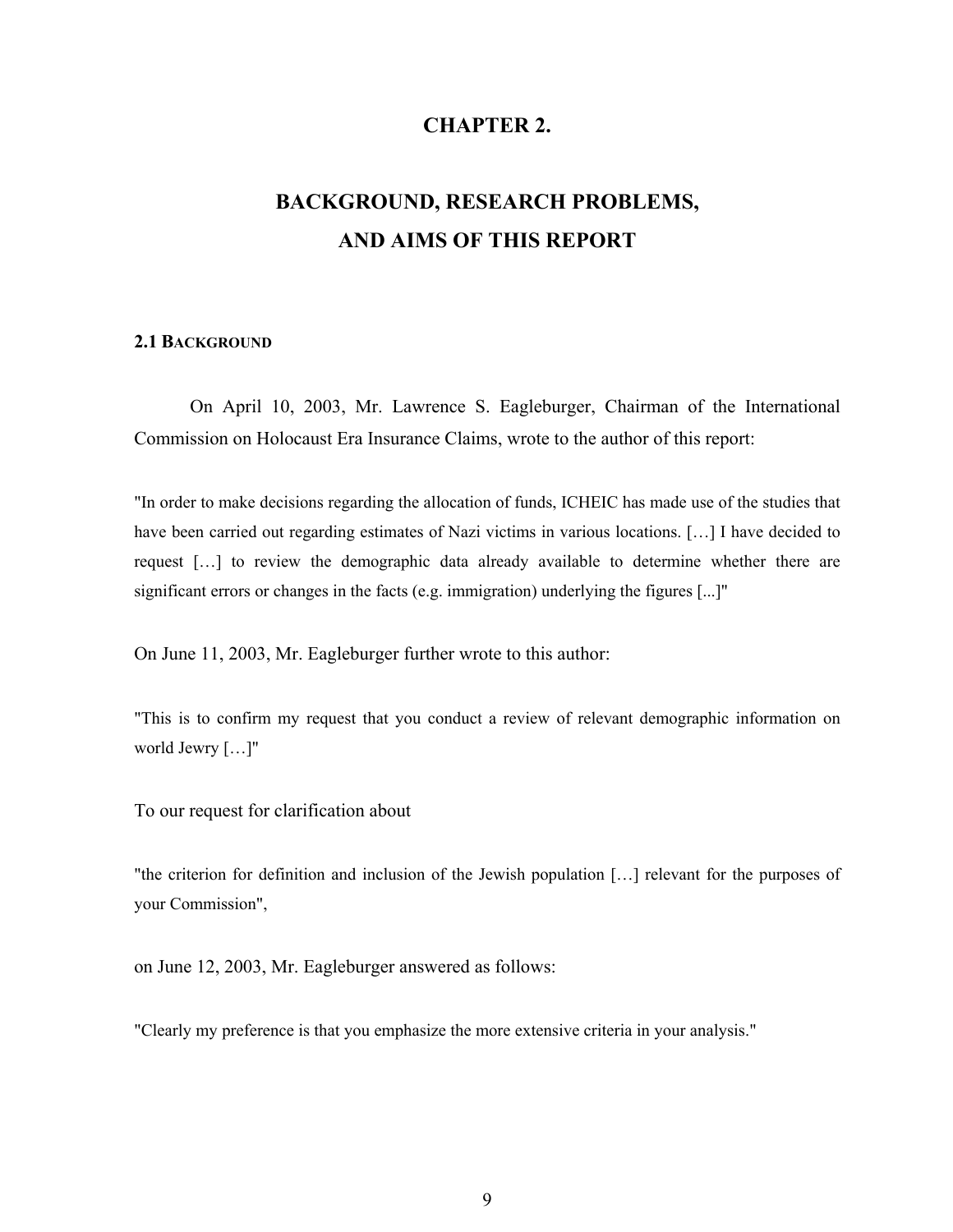In the following report we provide a thorough answer to the topic that was raised. In so doing, the author is fully aware of the sensitivity and complexity of the issues involved. The matters to be dealt with do not simply represent an exercise in demographic research, but involve delving into incomparable sufferance related to the Shoah in its broadest sense. This in turn implies dealing with very complex conceptual and definitional problems related with the topic at stake. Moreover, the implications of this analysis are deeply and urgently important for a number of major organizations which have attended at the noble and sensitive task to invest resources aimed at easing—not only in a practical material scope but also in a broader cultural and communal perspective—the cumulative sufferance and damage caused to Jewish individuals personally, and to world Jewry as a collective. Under these circumstances, research is called to provide the keenest, most comprehensive and best documented analysis possible.

 The author, while aware of the responsibility invested in him, trusts that the cumulative research experience that has been built since 1959 at the Division of Jewish Demography and Statistics of the Institute of Contemporary Jewry at the Hebrew University of Jerusalem offers the best guarantee for the thoroughness and reliability of the following investigation.

#### **2.2 AIMS AND ORGANIZATION OF THIS REPORT**

 This report aims at providing a new, independent evaluation of the number of Shoah survivors. To achieve this goal we need, on the one hand, to review previous research that has been conducted in recent years on the same or related topics. On the other hand, we need to apply independent and systematic research criteria that will provide the most comprehensive answer possible to the question at stake, and an answer that can be judged and evaluated in full autonomy by the users of this report.

 In the following of Chapter 2, we shall address alternative possible definitions of the Shoah survivor population, and we shall review the main sources of information on the topic based on research undertaken in recent years. We shall point to strengths and weaknesses of the various available materials.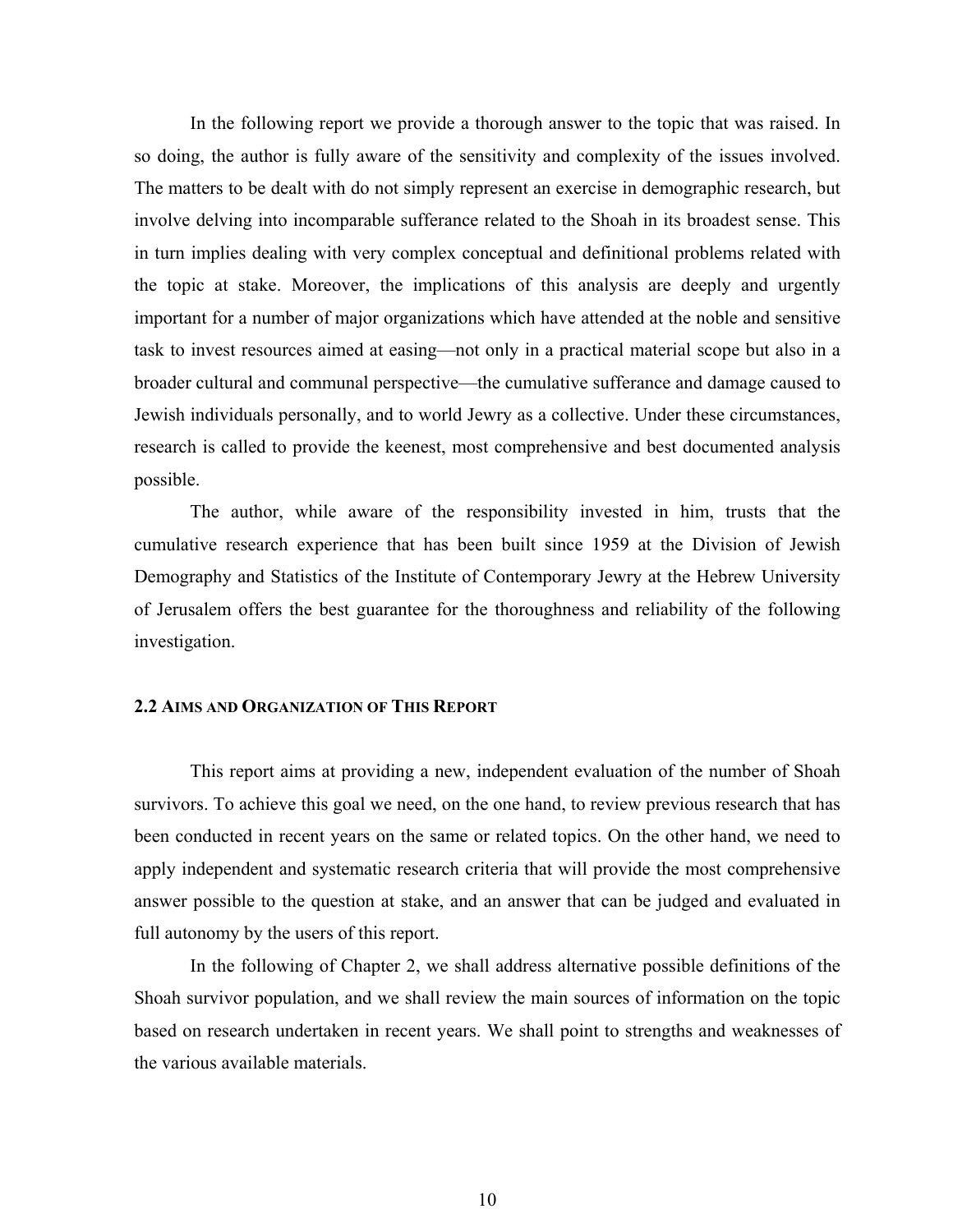Chapter 3 provides an overview of the major trends and patterns in contemporary Jewish demography. A thorough review of the subject is necessary in view of the centrality of demographic change as the underlying force shaping contemporary Jewish society, its resources, and its needs. This section also comes to provide systematic answers to questions that are often raised and to misperceptions that are sometimes circulated both in popular and in more serious writings.

Chapter 4 provides our systematic data analysis and evaluation of all the information needed to reach a judgement about the current number of Shoah survivors. Our evaluation is based on an independent perusal and processing of all available data sources on Jewish population worldwide. The detailed results discussed and presented are clearly summarized at the end of chapter.

Chapter 5 comprises a brief assessment of the results and of their implications for Jewish community planning and social policies.

An Appendix comprises several documents relevant to this report, and the full detail of the data and estimates used to reach our conclusions.

#### **2.3 ALTERNATIVE DEFINITIONS OF SHOAH SURVIVOR POPULATION**

For all analytic and practical purposes, the definition of who is eligible to the title of *Shoah survivor* is open to widely differing interpretations. Shoah affected Jewish society worldwide with infinitely different amounts and shadows of intensity. The major consequence was the physical annihilation of about six million persons. Among those who lived after the end of World War II, consequences ranged from suffering the most excruciating violence and indignity in extermination camps, through irreversible or reversible physical and mental health deterioration, loss of property, limitation of educational and occupational opportunities, residential dislocation, limitation of personal freedom, pain, and anxiety for the fate of self and other dear persons.

Because of the unfolding of historical circumstances, the contemporary size and geographical distribution of the surviving population is not necessarily directly related to the location and intensity of anti-Jewish persecution when it actually occurred. Indeed, there may even be a reverse relationship due to the fact that where persecution was most intensive and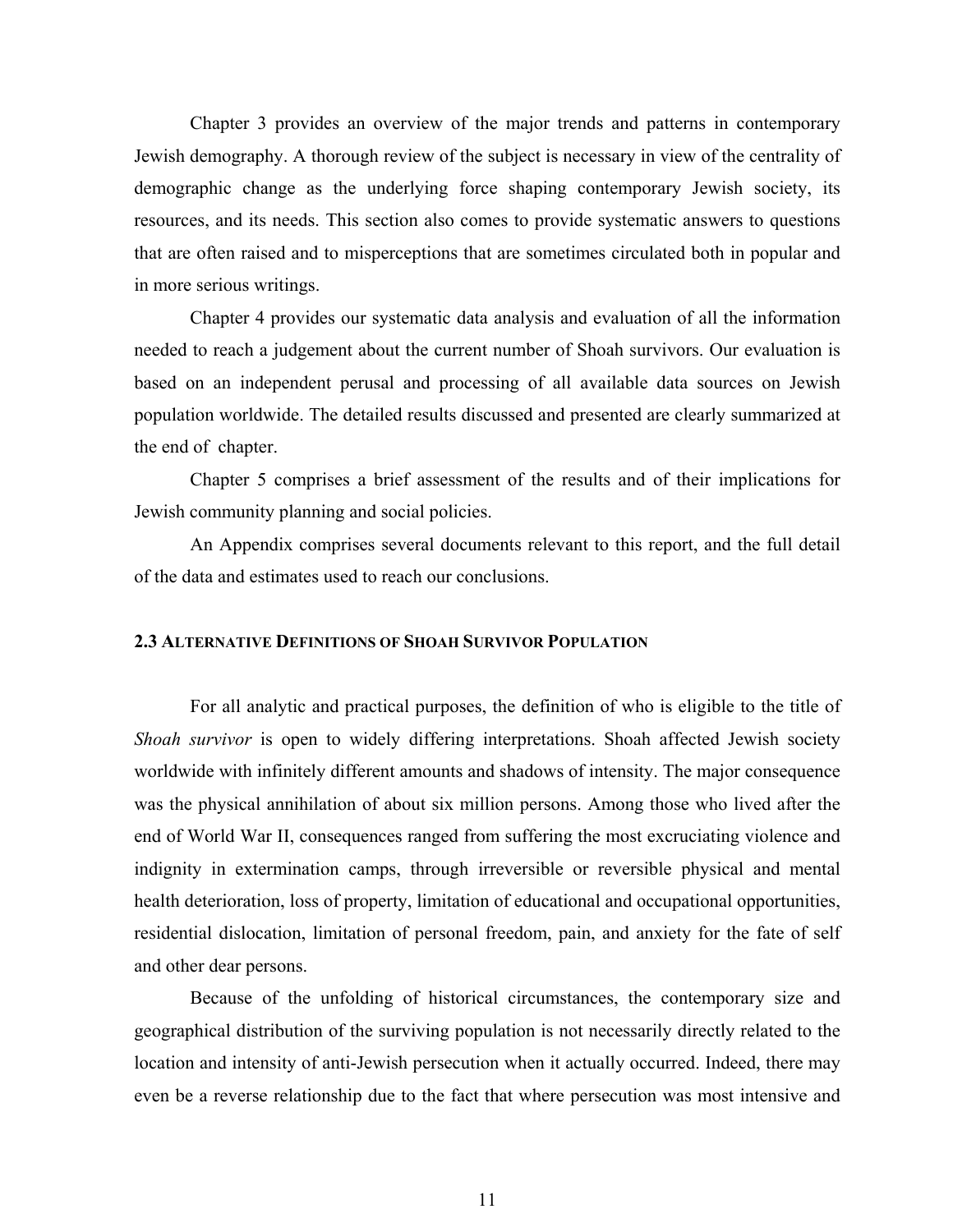efficient, the share of survivors was probably lower than elsewhere. On the other hand, most intensive attacks on the Jews often occurred in the presence of very sizeable Jewish communities. Thus a low share of survivors among a large initial pool of Jews would sometimes make for a higher number of individuals than a higher share of survivors among a smaller initial pool.

Definitions of the pool of Shoah survivors involve consideration of specific circumstances of time and space. Regarding the definition of relevant *space*, there are essentially four major approaches to defining Shoah survivors:

- 1. *Most Restrictive Possible*. The most restrictive concept would be to focus on the hard core group who suffered, and survived the most brutal manifestations of actual physical attack. In particular, this comprises those people who were *confined in concentration camps, or were otherwise detained, tortured, or suffered permanent physical damage*.
- 2. *Intermediate Restrictive*. A somewhat less restrictive concept would address *all those who in their locations suffered significant and permanent physical, mental, and/or socioeconomic damage* in connection with the Shoah period.
- 3. *Intermediate Extensive.* A more extensive concept includes *all those Jewish persons*  who are alive today and who at least for a brief period of time were submitted in their *locations to a regime of duress and/or limitation of their full civil rights in relation to their Jewish background*—*whether by a Nazi foreign occupying power or by a local authority associated with the Nazis' endeavor*—*or had to flee elsewhere in order to avoid falling under the abovementioned situations.* Such definition incorporates those who actually suffered physical or other kinds of persecution, those who escaped from areas in which they were the designated target for persecution, and those who suffered any kind of other—even temporary or potential—limitation of personal freedom.
- 4. *Most Extensive Possible*. In the criminal mind of the Nazi regime, the *final solution* targeted all Jews who lived at the time for annihilation. At the January 1942 Wansee conference, which can be considered the beginning point of a systematic, operative logistical effort to destroy all Jews worldwide, statistical tables were circulated indicating that the Nazis had quite a correct perception of the size and distribution of Jewish population worldwide. Given the opportunity, all existing Jews would have been destroyed. Hence, in the broadest sense, *any Jew who was born and lived before the end*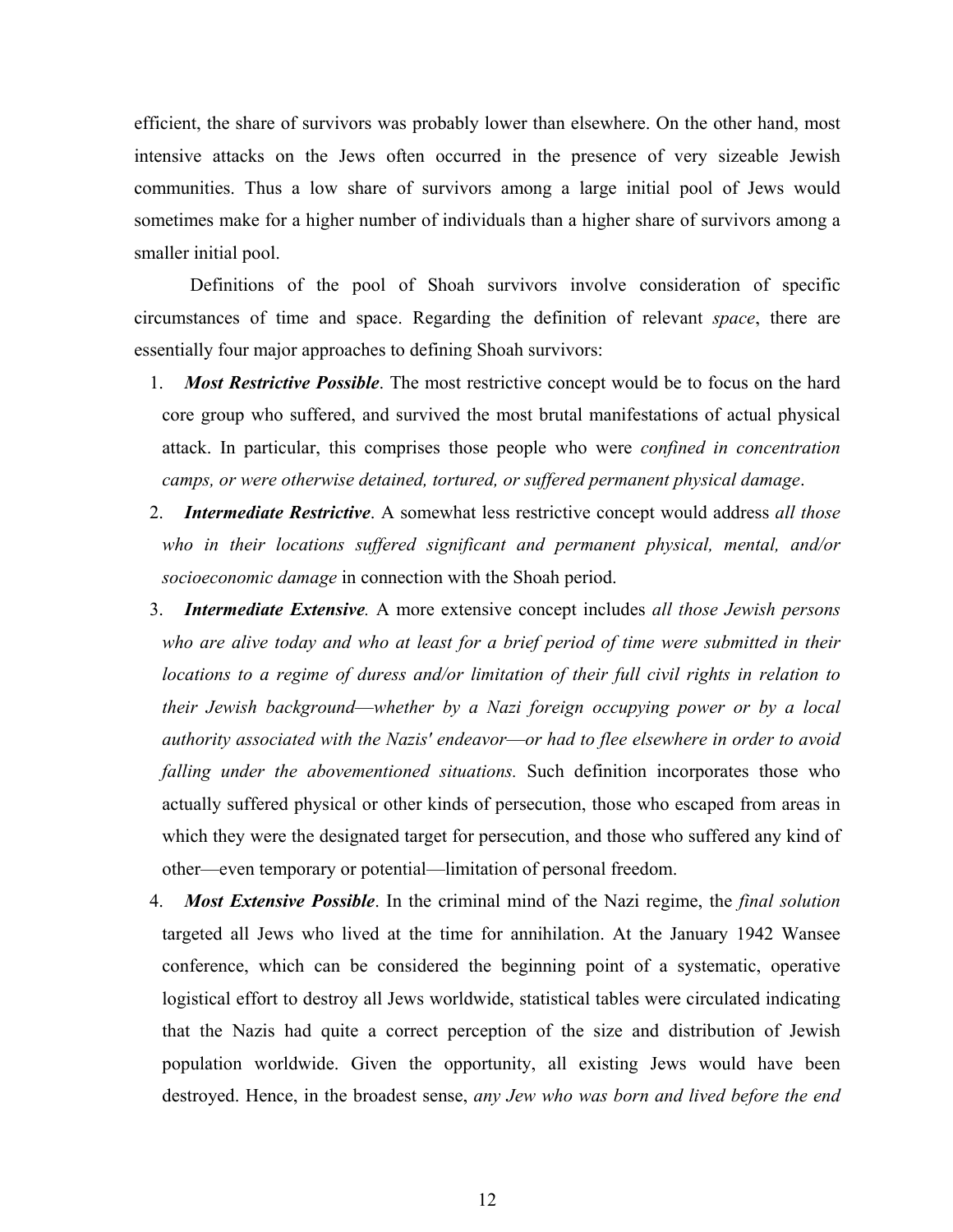*of World War II and the demise of Nazism and its allies in 1945, regardless of country of residence*, is a survivor.

In this report we shall follow the *third, Intermediate Extensive* definitional strategy, which better than the other three fits both a solid and relevant concept, and an extensive approach as requested by the committing authority for the present report. Indeed, at this stage of historical process it would appear quite invidious and inappropriate to deny a request for recognition as Shoah survivor to anyone who has justifiable and documentable reasons for such request. In the case of doubt, it appears definitely more plausible to include than to exclude.

With regard to *time*, the emergence of a situation of acute civil discrimination and physical danger can be identified with the rise to power of the Nazi regime in 1933, and in a broader sense with the rise to power of the Fascist regime in Italy in 1922. Therefore all Jews who were born after those dates, but not after 1945, or were born before and lived in the relevant geographical areas during the relevant time period enter our definition of those who suffered. Jews who emigrated from the relevant areas to other areas not touched by anti-Jewish discrimination before the beginning of the Shoah period should not be included in the definition. The end of the period associated with Shoah is usually identified with the end of World War II. Actually, it could be plausibly claimed that a situation of duress and displacement applies as well to all those who lived in displacement, in transit camps or otherwise until full post-war normalization. A better date for dividing a period of Jewish sufferance and its aftermath, from a period of relative normalcy—at least in terms of available civil rights—might be May 15, 1948, i.e. before and after the independence of the State of Israel. Taking 1948 as the dividing point would expand quite significantly the number of people eligible under a broad definition of those who suffered and survived. However, in this report we abide by the end of 1945 as the dividing point, thus including all Jews who were born during the several months after the end of the war and whose mothers carried them under circumstances of duress.

Further details on the criteria for ascertaining the size and distribution of the relevant population are provided in the continuation of this report.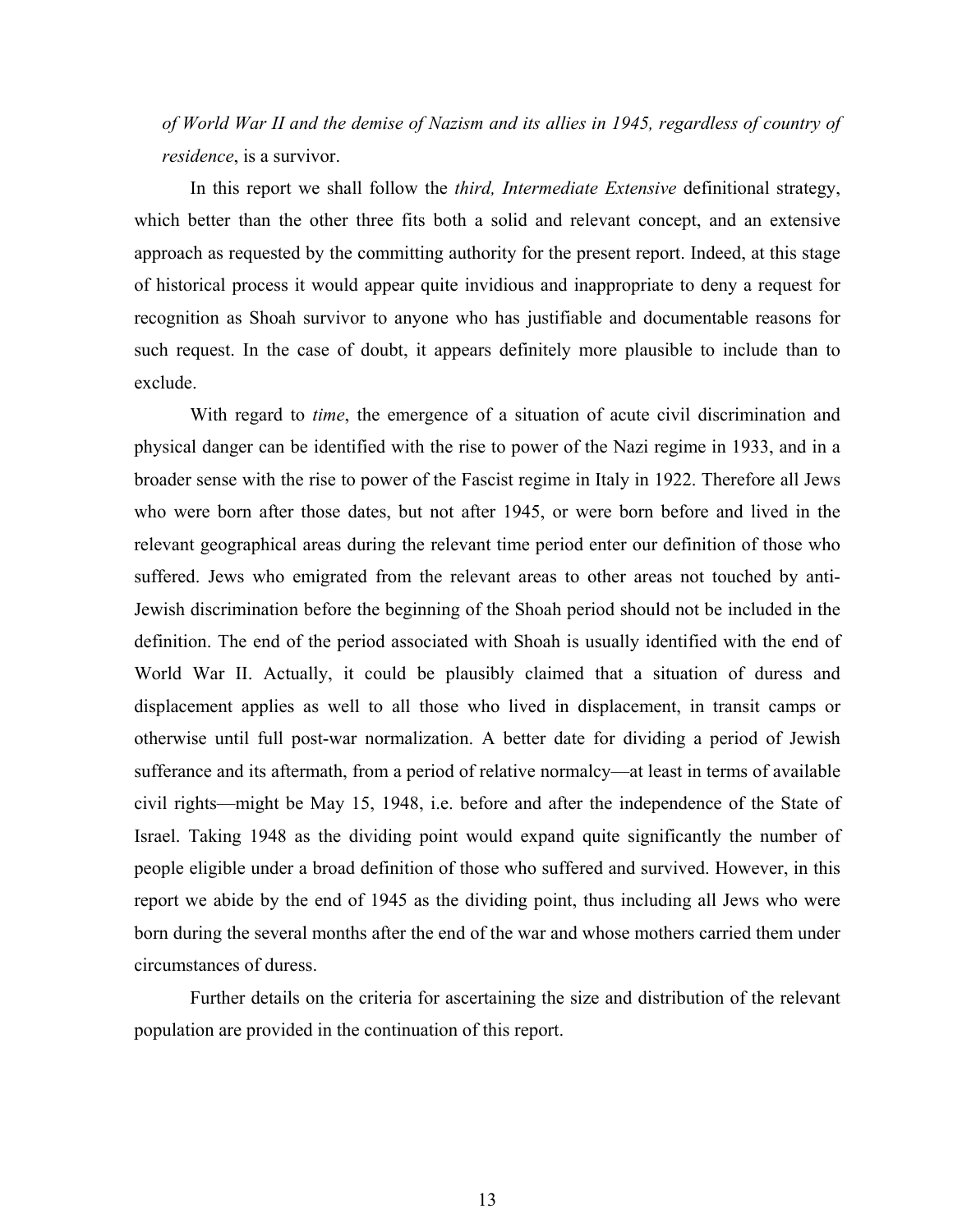#### **2.4 PREVIOUS STUDIES AND INTERPRETATIONS**

Over the last years, several studies have been undertaken concerning aspects of the question of the number of Shoah survivors and their geographical distribution worldwide. Some of these investigative efforts try to provide a comprehensive picture of the relevant population worldwide. Other efforts focus on specific subpopulations, defined by country of residence or by other criteria inherent in the matter of sufferance and survivorship. In the following we briefly review the main research accomplished so far, and suggest some critical observations about the respective methods and findings.

The *Spanic report* issued in 1997 provides a concise overview of the size and geographical distribution of Shoah survivors.<sup>2</sup> The Spanic Committee was established following a meeting of the *Israeli Prime Minister's Office* on May 14, 1997. The target population includes all those born until 1944 "who were under Nazi ruling, or under Nazi occupation, or under the ruling of collaborators with the Nazis, or had to flee because of such ruling or occupation". The authors mostly base their quantitative conclusions on an assessment of the number of survivors at the end of World War II, and an examination of population movements known to have occurred before the war and likely to have occurred since. One of the problems with this approach is that it makes extensive use of rough death rates without relying on clear assumptions about life expectancy among Jews in different parts of the world. In the absence of clear criteria about Jewish mortality levels and the respective similarity or difference vis-a-vis other populations, these assumptions are bound to lead to rather speculative findings. The world total of Shoah survivors is assessed in the Spanic report at 834,000 to 960,000, and separate estimates, each with its own range, are provided for Israel, the Former Soviet Union, the United States, Western Europe, Eastern Europe, and the balance of other countries.

The *Ukeles report* on behalf of the *Planning Committee of the Conference on Jewish*  Material Claims Against Germany was issued in 2000.<sup>3</sup> This is probably the most serious

<sup>&</sup>lt;sup>2</sup> A. Spanic, H. Factor, V. Strominski, "Shoah Survivors and Their Number Today", 4 p., 1997 (Hebrew).

<sup>3</sup> J. Ukeles (consultant), *A Plan for Allocating Successor Organization Resources*, Report of the Planning Committee, Conference on Jewish Material Claims Against Germany, 88 p., 2000 (see also: http://www.claimscon.org).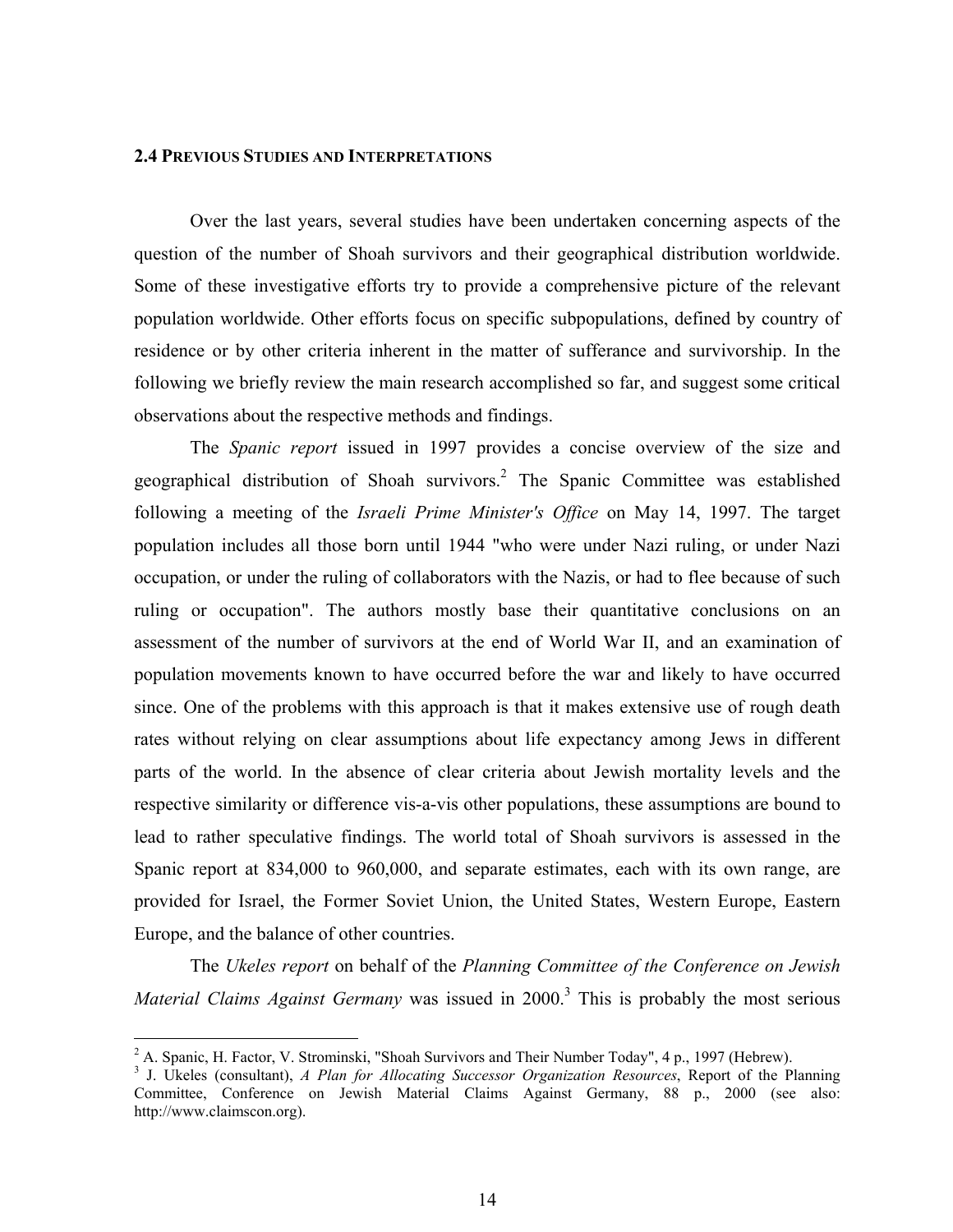attempt to systematically evaluate the number of survivors and discuss the policy implications of the findings. The report's policy oriented discussion is out of the scope of our review. The Ukeles report reviews a variety of available sources of data. The target population includes Jews born before 1945 "who lived in a country at a time when it was under a Nazi regime, under Nazi occupation, or under the regime of Nazi collaborators or who fled to a country or region not under Nazi rule or occupation due to Nazi rule or Nazi occupation". Some of the database for estimating Jewish populations in the different countries uses selected quotations of 1996 estimates that were originally published by the author of the present report. Other estimates, in particular those for the Former Soviet Union, are based on different assumptions.<sup>4</sup> Among the main strengths of the Ukeles report is extensive reporting about age composition of the target population, and an attempt to assess its socioeconomic status, particularly regarding those in need of economic assistance. Among the report's weaknesses are a somewhat inconsistent approach to Jewish population data without a clear rationale for such inconsistencies; reliance on somewhat unrealistic assumptions about Jewish mortality levels, particularly in the Former Soviet Union; and a gap of several years between the demographic database and the date for estimating the surviving population. It should be noted, and it will be stressed in the following chapter of this report, that the effect of time on Jewish population size and composition cannot be neglected. The world total of survivors is assessed in the Ukeles report at 831,900 to 935,600, with a preference explicitly stated for the low of the range. Estimates, each with its own range, are suggested for the world's main geographical divisions.

Interestingly, a compromise was elaborated between the Spanic and the Ukeles report. In the framework of a case brought in front of the *US Federal District Court* on November 22, 2000, it was suggested that the number and world distribution of Shoah survivors should correspond to the simple arithmetic average between the recommendations of the Spanic and of the Ukeles reports.<sup>5</sup> Totals and continental distributions of survivors according to the Spanic and Ukeles reports appear in Appendix 4 of the present report.

<sup>4</sup> See, e.g., Ukeles (2000), p. 19.

<sup>5</sup> See *Special Master's Proposed Plan of Allocation and Distribution of Settlement Proceeds in Re Holocaust Victim Assets Litigation (Swissbanks) Special Master's Proposal September 11, 2000* (see also: www://swissbankclaims.com).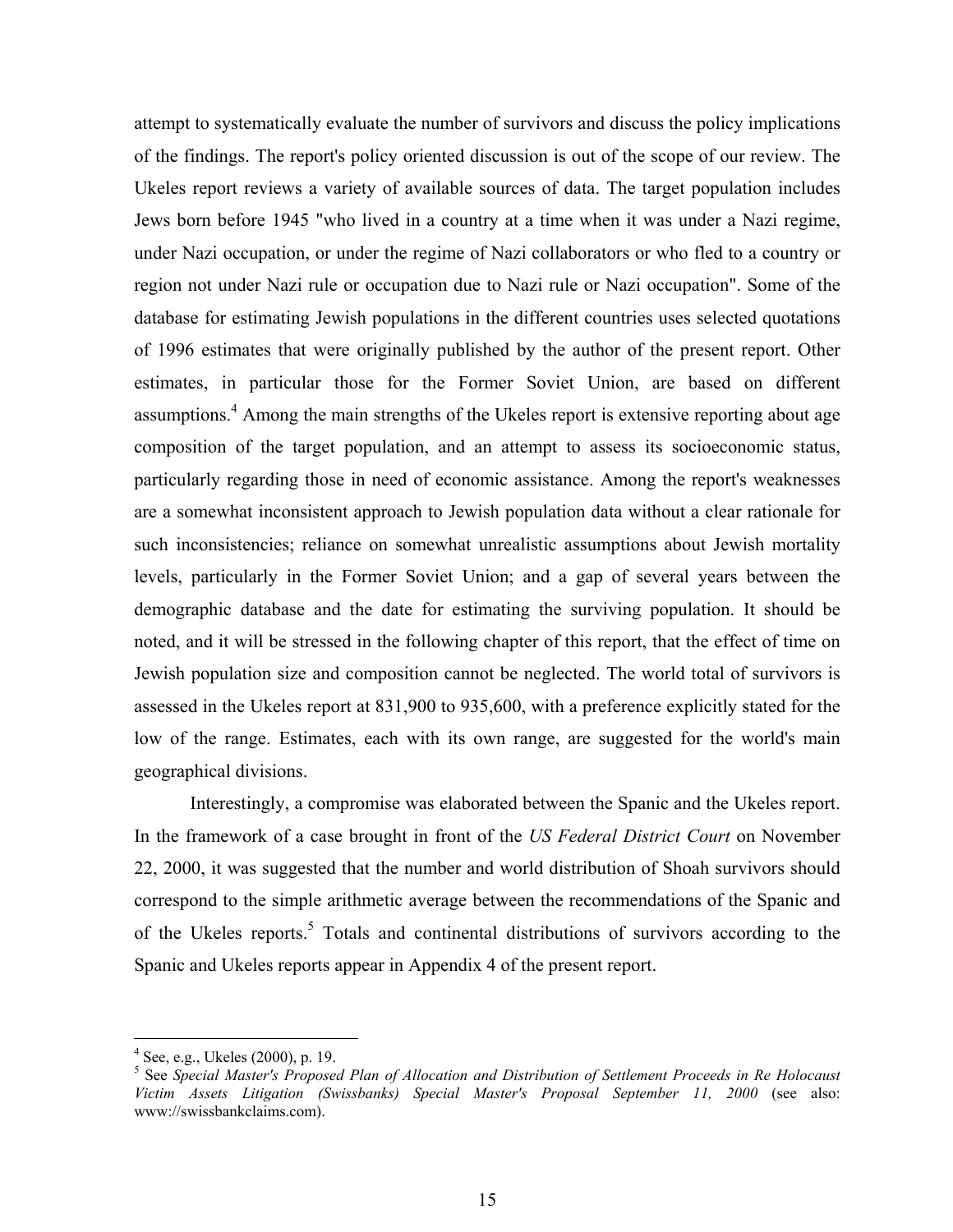A detailed evaluation of the Shoah survivor population in Israel was released in 2001 at the initiative of *JDC-Brookdale*. 6 This analysis is based on a representative sample of Jews living in Israel, born in Europe, aged 60 and over in 1997 (therefore born up to 1937), and resident in places other than kibbutzim, moshavim, or institutions. The strength of this report consists in the detailed classification of survivors across the main typological categories of those who were in concentration camps, those who were in ghettos or forced labor camps, other survivors, and those who fled, as well as in the information provided on the personal characteristics of these persons. The main weakness of the report lies in its somewhat limited geographical and age-wise definitions. The survey addresses a population equivalent of 282,968 survivors.

A further processing of the same 1997 survey of people aged 60 and over was devoted to an assessment of the current and projected needs for home nursing care.<sup>7</sup> A survivor was defined as anyone who had lived in one of the countries occupied or under the direct influence of the Nazi regime at any time between 1933 and 1945. Also included in the population was anyone who had fled slightly before, or during, the nazi occupation (that is displaced persons – "fled). As already noted, the limitation to people born before 1937 and the exclusion of residents in Israeli kibbutzim, moshavim and other rural localities and in institutions produced a significant underestimate of the real number of survivors. An attempt to correct for such undercounting produced a higher revised estimate of survivors which however was reduced to 279,000 in 2002 (as against the original figure of 283,000 for 1997) due to intervening incidences of death. Some of the assumptions for estimating the missing numbers among survivors born after 1937 in the original survey, and the exclusive focus on the European-born seem quite questionable. The main strength of this report is its attempt to project the number of survivors expected to live in the community and in long-term care institutions.

A further, more generic and indirect effort to define the size of Shoah survivor population exists in the form of a special tabulation of Israel's population prepared by *Israel's Central Bureau of Statistics* at the initiative of the *Jewish Agency for Israel-World Zionist* 

 6 See J. Brodski, "Shoah Survivors: Characteristics and Needs - Selected Research Findings", Jerusalem, JDC-Brookdale Institute of Gerontology and Human Development, 6 p., 2001 (Hebrew).

<sup>7</sup> See J. Brodsky, S. Be'er, Y. Shnoor, "Holocaust Survivors in Israel: Current and Projected Needs", Jerusalem, JDC-Brookdale Institute, 2003, 15 pp.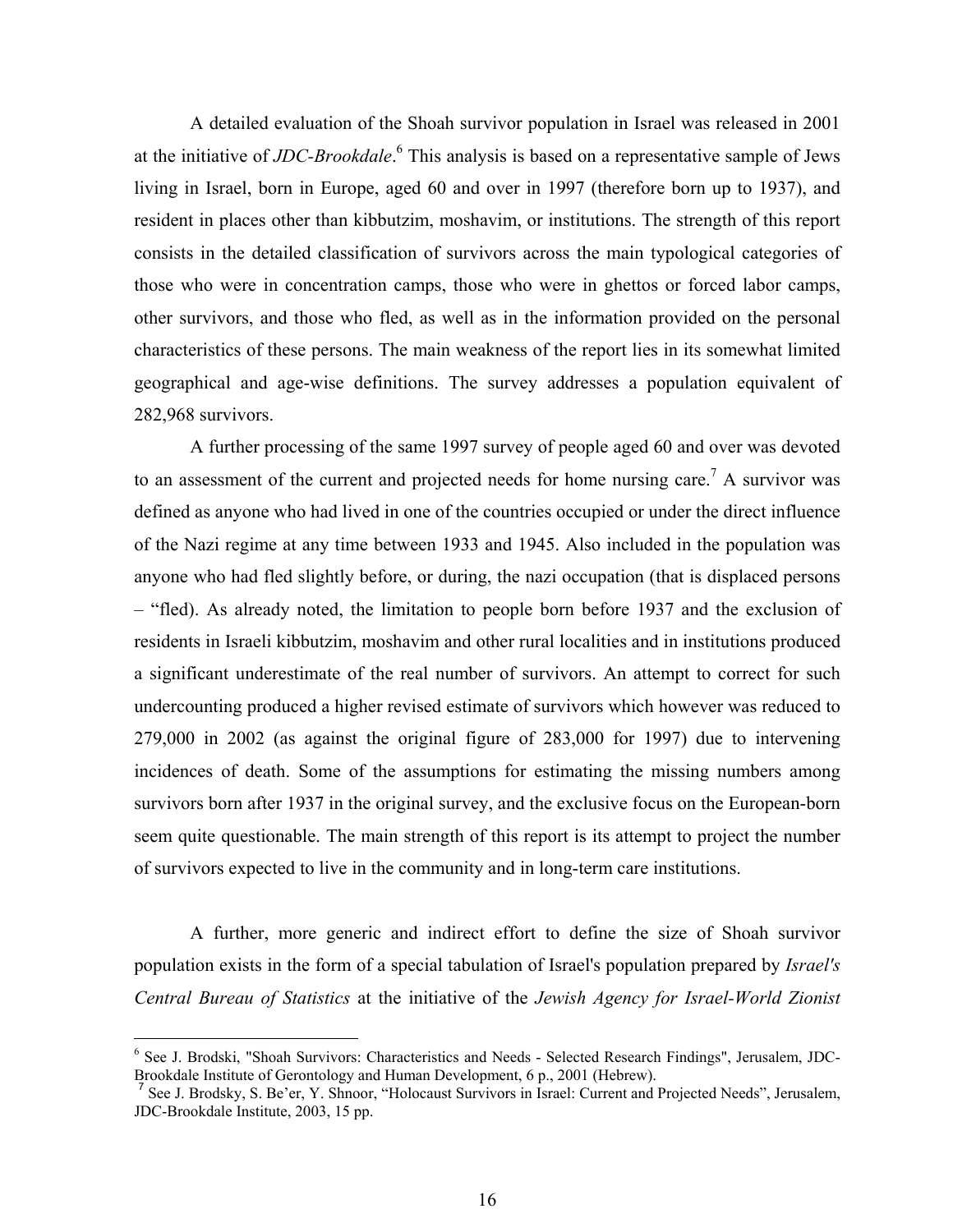*Organization*.<sup>8</sup> The data consist in a tabulation of the Jewish population permanently resident in Israel, born in Europe and immigrated between 1948 and 2001, by detailed places of residence. The strength of the data stands in their recentness and comprehensiveness. The weakness of these data consists again on the exclusive European focus and on ignoring any relevant immigration in earlier years. The total thus arrived at is 348,300.

Higher figures can be obtained by processing Israel's Ministry of Interiors population register, which also includes many Israelis who have been residing for prolonged periods in other countries.

Several sets of data have been developed relating to the more hardly hit core among the whole Shoah surviving population. Among these, the *Swiss Fund for Needy Victims of the*  Holocaust/Shoa produced in 2002 a final Report of its distribution program.<sup>9</sup> The background for establishing the fund lies in the public debate on the role of Switzerland in the Second World War, and the subsequent decision to undertake a humanitarian initiative to needy survivors. The strength of the report consists in the attempt to create a systematic worldwide database with the collaboration of appropriate agencies in different countries, and in the attempt to address also the survivors from among non-Jewish groups that suffered severe losses during the Shoah. The weakness consists in the somewhat limited framework for defining the people entitled to compensation and in a most likely inconsistent framing of the concept of "needy" in different countries. The data provide a country-by country synopsis of the number of recipients, amounting to a world total of 255,078 Jews and another 57,137 non-Jews classified under the following categories: Roma, Sinti, Yenish; Political victims; Homosexuals, Jehova's Witnesses, Disabled persons/others; Righteous of the Nations.

Several other existing programs and funds endeavor to provide compensation to selected categories of victims.<sup>10</sup> National Social Security Institutions in several countries pay compensations to respective citizens—whether resident of the countries of origin or emigrated elsewhere. The total number of individuals covered by nine countries<sup>11</sup> in 2000 was 59,952. The German Former Slave and Forced Labor Compensation Program was actually paying 113,621 cases in 2003, out of 263,445 applications. The special Fund for Flight Cases paid

<sup>&</sup>lt;sup>8</sup> Israel Central Bureau of Statistics, "Data on Shoah Survivors in Israel", Jerusalem, 3 p., 2003 (Hebrew).

<sup>&</sup>lt;sup>9</sup> Swiss Fund for Needy Victims of the Holocaust/Shoa, *Final Report*, Berne, 96 p., 2002.

<sup>&</sup>lt;sup>10</sup> We thank Mr. Noah Flug for bringing these data to our attention.

<sup>&</sup>lt;sup>11</sup> Austria, Belgium, Britain, Finland, France, Germany, Netherlands, Sweden, Switzerland.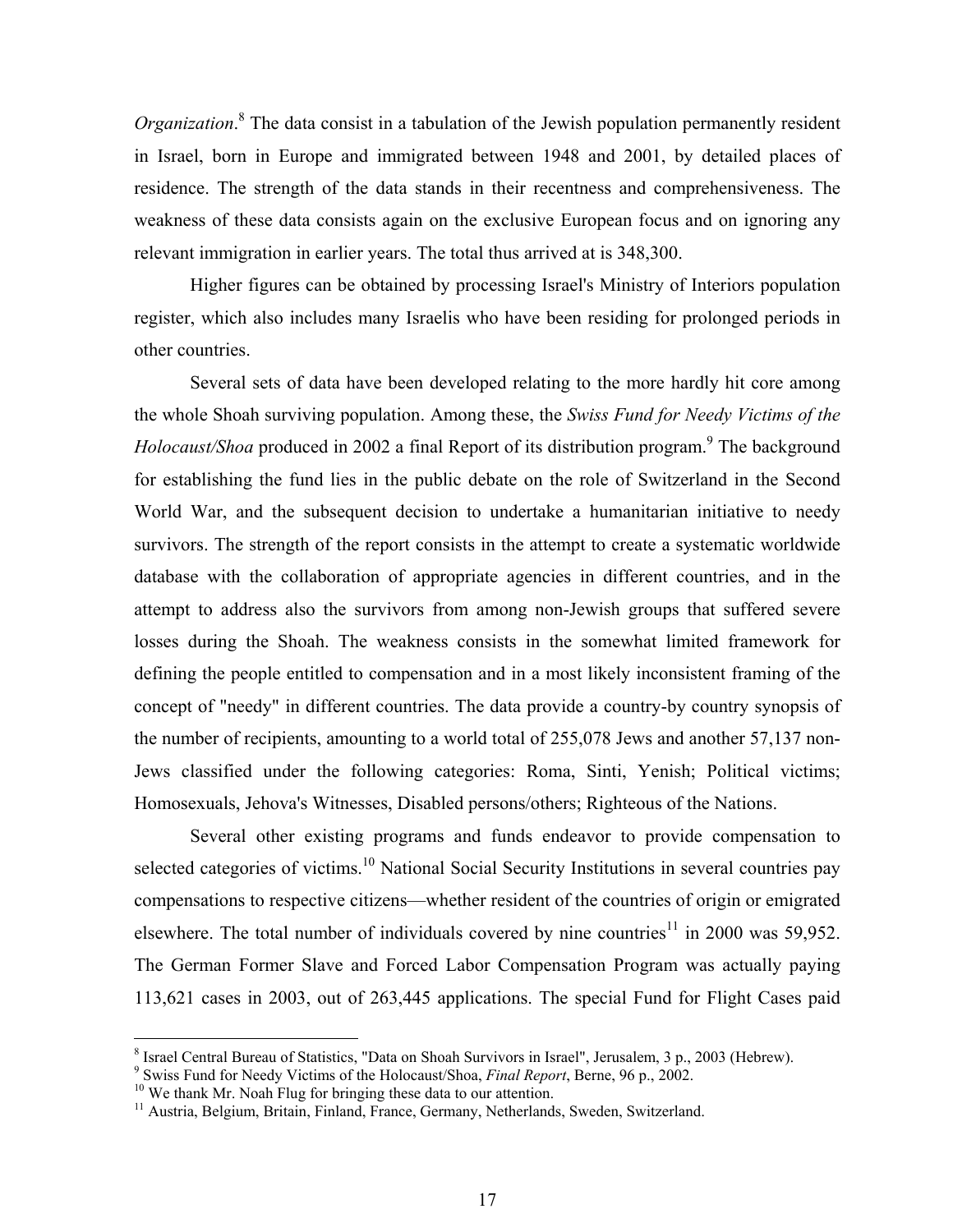over the last ten years a *una tantum* allocation to 260,000 persons worldwide (especially in the FSU) and 160,000 in Israel. Israel's administration for the disabled supported in 2002 about 10,000 ex-servicemen and about 40,000 persecution victims. Among other programs covering individual compensation or payment one may mention: the Fund for Victims of Medical Experiments and Other Injuries; the Article 2 Fund; the Central and Eastern European Fund; the Hardship Fund; the Swiss Refugee Program; the Swiss Deposited Assets Program; the Insurance PA1 Program; the Community Leader Fund; as well as the Hasssidei Umot Haolam Program. All of these programs, and the respective statistical databases, besides the possibility of overlaps in the criteria for eligibility, obviously address selected and quite limited sub-sets among the total of Shoah survivors.

Finally, a brief comment is needed about further databases sometimes used for estimating Jewish populations and their characteristics and needs. One important example is the *Hessed* database,<sup>12</sup> a large collection of information concerning people assisted by the *American Joint Distribution Committee* in the Former Soviet Union. The advantage of databases of this sort is that they allow for the establishment of cross-sectional profiles and for follow-up studies of people's family processes, health care, emigration, and death. The fundamental weakness of such databases is that in the lack of continuous and painstaking updating of individual records, they become large conglomerates of people who *ever were* relevant to a certain program, but over time increasingly lose a clear relationship to the current characteristics, eligibility, and most importantly existence of the persons included. Moreover, such databases tend not to be sensitive to the typology of *core* and *enlarged* Jewish populations (discussed in detail in the next chapter of this report), namely the proportion of Jewish and non-Jewish family members in a population where intermarriage is extremely frequent. The Hessed and similar computerized records might be usefully processed to perform follow-up studies based on periodical re-interviewing, from which the probabilities of certain lifecycle transitions, such as stay/emigrate or survive/die might be assessed. Social welfare services may be enhanced by such prospective research. Short of that, and in their

<sup>&</sup>lt;sup>12</sup> We thank Mr. Asher Ostrin, Director, FSU Program, The American Jewish Joint Distribution Committee, Inc. for calling our attention to these data.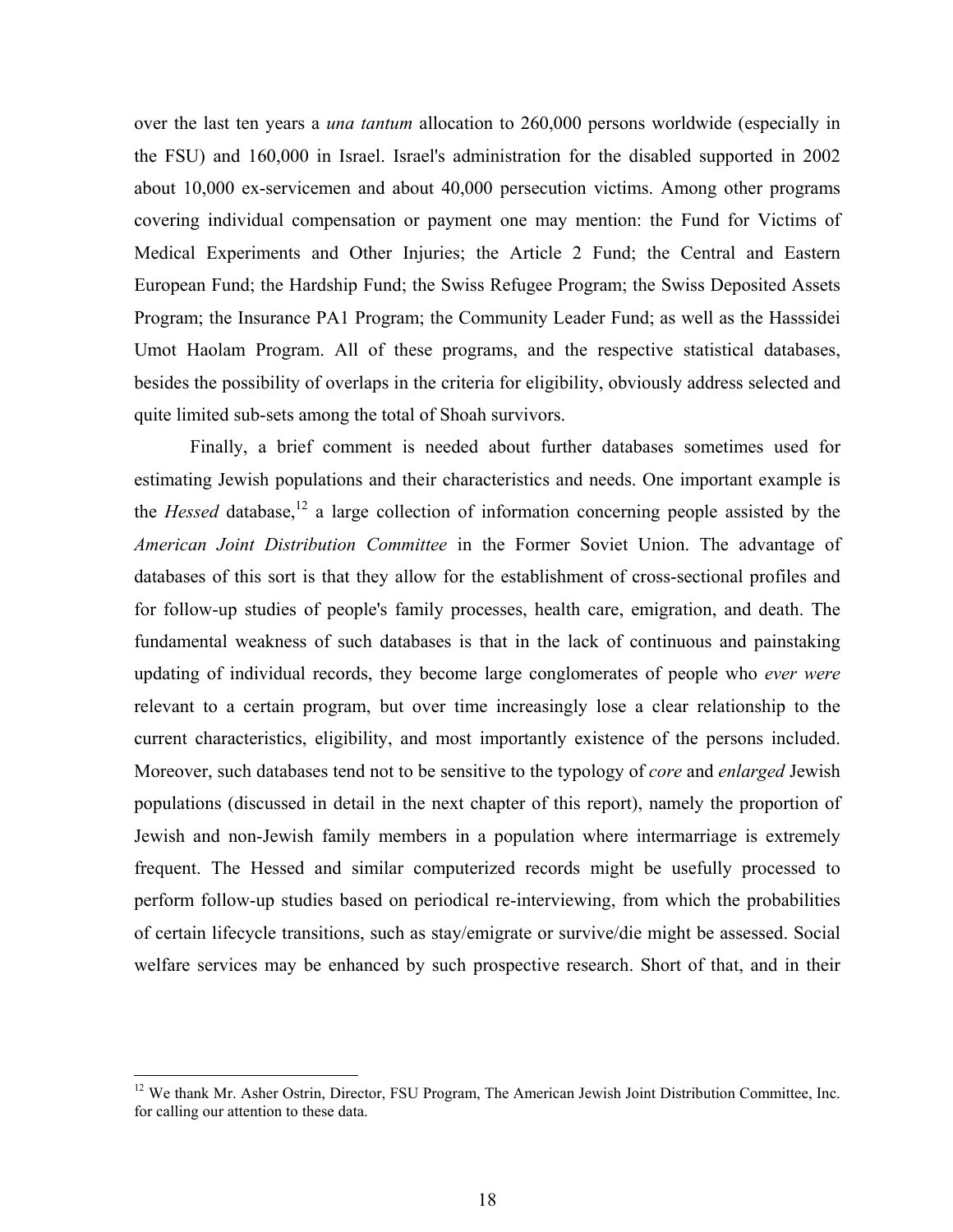present configuration, databases such as Hessed and other similar ones are of little use in describing actual population size and composition for demographic research purposes.<sup>13</sup>

### **2.5 OVERVIEW**

 $\overline{a}$ 

 Summing up the information reviewed in the previous section, it appears that very serious and important contributions have been produced to understanding the topic of Shoah survivors. A variety of different approaches were used through exploitation of existing institutional sources and execution of independent fieldwork and quantitative research. There are, however, a number of crucial weaknesses in the body of research available so far. These weaknesses can be summarized as follows:

- 1. A nearly exclusive focus on events and people in Europe is shared by practically all research efforts and databases reviewed above. Besides the general plausibility of such conventional approach in assessing the main damages and sufferance produced by Shoah, such exclusively European focus results in a major analytic shortcoming. Indeed, once an extensive definition is adopted for identifying Shoah survivors, all non-European territories that were under the rule of hostile European powers should be included. This applies to former colonies and protectorates in North Africa by France (Tunisia, Algeria, Morocco) and Italy (Libya), and in Asia by France (Syria and Lebanon), and to their Jewish populations. Substantial numbers of Jews lived in those countries and they experienced duress, legal discrimination, imprisonment and deportation. True, the number of Jews actually deported and killed from those countries is very minor in comparison with the consequences of Shoah in Europe, but in other regards there is no difference in the attitude of authorities vis-à-vis the Jews and in the consequences for local Jewish communities. Therefore the fate of these communities needs to be taken into account as well in a broad assessment of the impact of Shoah.
- 2. The criteria for defining the period of sufferance are not very consistent and tend to be reductive, e.g. when excluding from calculations those Jews born during the whole year 1945, and in some of the reports, even in previous years.

<sup>&</sup>lt;sup>13</sup> As noted, Israel's Ministry of Interiors Population Register incurs too in problems of obsolescence, and tends to portray a biased picture of population characteristics.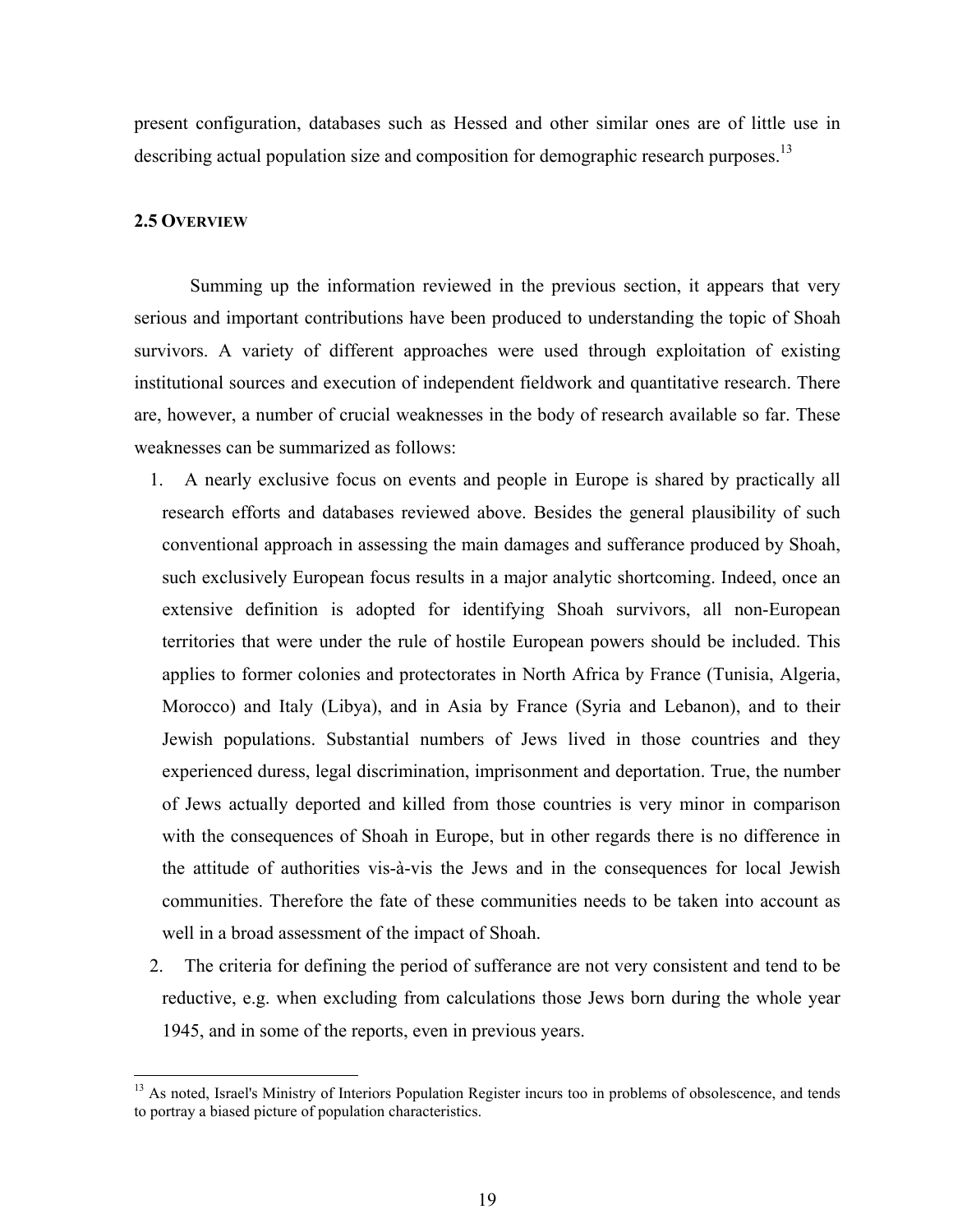- 3. The criteria for establishing Jewish population estimates at different points in time as a basis for estimating the number of victims tend to be quite inconsistent, and sometimes based on speculation rather than on empirical findings.
- 4. The demographic techniques used to reconstruct the course of Jewish population change before, during, and after the Shoah period tend to be quite simplistic and therefore inaccurate. For example no population projection should be undertaken without incorporating data on age composition together with known or assumed vital statistics.

Demographic trends and patterns constitute the crucial underlying factor of the question at stake. We have seen that different authors and reports have attempted to deal with Jewish demography, but this has resulted in inconsistencies in the coverage and quality of the materials presented, and therefore of the conclusions reached. We therefore proceed to devote Chapter 3 to a concise but comprehensive review of the major demographic trends of world Jewry. Chapter 4 will be devoted to applying a unified analytic framework to estimating the number of Shoah survivors.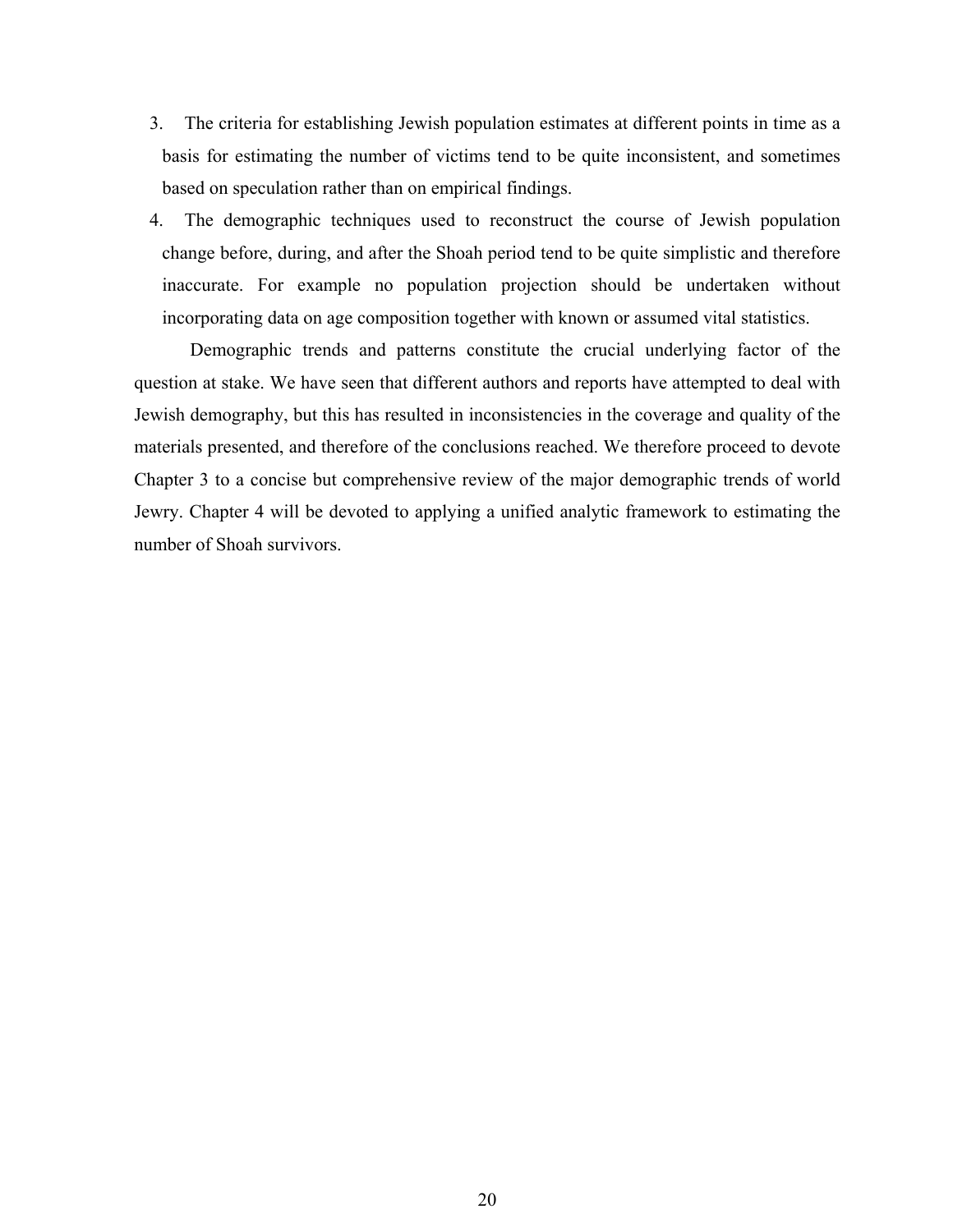## **CHAPTER 3.**

## **MAIN TRENDS IN JEWISH DEMOGRAPHY**

#### **3.1 PATTERNS AND DETERMINANTS OF JEWISH POPULATION CHANGE**

 Before we can address the question of how many Shoah survivors exist today worldwide, we need to clarify the general conceptual framework and main thrust of the trends and characteristics that have prevailed among world Jewish population since the end of World War II.<sup>14</sup> Clearly, Shoah survivors are a sub-set of the total Jewish population. By definition, survivors must have been borne before 1946. This makes it most important to ascertain not only the Jewish population's size and geographical distribution, but also its age composition. In turn, age composition is a most sensitive product of several other demographic trends, such as fertility, longevity, and geographical mobility.

Figures on population size, characteristics, and trends are a primary tool in the assessment of Jewish community needs and prospects at the local level and worldwide. The estimates for major regions and individual countries reported in this short overview reflect a prolonged and ongoing effort to study scientifically the demography of contemporary world Jewry.15 Besides perusal and independent processing of the widest possible range of available sources, data collection and comparative research have benefited from the collaboration of scholars and institutions in many countries. It should be emphasized, however, that the elaboration of a worldwide set of estimates for the Jewish populations of the various countries is beset with difficulties and uncertainties. The analyst has to come to terms with the paradox of the *permanently provisional* character of Jewish population estimates, depending on the

<sup>14</sup> This section draws on Sergio DellaPergola, "World Jewish Population 2003", *American Jewish Year Book*, 103, 2003. For a more detailed overview and list of sources see *American Jewish Year Book*, vol. 102, 2002, pp. 601-42. See also Sergio DellaPergola, Uzi Rebhun, and Mark Tolts, "Prospecting the Jewish Future: Population Projections 2000–2080," *American Jewish Year Book*, vol. 100, 2000, pp. 103–46; and previous AJYB volumes for further details on earlier estimates.

<sup>&</sup>lt;sup>15</sup> Many of these activities are carried out by, or in coordination with, the Division of Jewish Demography and Statistics at the A. Harman Institute of Contemporary Jewry (ICJ), the Hebrew University of Jerusalem. The collaboration of the many institutions and individuals in the different countries who have supplied information for this update is acknowledged with thanks.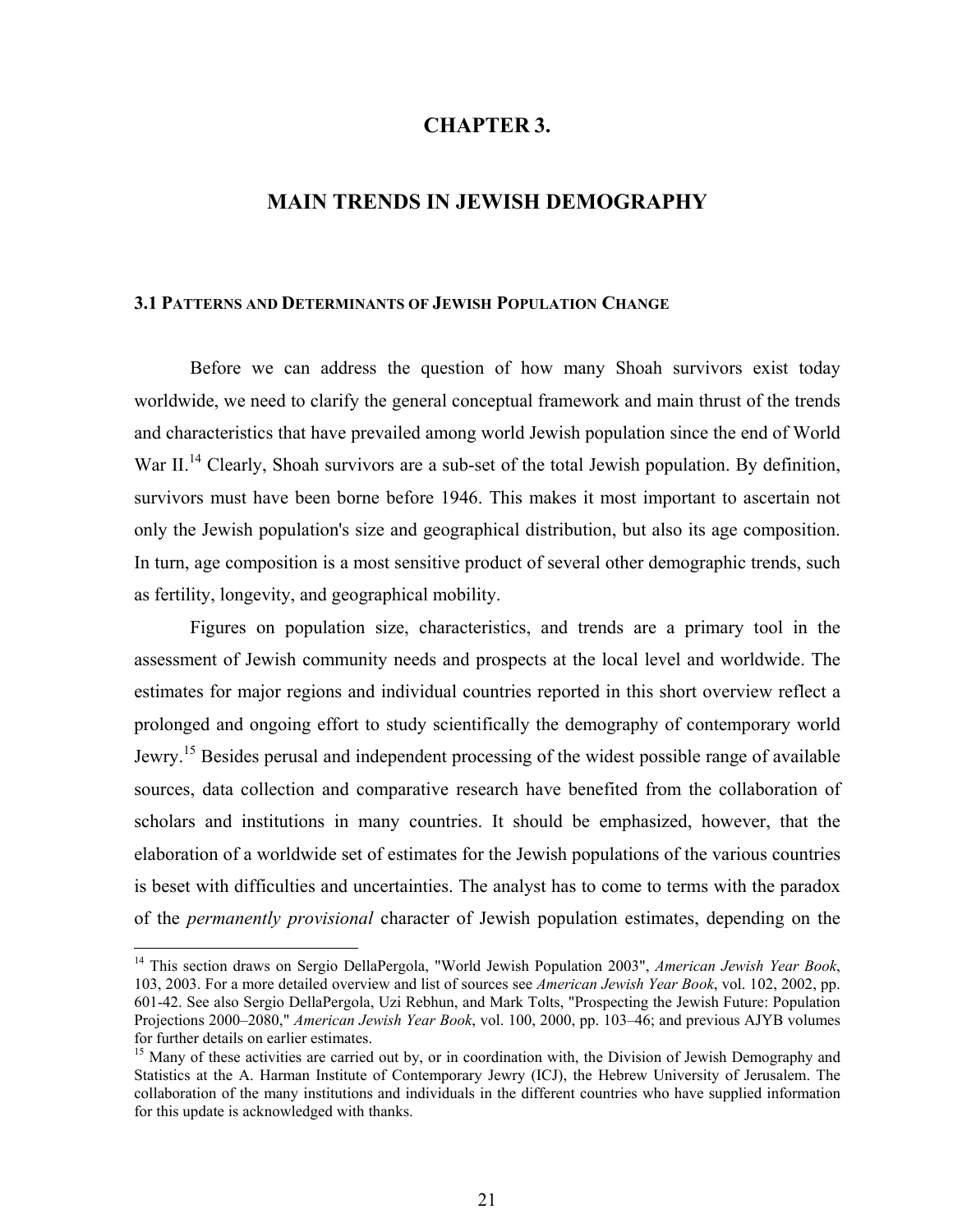accumulating availability of relevant information (see below).<sup>16</sup>

The current, updated world Jewish population figures reflect a significant downward revision mostly related to a new estimate of the Jewish population in the United States (see below). Moreover, new data on Jewish population have become available in several other countries with large Jewish populations, usually confirming our previous estimates but sometimes suggesting upward or downward revisions. New information emerging from national population censuses or special surveys makes it possible to improve and update the worldwide Jewish demographic picture.

The world's Jewish population was estimated at 12.948 million at the beginning of 2003. There has been a slowing down of Jewish population growth globally since World War II. Based on a post-Shoah world Jewish population estimate of 11,000,000, a growth of 1,079,000 occurred between 1945 and 1960, followed by growths of 506,000 in the 1960s, 234,000 in the 1970s, 49,000 in the 1980s, and 32,000 in the 1990s. While it took 13 years to add one million to world Jewry's postwar size, the next 45 years have not been enough to add another million. In recent years, world Jewish population developed basically at "zero population growth". At the same time significant differences have prevailed in the pace of Jewish population change in different parts of the world. Table 2 outlines the geographical changes in the regional distribution of world Jewry between 1948 and 2003.

Since the end of World War II, major changes occurred in world Jewish population. International migration played a major role in reshaping the sociodemographic profile of world Jewry. From the dramatic situation of post-war dislocation and displacement, Jews strove to gradually normalize their situation moving from areas of discrimination and duress mostly in Eastern and Central Europe and in Muslim countries, to an array of Western countries and especially to Israel. Since World War II, about 4.7 million Jews were involved in international migration: 1.9 million between 1948 and 1968; 1 million between 1969 and 1988; and 1.8 million between 1989 and 2002. Israel received 63% of the total migrants, while 37% went to the major Western countries.

<sup>&</sup>lt;sup>16</sup> For overviews of the subject matter and technical issues see Paul Ritterband, Barry A. Kosmin, and Jeffrey Scheckner, "Counting Jewish Populations: Methods and Problems," *American Jewish Year Book*, vol. 88, 1988, pp. 204–21; Sergio DellaPergola, "Demography" in Martin Goodman, ed., *The Oxford Handbook of Jewish Studies* (Oxford, 2002), pp. 797-823.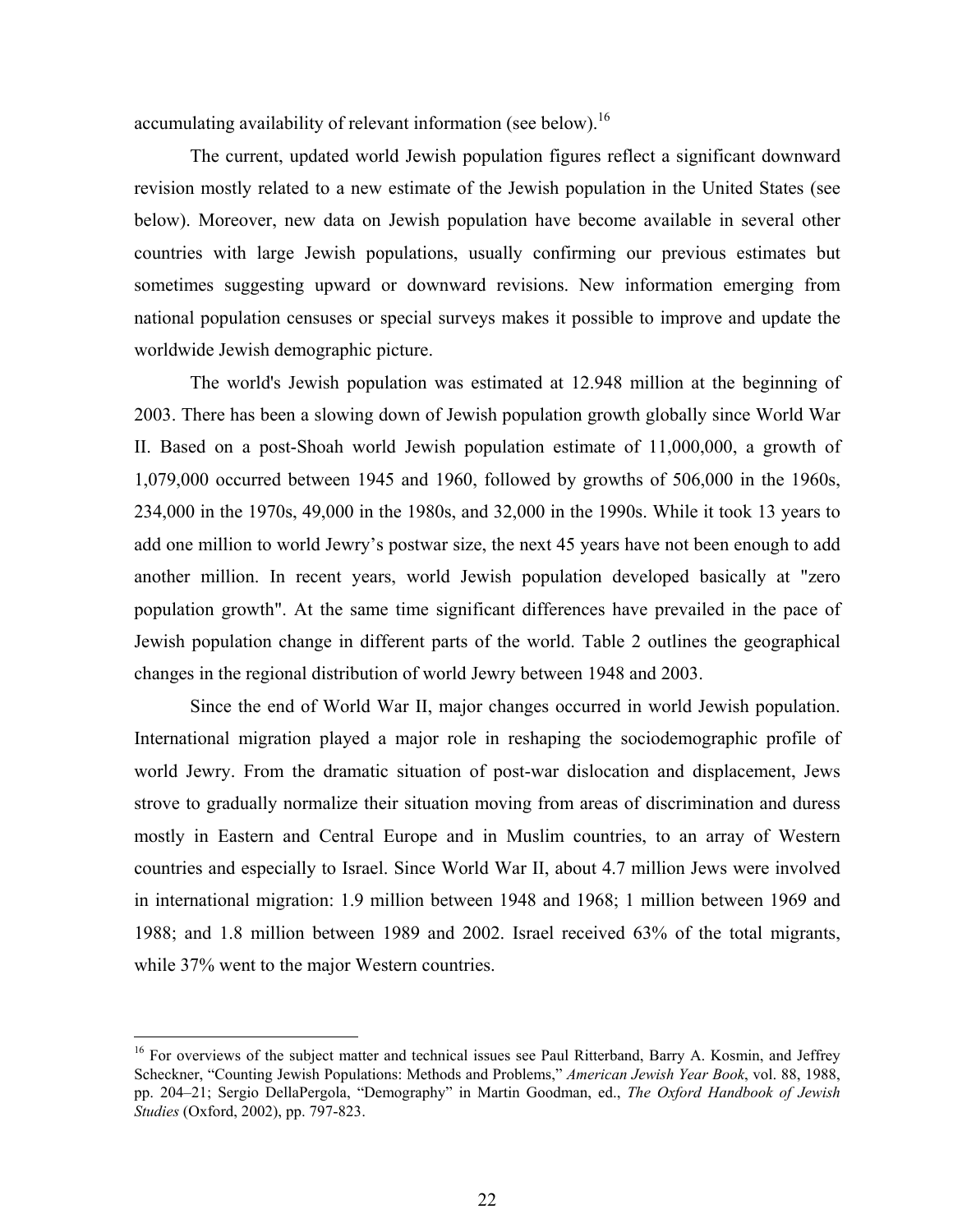| Region                           | Number (thousands) <sup>a</sup> |                     |                |          | Percent <sup>a</sup> |                |       | Percent change |       |
|----------------------------------|---------------------------------|---------------------|----------------|----------|----------------------|----------------|-------|----------------|-------|
|                                  | $1948^{\rm b}$                  | $1971$ <sup>c</sup> | $2003^{\circ}$ | $1948^b$ | $1971$ <sup>c</sup>  | $2003^{\circ}$ | 1948- | 1971-          | 1948- |
|                                  |                                 |                     |                |          |                      |                | 1971  | 2003           | 2003  |
| World                            | 11,185                          | 12,633              | 12,948         | 100.0    | 100.0                | 100.0          | 13    | $\mathbf{2}$   | 16    |
| America, total                   | 5,620                           | 6,200               | 6,061          | 50.2     | 49.1                 | 46.8           | 10    | $-2$           | 8     |
| North America <sup>d</sup>       | 5,100                           | 5,686               | 5,660          | 45.6     | 45.0                 | 43.7           | 11    | $-0$           | 11    |
| Central, South America           | 520                             | 514                 | 401            | 4.6      | 4.1                  | 3.1            | $-1$  | $-22$          | $-23$ |
| Europe, total                    | 3,550                           | 3,088               | 1,551          | 31.7     | 24.4                 | 12.0           | $-13$ | $-50$          | -56   |
| Europe, West                     | 1,035                           | 1,119               | 1,066          | 9.3      | 8.9                  | 8.2            | 8     | $-5$           | 3     |
| Former USSR, Europe <sup>e</sup> | 1,850                           | 1,757               | 390            | 16.5     | 13.9                 | 3.0            | $-5$  | $-78$          | $-79$ |
| Rest East <sup>e</sup>           | 665                             | 212                 | 95             | 5.9      | 1.7                  | 0.7            | -68   | $-55$          | -86   |
| Asia, total                      | 1,275                           | 3,080               | 5,143          | 11.4     | 24.4                 | 39.7           | 142   | 67             | 303   |
| Israel                           | 650                             | 2,582               | 5,100          | 5.8      | 20.4                 | 39.4           | 297   | 98             | 685   |
| Former USSR, Asia                | 350                             | 394                 | 23             | 3.1      | 3.1                  | 0.2            | 13    | -94            | $-93$ |
| Rest Asia                        | 275                             | 104                 | 20             | 2.5      | 0.8                  | 0.2            | $-62$ | $-81$          | $-93$ |
| Africa, total                    | 700                             | 195                 | 86             | 6.3      | 1.5                  | 0.7            | $-72$ | -56            | $-88$ |
| North Africa <sup>t</sup>        | 595                             | 71                  | 7              | 5.3      | 0.6                  | 0.1            | -88   | $-90$          | -99   |
| South Africa <sup>g</sup>        | 105                             | 124                 | 79             | 0.9      | 1.0                  | 0.6            | 18    | $-36$          | $-25$ |
| Oceaniah                         | 40                              | 70                  | 107            | 0.4      | 0.6                  | 0.8            | 75    | 53             | 167   |

#### **TABLE 2. JEWISH POPULATION BY MAJOR REGIONS, 1948-2003**

a Minor discrepancies due to rounding. b May 15. c January 1. d U.S.A., Canada.

e Including Asian parts of Russian Republic and Turkey. f Including Ethiopia.

g South Africa, Zimbabwe, and other sub-Saharan countries. h Australia, New Zealand.

Sources: adapted from DellaPergola (1998), DellaPergola (2003), DellaPergola, Rebhun, Tolts (2000).

More recently, since the end of the 1980s, major geopolitical and socioeconomic changes have affected the world scene, particularly the political breakup of the Soviet Union, Germany's reunion, South Africa's change of regime, political and economic instability in several Latin American countries, and the volatile situation in Israel and the Middle East. Jewish population trends were most sensitive to these developments. Large-scale emigration from the FSU and rapid population growth in Israel were the most visible effects, accompanied by other significant Jewish population transfers. A drastic drop occurred in Jewish population in the FSU, and in Muslim countries. Between 1971 and 2003, the number of Jews diminished by 78% in the European parts of the FSU, by 94% in the Asian parts of the FSU, 90% in North Africa, 55% in other countries in Eastern Europe and the Balkans, 36% in Southern Africa, 22% in Latin America, and 5% in Western Europe. Jewish population increases were recorded in Israel (98%) and Oceania (53%).

Geographical mobility and the increased fragmentation of the global system of nations notwithstanding, over 80 percent of world Jewry live in two countries, the United States and Israel, and 95 percent are concentrated in the ten largest country communities. Six of the G8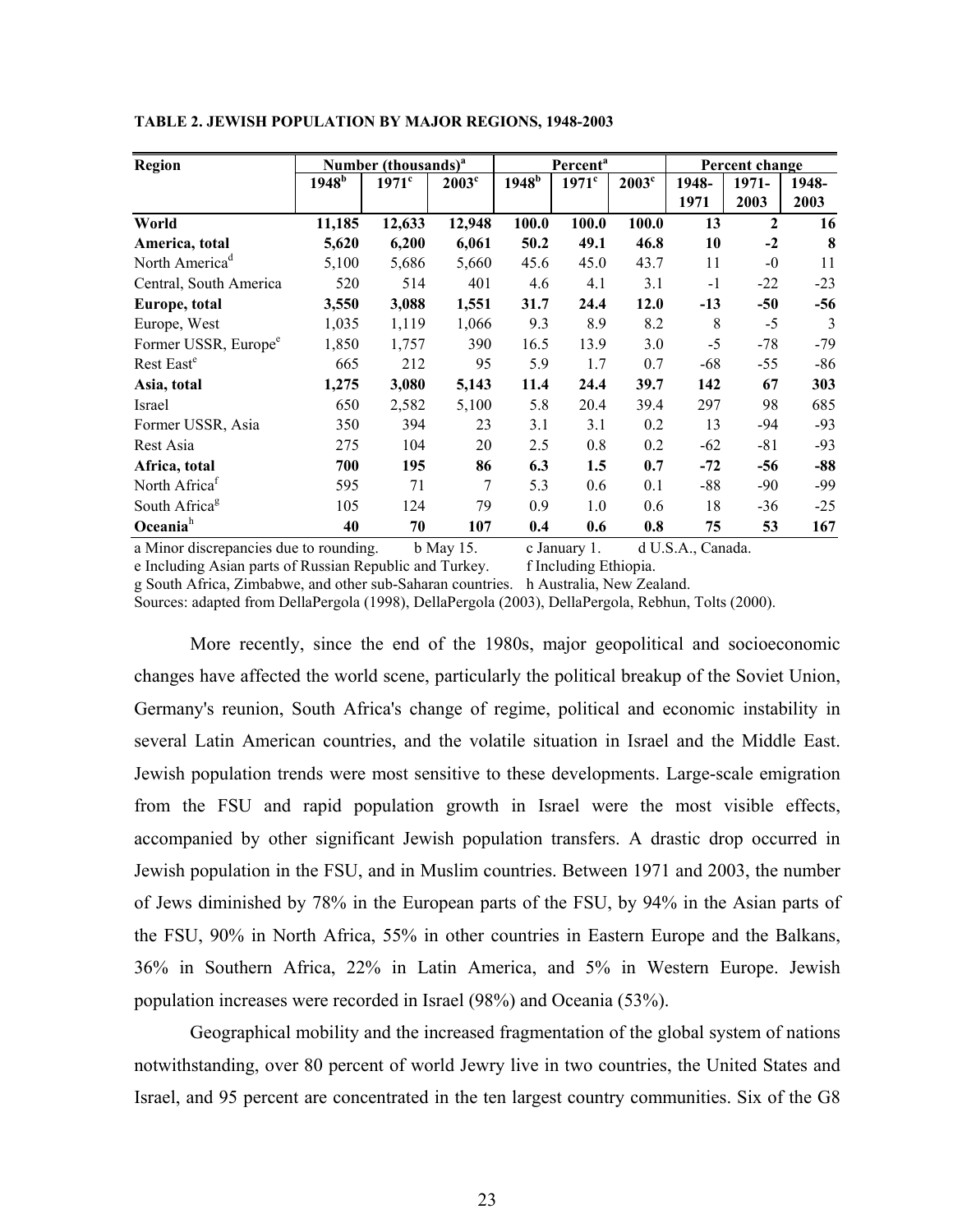countries<sup>17</sup> (the United States, France, Canada, the United Kingdom, the Russian Republic, and Germany) comprise 87 percent of the total Jewish population out of Israel. The aggregate of these major Jewish population centers virtually determines the assessment of world Jewry's total size and trends.

One fundamental aspect of population in general and of Jewish population in particular is its perpetual change. Population size and composition reflect three well-known sets of determinants. Two of these are shared by all populations:

- (One) the balance of vital events (births and deaths);
- (Two) the balance of international migration (immigration and emigration). Both of these factors affect increases or decreases in the physical presence of individuals in a given place.
- (Three) The third determinant consists of changes in group identification (in our case, accessions to Judaism and secessions from Judaism) and only applies to populations defined by some cultural or symbolic peculiarity. The latter type of change does not affect people's physical presence but rather their willingness to identify with a specific religious, ethnic or otherwise culturally defined group.

In our population updating procedure we consistently apply the known or assumed direction of change concerning Jewish vital events, Jewish migrations, and Jewish identificational changes, and accordingly add to or subtract from previous Jewish population estimates. If there is evidence that intervening changes balanced each other off, Jewish population remains unchanged. This procedure has proven highly efficient. Whenever improved Jewish population figures became available reflecting a new census or survey, our annually updated estimates generally proved on target.

The more recent findings confirm the existence of robust trends in the demography of world Jewry.<sup>18</sup> Concisely stated, these involve a positive balance of vital events among Jews in Israel and a negative one in nearly all other Jewish communities; a positive international migration balance for Israel, the United States, Australia, Germany, and a few other western

 $17$ The eight leading economies in the world, also comprising Japan and Italy.

<sup>18</sup>See Roberto Bachi, *Population Trends of World Jewry* (Jerusalem, 1976); U.O. Schmelz, "Jewish Survival: The Demographic Factors," AJYB 1981, vol. 81, pp. 61–117; U.O. Schmelz, *Aging of World Jewry* (Jerusalem, 1984); Sergio DellaPergola, "Changing Cores and Peripheries: Fifty Years in Socio-demographic Perspective," in Robert S. Wistrich, ed., *Terms of Survival: The Jewish World since 1945* (London, 1995) pp. 13–43; Sergio DellaPergola, *World Jewry beyond 2000: Demographic Prospects* (Oxford, 1999).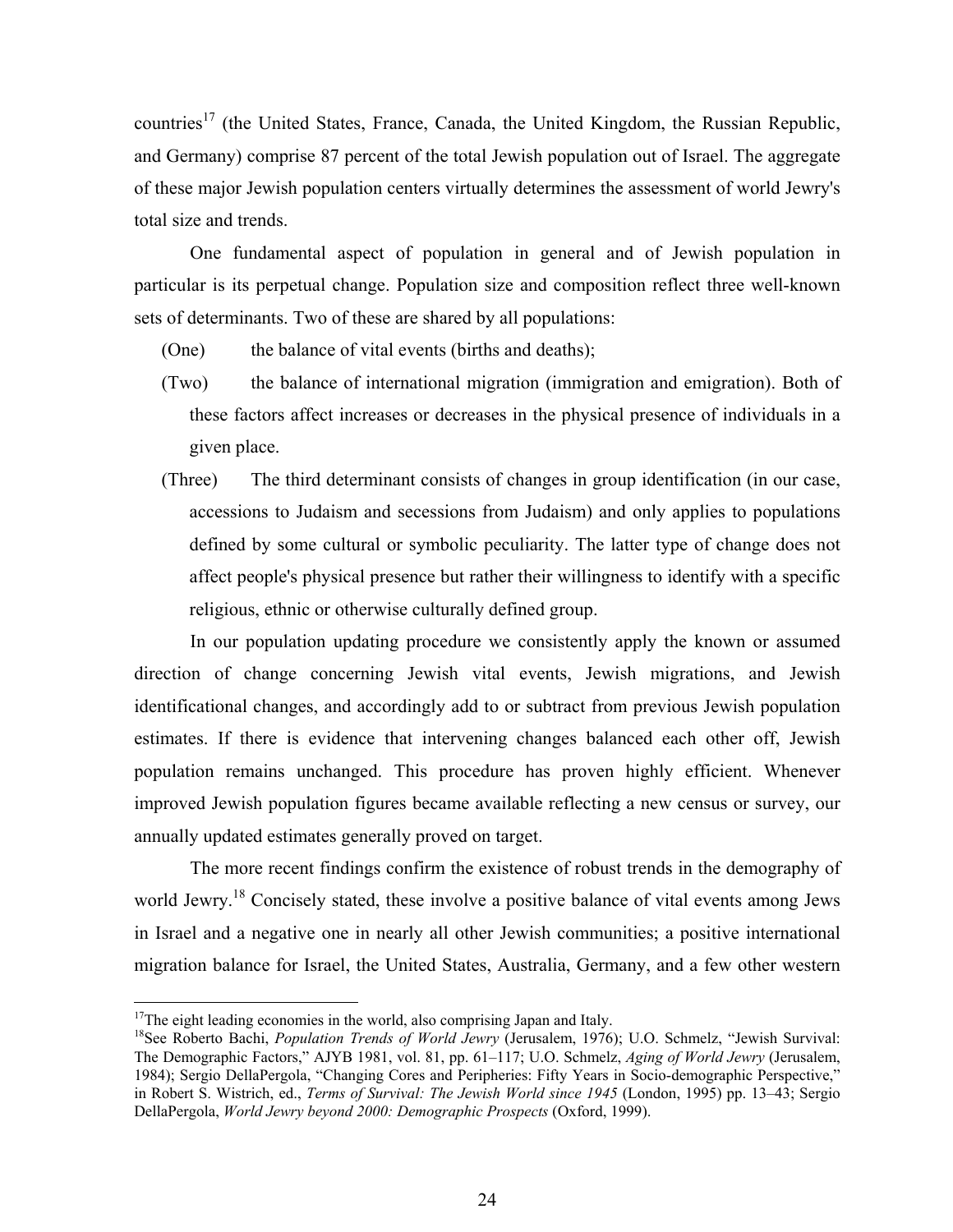countries, and a negative one in Latin America, Eastern Europe, Muslim countries, and some western countries as well; a positive balance of accessions and secessions in Israel, and a negative, or, in any event, rather uncertain one elsewhere. Jewish population estimates highlight the increasing complexity of demographic, socioeconomic and culturalidentificational processes underlying the definition of Jewish populations, hence the estimates of their sizes. This complexity is magnified at a time of enhanced international migration, often implying the risk of double counts of people on the move.

Most significantly, the trends observed over the last several decades all over world Jewry, with the exception of Israel, have produced a visible, and in some cases very extreme aging in Jewish population structure. The proportion of children is generally lower or much lower than among the neighboring non-Jewish populations. Comparatively few Jewish children and youth reflect both low levels of fertility, and the non-affiliation with Judaism of a large share (and quite usually of a majority) of the children born to a continuously growing number of interfaith and interethnic marriages including Jewish and non-Jewish spouses. As a consequence, and by converse, the proportion of elderly individuals is generally much higher among Jews than among the total population of the same countries.

#### **3.2 DEFINITIONS**

 $\overline{a}$ 

A major problem in Jewish population estimates periodically circulated by individual scholars or Jewish organizations is a lack of coherence and uniformity in the definition criteria followed—when the issue of defining the Jewish population is addressed at all. Three operative concepts should be considered in order to put the study of Jewish demography on serious comparative ground:

1. The *core Jewish population*<sup>19</sup> includes all those who, when asked, identify themselves as Jews; or, if the respondent is a different person in the same household, are identified by him/her as Jews. This is an intentionally comprehensive and pragmatic approach reflecting the nature of most available sources of data on Jewish population. In countries other than Israel, such data often derive from population censuses or social surveys where

<sup>&</sup>lt;sup>19</sup>The term *core Jewish population* was initially suggested by Barry A. Kosmin, Sidney Goldstein, Joseph Waksberg, Nava Lerer, Ariela Keysar, and Jeffrey Scheckner, *Highlights of the CJF 1990 National Jewish Population Survey* (New York, 1991).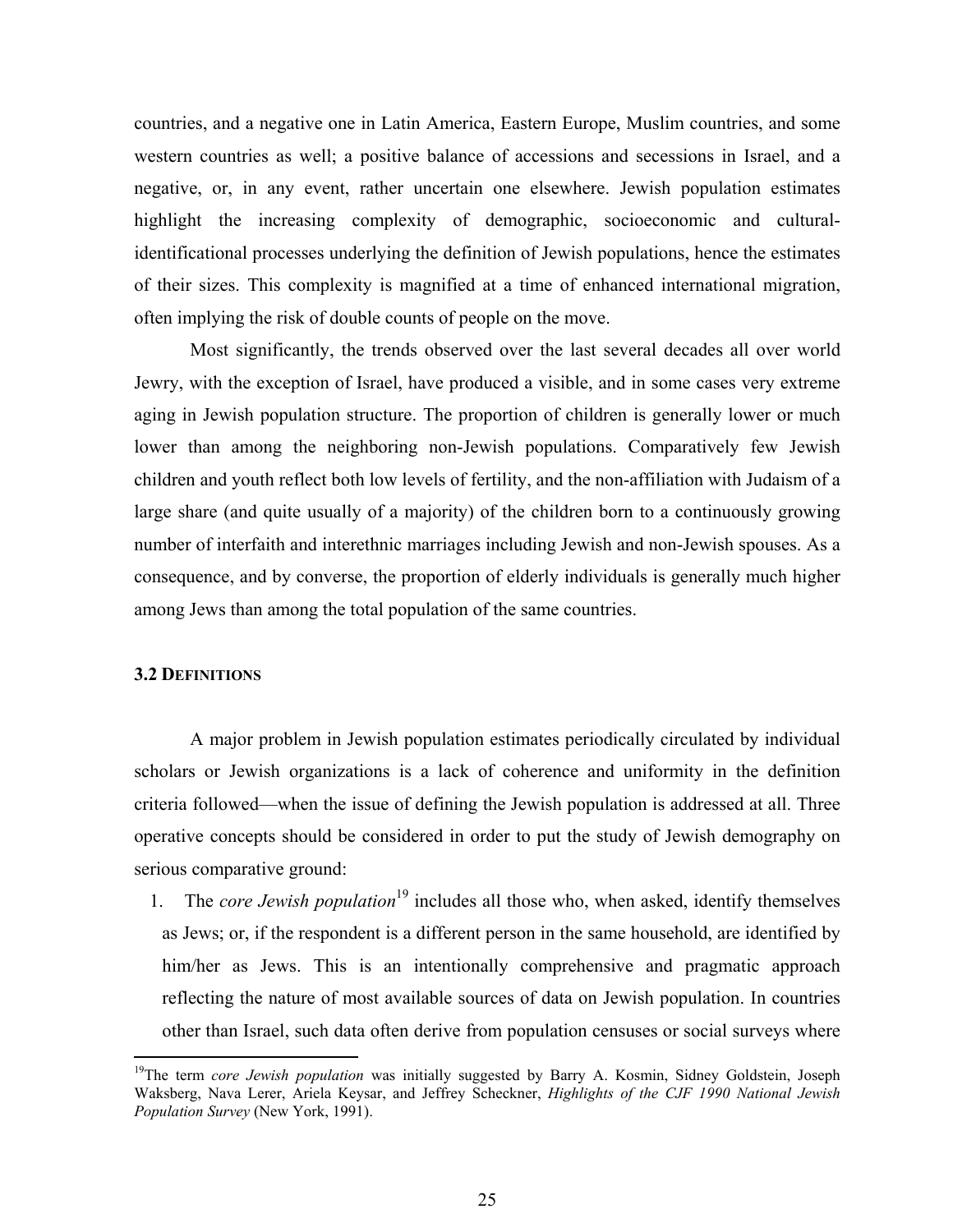the interviewees decide how to answer to relevant questions on religious or ethnic preferences. Such definitions of a person as a Jew, reflecting *subjective* feelings, broadly overlap but do not necessarily coincide with Halakhah (rabbinical law) or other normatively binding definitions. They do *not* depend on any measure of that person's Jewish commitment or behavior—in terms of religiosity, beliefs, knowledge, communal affiliation, or otherwise. The *core* Jewish population includes all converts to Judaism by any procedure, as well other people who declare themselves to be Jewish. Also included are persons of Jewish parentage who claim no current religious or ethnic belonging. Persons of Jewish parentage who adopted another religion are excluded, as are other individuals who did not convert out but explicitly identify with a non-Jewish group. In Israel, personal status is subject to the rulings of the Ministry of the Interior, which relies on rabbinical authorities. Therefore the *core* Jewish population in Israel does not simply express subjective identification but reflects definite legal rules, namely rabbinical Halakhah.

- 2. The *enlarged Jewish population*20 includes the sum of (a) the *core* Jewish population; (b) all other persons of Jewish parentage who are *not* Jews currently (or at the time of investigation); and (c) all of the respective further non-Jewish household members (spouses, children, etc.). Non-Jews with Jewish background, as far as they can be ascertained, include: (a) persons who have themselves adopted another religion, even though they may claim still to be Jews by ethnicity or religion; (b) other persons with Jewish parentage who disclaim being Jews. It is customary in sociodemographic surveys to consider the religio-ethnic identification of parents. Some censuses, however, do ask about more distant ancestry. For both conceptual and practical reasons, this enlarged definition does not include other non-Jewish relatives who lack a Jewish background and live in exclusively non-Jewish households.
- 3. The *Law of Return,* Israel's distinctive legal framework for the acceptance and absorption of new immigrants, awards Jewish new immigrants immediate citizenship and other civil rights. According to the current, amended version of the Law of Return, a Jew is any person born to a Jewish mother, or converted to Judaism (regardless of

<sup>&</sup>lt;sup>20</sup>The term *enlarged Jewish population* was initially suggested by Sergio DellaPergola, "The Italian Jewish" Population Study: Demographic Characteristics and Trends," in U.O. Schmelz, P.Glikson, and S.J. Gould, eds., *Studies in Jewish Demography: Survey for 1969–1971* (Jerusalem-London, 1975), pp. 60–97.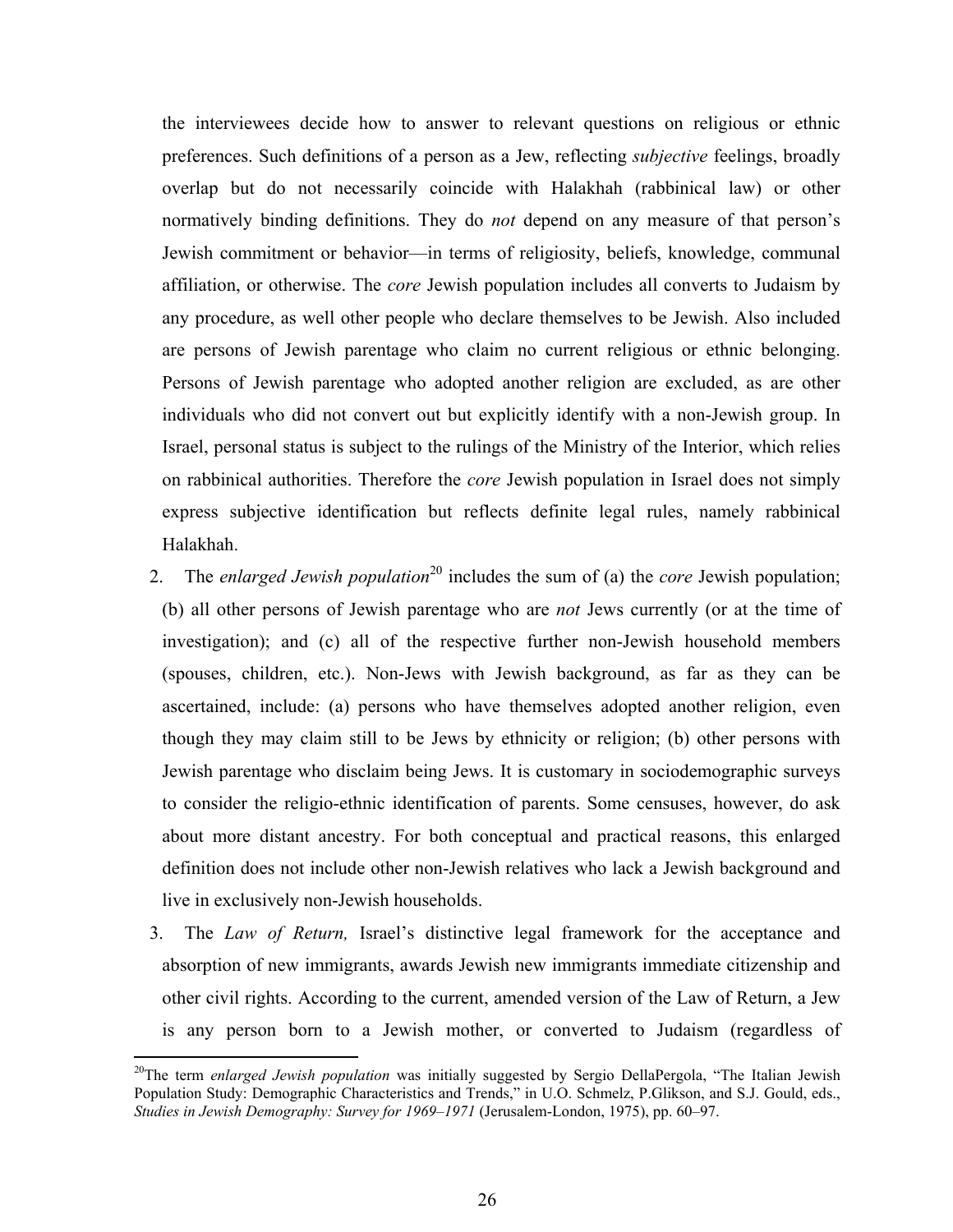denomination—Orthodox, Conservative, or Reform), who does not have another religious identity. By ruling of Israel's Supreme Court, conversion from Judaism, as in the case of some ethnic Jews who currently identify with another religion, entails loss of eligibility for Law of Return purposes. The law per se does not affect a person's Jewish status, which, as noted, is adjudicated by Israel's Ministry of Interior and rabbinical authorities. The law extends its provisions to all current Jews, their children, and grandchildren, as well as to the respective Jewish or non-Jewish spouses. As a result of its three-generation and lateral extension, the Law of Return applies to a large population, one of significantly wider scope than *core* and *enlarged* Jewish populations defined above.<sup>21</sup> It is actually quite difficult to estimate what the total size of the *Law of Return* population could be. These higher estimates are not discussed below systematically, but some notion of their possible extent is given for the major countries.

In the following of this report we will consistently deal with *core* Jewish populations, unless otherwise indicated.

### **3.3 SOURCES AND QUALITY OF DATA**

 $\overline{a}$ 

 The amount and quality of documentation on Jewish population size and characteristics is far from satisfactory. In recent years, however, important new data and estimates have become available for several countries through official population censuses and Jewish-sponsored sociodemographic surveys. National censuses yielded results on Jewish populations in the Soviet union (1989), Ireland, the Czech Republic, India (1991), Romania, Bulgaria (1992), the Russian Republic, Macedonia (1994), Israel (1995), Canada, South Africa, Australia, New Zealand (1991, 1996 and 2001), Belarus, Azerbaijan, Kazakhstan, Kyrgyzstan (1999), Brazil (1991 and 2000), Mexico, Switzerland (1990, 2000), Estonia, Latvia, Tajikistan (2000), the United Kingdom, Lithuania, Ukraine (2001), and the Russian Republic  $(2002)$ <sup>22</sup> Permanent national population registers, including information on the

<sup>&</sup>lt;sup>21</sup>For a concise review of the rules of attribution of Jewish personal status in rabbinical and Israeli law, including reference to Jewish sects, isolated communities, and apostates, see Michael Corinaldi, "Jewish Identity," chap. 2 in his *Jewish Identity: The Case of Ethiopian Jewry* (Jerusalem, 1998).<br><sup>22</sup>The final data were not yet available at the time of this writing. The relevant data we report below may be

slightly overestimated.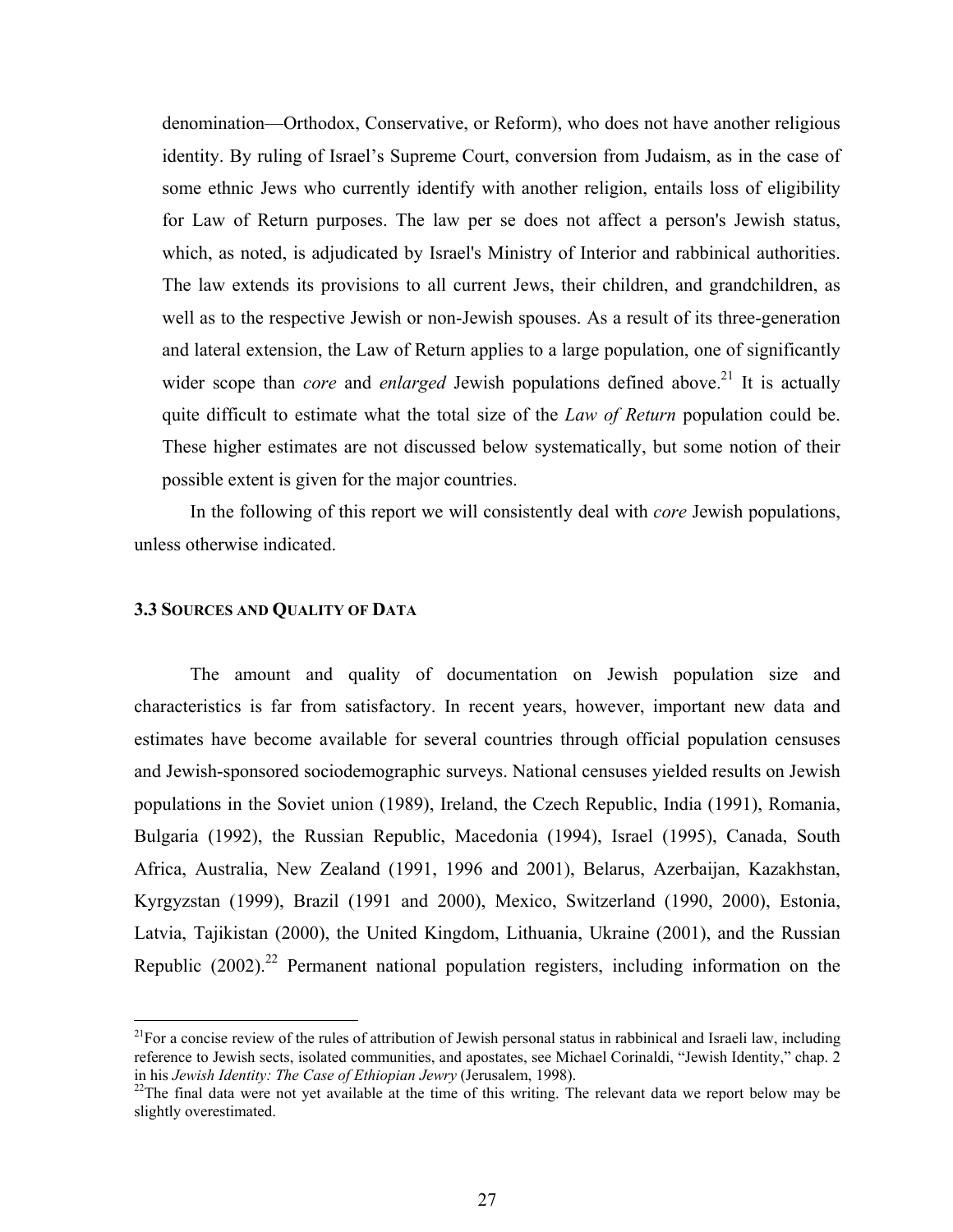Jewish religious, ethnic or national group, exist in several European countries (Switzerland, Norway, Finland, Estonia, Latvia, and Lithuania), and in Israel.

 In addition, independent sociodemographic studies have provided most valuable information on Jewish demography and socioeconomic stratification, as well as on Jewish identification. Surveys were conducted over the last several years in South Africa (1991 and 1998), Mexico (1991 and 2000), Lithuania (1993), the United Kingdom, Chile (1995), Venezuela (1998–99), Israel, Hungary, the Netherlands, Guatemala (1999), Moldova, Sweden (2000), the United States (1990 and 2000-2001), France and Turkey (2002). Several further Jewish population studies were separately conducted in major cities in the United States (notably in New York City in 2002) and in other countries. Additional evidence on Jewish population trends can be obtained from the systematic monitoring of membership registers, vital statistics, and migration records available from Jewish communities and other Jewish organizations in many countries or cities, notably in the United Kingdom, Germany, Italy, Buenos Aires, and Sao Paulo. Detailed data on Jewish immigration routinely collected in Israel help to assess changing Jewish population sizes in other countries. Some of this ongoing research is part of a coordinated effort constantly to update the profile of world Jewry.<sup>23</sup>

 In Table A-1 in the Appendix we provide separate figures for each country with approximately 100 or more resident *core* Jews. Residual estimates of Jews living in other smaller communities supplement some of the continental totals. For each of the reported countries, we provide an estimate of midyear 2002 total population,  $24$  and the estimated 1/1/2003 Jewish population.

 There is wide variation in the quality of the Jewish population estimates for different countries. For many Diaspora countries it would be best to indicate a range (minimum-

<sup>&</sup>lt;sup>23</sup>Following the *International Conference on Jewish Population Problems* held in Jerusalem in 1987, initiated by the late Roberto Bachi of the Hebrew University and sponsored by major Jewish organizations worldwide, an International Scientific Advisory Committee (ISAC) was established. See Sergio DellaPergola, Leah Cohen, eds., *World Jewish Population: Trends and Policies* (Jerusalem, 1992). A new *Initiative on Jewish Demography*, sponsored by the Jewish Agency has resulted in an *International Conference* held in Jerusalem in 2002 and a plan of data collection and analysis. The newly established *Jewish People Policy Planing Institute (JPPPI)*, chaired by Ambassador Dennis Ross, provides a framework for policy suggestions namely in relation to population issues. See Sergio DellaPergola, *Jewish Demography: Facts, Outlook, Challenges*, JPPPI Alert Paper 2 (Jerusalem, 2003).

<sup>24</sup>Data and estimates derived from Population Research Bureau, *2002 World Population Data Sheet* (New York, 2003).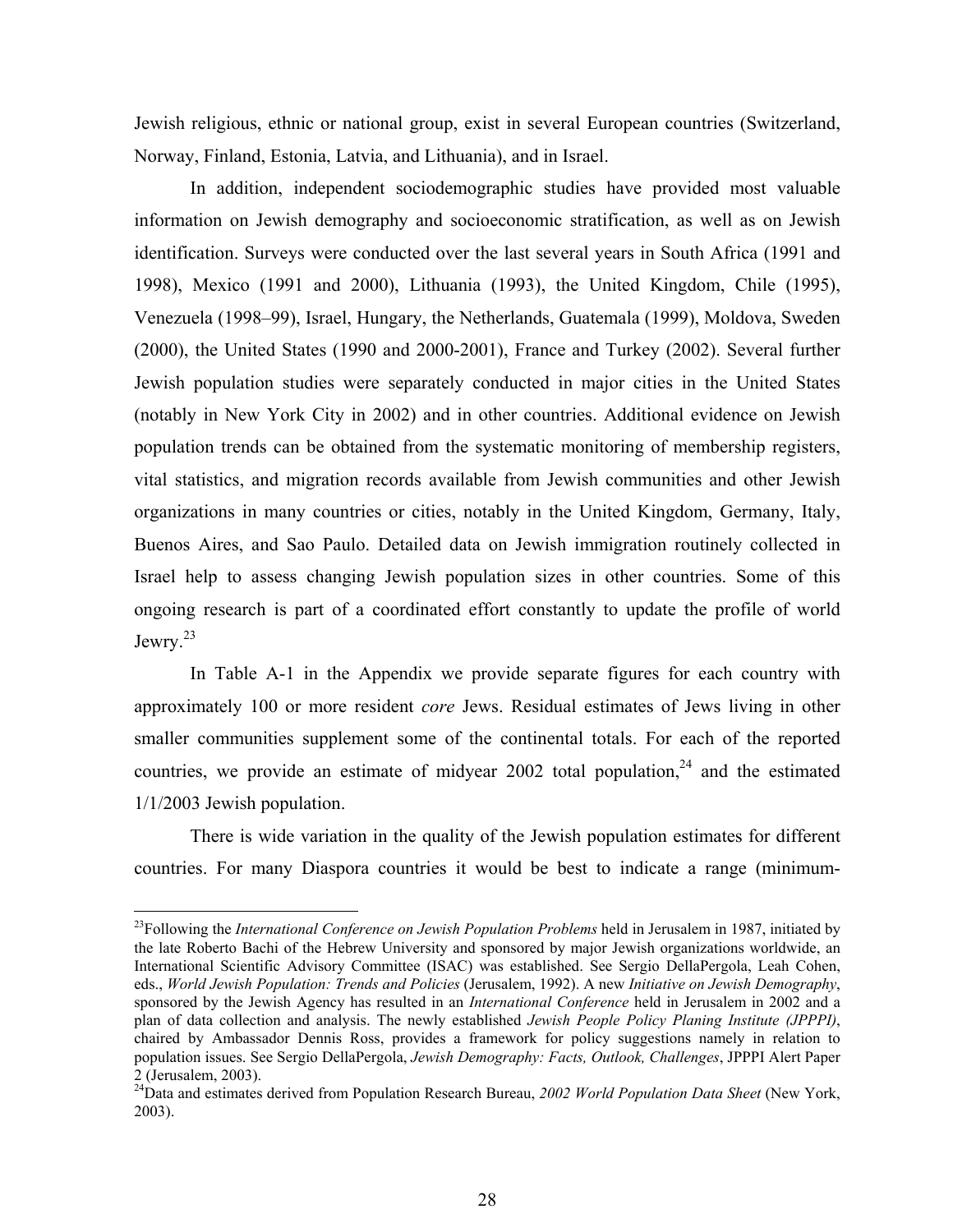maximum) rather than a definite figure for the number of Jews. It would be confusing, however, for the reader to be confronted with a long list of ranges; this would also complicate the regional and world totals. The figures actually indicated for most of the Diaspora communities should be understood as being the central value of the plausible range of the respective core Jewish populations. The relative magnitude of this range varies inversely to the accuracy of the estimate. The three main elements that affect the accuracy of each estimate are the nature and quality of the base data, how recent the base data are, and the method of updating. A general evaluation of the reliability of the Jewish population figures reported below reflects the following criteria:

(1st) Base figure derived from countrywide census or relatively reliable Jewish population survey; updated on the basis of full or partial information on Jewish population movements in the respective country during the intervening period.

- (2nd) Base figure derived from less accurate but recent countrywide Jewish population data; partial information on population movements in the intervening period.
- (3rd) Base figure derived from less recent sources, and/or unsatisfactory or partial coverage of a country's Jewish population; updating according to demographic information illustrative of regional demographic trends.
- (4th) Base figure essentially speculative; no reliable updating procedure.

 One additional tool for updating Jewish population estimates is provided by a recent set of demographic projections developed at the Hebrew University of Jerusalem.<sup>25</sup> Such projections extrapolate the most likely observed or expected Jewish population trends over the first decades of the  $21<sup>st</sup>$  century. Even where reliable information on the dynamics of Jewish population change is not immediately available, the powerful connection that generally exists between age composition of a population and the respective vital and migration movements helps to provide plausible scenarios of the developments bound to occur in the short term. Where better data were lacking, we used indications from these projections to refine the 2003 estimates as against previous years. On the other hand, projections are clearly shaped by a comparatively limited set of assumptions, and need to be periodically updated in the light of actual demographic developments. The quality assessment for Jewish population data in each country appears in Table A-1.

<sup>&</sup>lt;sup>25</sup>See DellaPergola, Rebhun, and Tolts, "Prospecting the Jewish Future."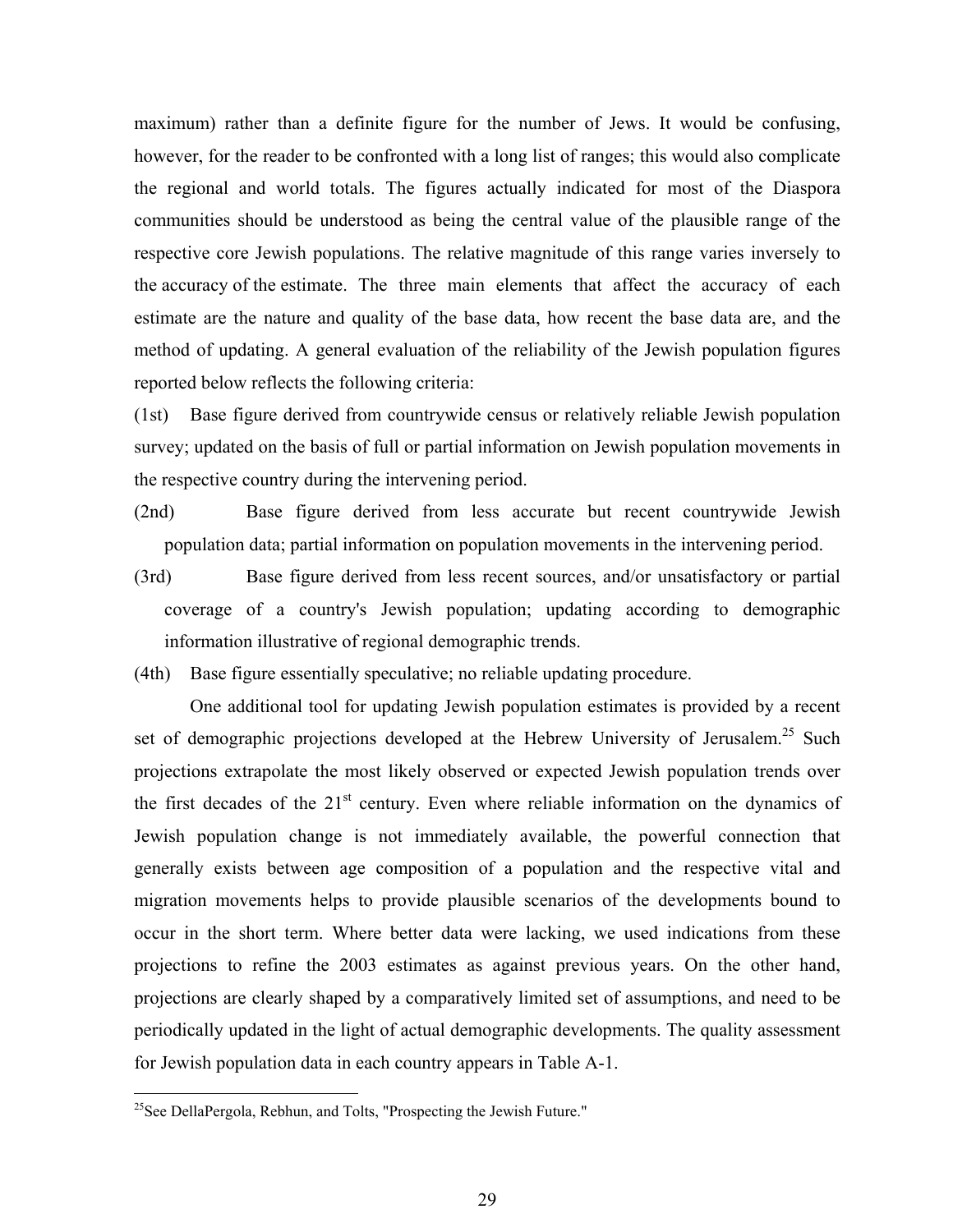#### **3.4 WORLD JEWISH POPULATION SIZE AND DISTRIBUTION**

 In this section we discuss in greater detail the current demographic profile and trends of world Jewry. The size of world Jewry at the beginning of 2003 is assessed at 12,948,000. World Jewry constituted about 2.08 per 1,000 of the world's total population of 6,215 millions. One in about 480 people in the world is a Jew. According to the revised figures, between January 1, 2002 and 2003 the Jewish population grew by an estimated 15,000 people, or about 0.1 percent. This compares with a total world population growth rate of 1.3 percent (0.1 percent in more developed countries, 1.6 percent in less developed countries). Despite all the imperfections in the estimates, world Jewry continued to be close to "zero population growth," with increase in Israel (1.5 percent) slightly overcoming decline in the Diaspora (-0.8 percent).

As already shown in Table 2, the number of Jews in Israel was 5,100,000 at the beginning of 2003—an increase of 75,000 people as against 2002, or 1.5 percent. In contrast, the estimated Jewish population in the total of the Diaspora was 7,848,000—a decrease of 60,100 people as against 2002, or -0.8 percent. These changes reflect the continuing Jewish emigration from the FSU and other countries, but also the internal decrease typical of the aggregate of Diaspora Jewry. In 2002, the estimated Israel-Diaspora net migratory balance (immigration minus emigration) amounted to a minimum gain of Jews for Israel.26 Internal demographic evolution (including vital events and conversions) produced nearly all of the growth among the Jewish population in Israel, and of the decline in the Diaspora. Recently, instances of accession or "return" to Judaism can be observed in connection with the emigration process from Eastern Europe and Ethiopia, and the comprehensive provisions of the Israeli Law of Return. The return or first-time access to Judaism of some of such previously not included or unidentified individuals contributed to slowing down the pace of decline of the relevant Diaspora Jewish populations and some gains for the Jewish population in Israel.

About 47 percent of the world's Jews reside in the Americas, with about 44 percent in North America. About 40 percent live in Asia, including the Asian republics of the FSU (but

<sup>26</sup>Israel, Central Bureau of Statistics, *Monthly Bulletin of Statistics* (Jerusalem, 2003).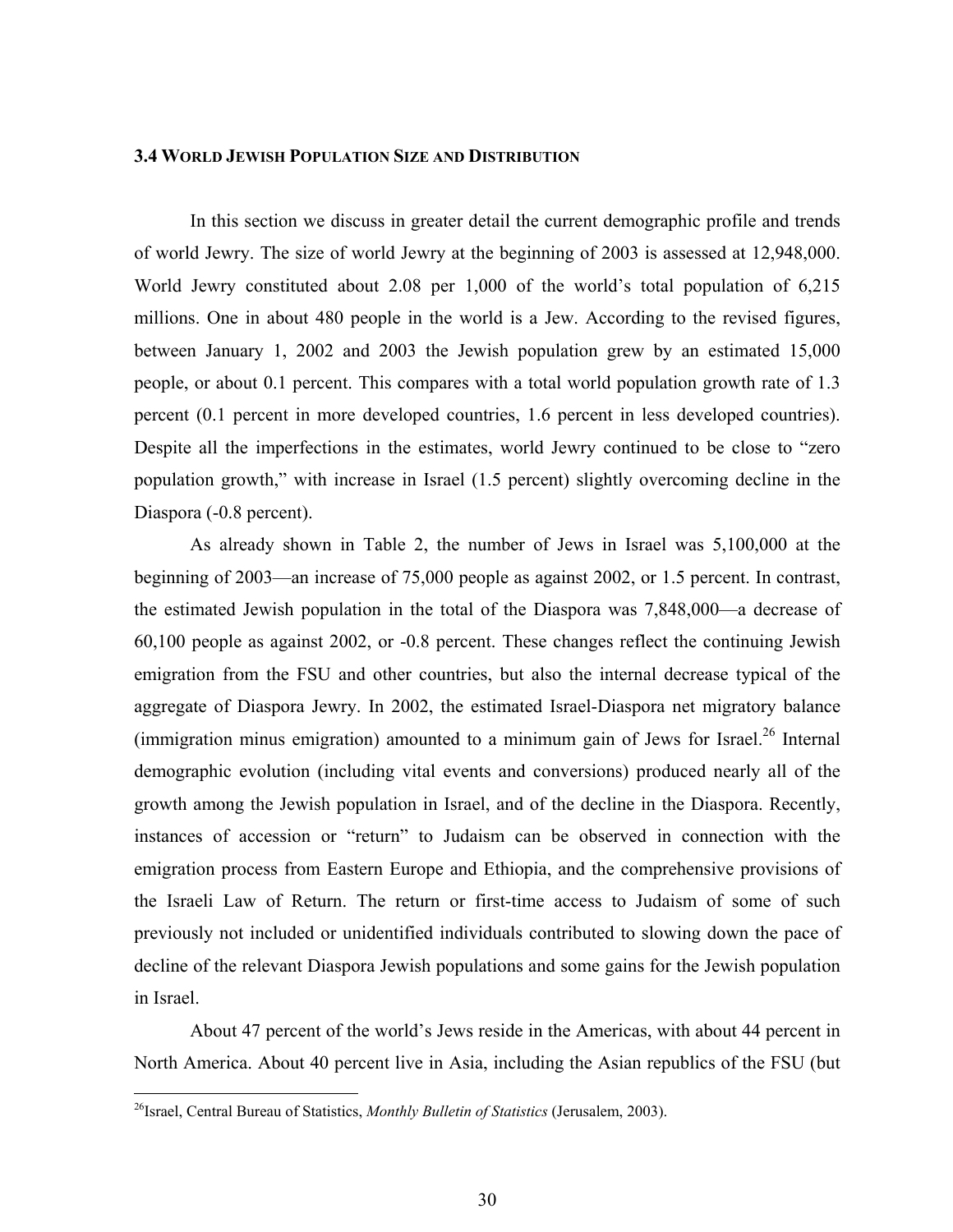not the Asian parts of the Russian Republic and Turkey)—most of them in Israel. Europe, including the Asian territories of the Russian Republic and Turkey, accounts for 12 percent of the total. Fewer than 2 percent of the world's Jews live in Africa and Oceania. Among the major geographical regions, the number of Jews in Israel—and, consequently, in total Asia has been regularly increasing in recent years. Moderate Jewish population gains have also been estimated for the European Union (including 15 member countries), and Oceania. North, Central and South America, other regions in Europe, Asian countries outside of Israel, and Africa have sustained decreases in Jewish population size. These regional changes reflect the trends apparent in the Jewish population in each of the major countries. We now turn to a brief review of recent trends in the 14 largest Jewish populations worldwide.

In the United States, following publication of the American Jewish Identity Survey  $(AJIS)^{27}$  and preliminary releases of data from the 2000-01 National Jewish Population Survey  $(NJPS)$ ,<sup>28</sup>, the total core Jewish population appeared to be comprised in the range of 5.2-5.35 million. The revised estimate was at least 400,000 short of the 5.7 million we had projected for 2002 based on the estimate of 5.515 million for mid 1990 from the previous NJPS.<sup>29</sup> The expected Jewish population increase was supposed to reflect the inflow over the 1990s of at least 200,000 new immigrants—from the Former Soviet Union, Israel, Latin America, South Africa, Iran, and Western Europe. However—pending thorough analysis and possibly slight revisions in the new database—a continuing low Jewish fertility rate, the consequent aging in population composition, and continuing erosion in the willingness to identify with Judaism among the younger age groups apparently led to a significantly lower total core population size. We choose an estimate of 5.3 million for U.S. Jewry, intermediate between the figures so far available from the two major surveys. On the other hand, the

<sup>27</sup>Egon Mayer, Barry Kosmin, Ariela Keysar, *American Jewish Identity Survey 2001 - AJIS Report - An Exploration in the Demography and Outlook of a People* (New York, Center for Jewish Studies, The Graduate Center of the City University of New York, 2002). See also Barry A. Kosmin, Egon Mayer, Ariela Keysar, *American Religious Identification Survey 2001* (New York, Graduate Center of City University of New York, 2001).

<sup>28</sup>United Jewish Communities, *U.S. Jewish Population Fairly Stable over Decade, According to Results of National Jewish Population Survey 2000-01* (New York, UJC, October 8, 2002). Following this first press release, the UJC lead management deliberated on a thorough technical check of the survey's methodology and results. The final, checked database had not yet been released at the time of this writing. In the view of most experts who have closely followed the 2000-01 NJPS planning and execution, the final data should substantially confirm the initial release. In any case, the amendments expected should not much affect the total Jewish population estimate.

<sup>29</sup>See Kosmin et al. *Highlights of the CJF 1990 National Jewish Population Survey*, cit.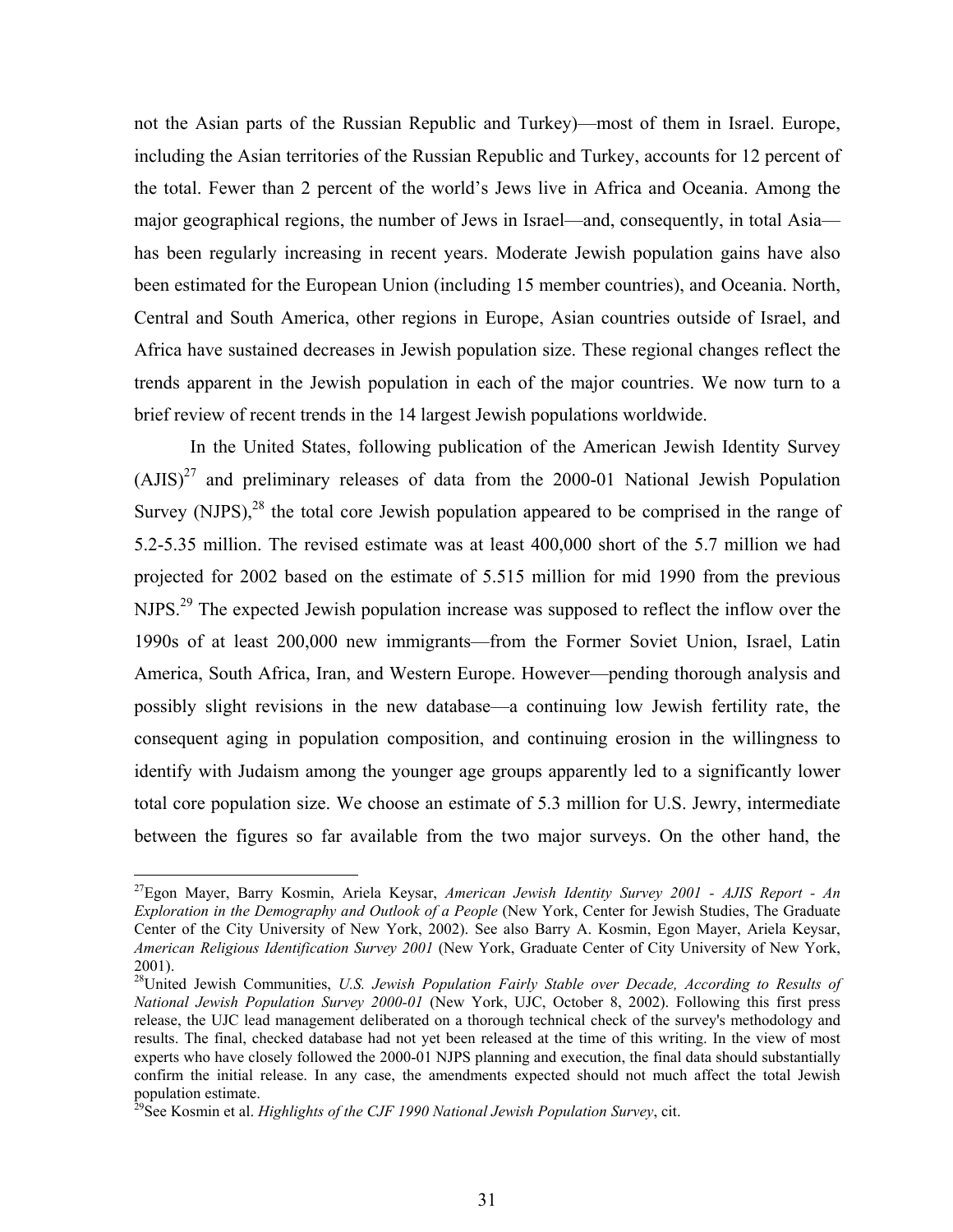enlarged total of current Jews, former Jews, and their non-Jewish family members resulted significantly higher than the 8.2 million found in 1990, and was estimated at between 9.2 and 10 million individuals in 2001. A 2002 study of the Jews in New York, the major U.S. metropolitan community, $30$  pointed to a stable Jewish population of 1.4 million in the extended 8 boroughs area, but for the first time less than one million in New York City's 5 boroughs.

In Canada, the  $2001$  population census<sup>31</sup> indicated a decrease in the number of Jews according to ethnicity (including holders of a non-Jewish religion) from 369,565 in 1991 to 348,605 in 2001 (-20,960 or 5.7 percent). Of the latter, 186,475 indicated to be Jewish as their sole ethnicity, and 162,130 as one of their several ethnic identities. The percentage of singleethnic Jews thus diminished to 53 percent in 2002, from 66 percent in 1991. On the other hand the number of Canada's Jews according to religion increased from 318,070 in 1991 to 329,995 in 2001 (+11,925 or 3.7 percent). Of the latter total, 22,365 Jews immigrated during the ten year interval between the two censuses. Were it not for this immigration, the Jewish population would have decreased by 10,440 (3.3 percent). Keeping in mind that some ethnic Jews are not Jewish by religion, and a greater number of Jews by religion do not declare a Jewish ethnicity, we updated the estimate of Canada's core Jewish population from 356,315 in 1991 to 360,000 in 2003.

In Latin America, the Jewish population was generally declining reflecting economic and local security concerns. In Argentina, following a sharpening of the ongoing economic crisis, about 6,000 emigrated to Israel in 2002—the highest figure ever in a single year from that country.<sup>32</sup> While, based on the experience of previous years, 10 to 20 percent of these migrants were non-Jewish household members in the enlarged population, partial evidence from different sources indicated that less than half of total Jewish emigration from Argentina went to Israel. We consequently assessed Argentina's Jewish population at 187,000.

The 2000 census of Brazil indicated a stable Jewish population of 86,828, versus 86,416 in 1991.<sup>33</sup> Considering the possible non-inclusion of people who failed to indicate a

<sup>&</sup>lt;sup>30</sup>See http://www.ujafedny.org/site/PageServer?pagename=jewishcommunitystudy

<sup>31</sup>See http://www.statcan.ca

<sup>32</sup>See Israel Central Bureau of Statistics: http://www.cbs.gov.il

<sup>&</sup>lt;sup>33</sup>See http://www.ibge.br; Rene D. Decol, "Brazilian Jews: a Demographic Profile", International Conference of Jewish Demography (Jerusalem, 2002).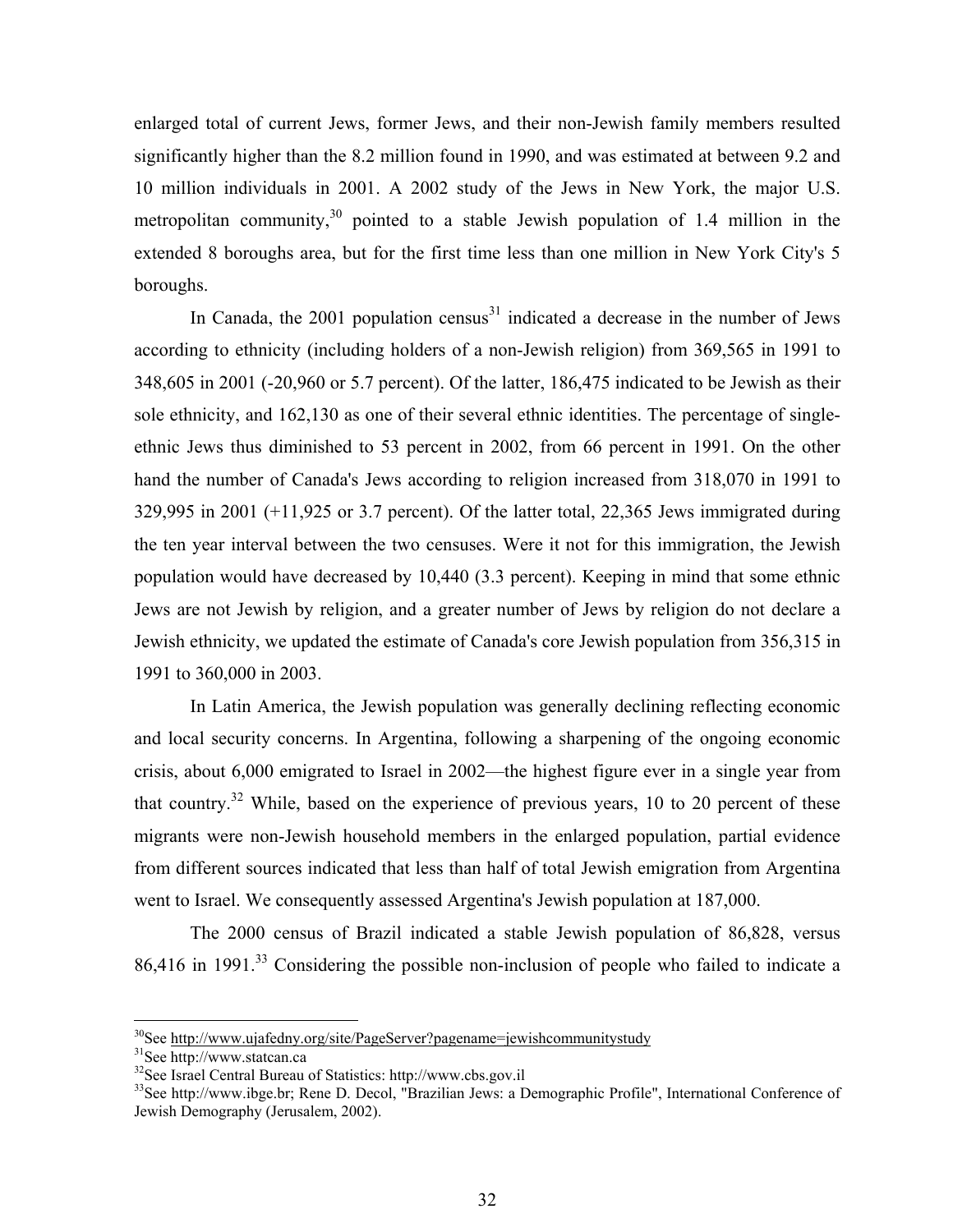religion we assessed the total at 97,000. This appeared to be consistent with a systematic documentation effort undertaken by the Jewish Federation of Sao Paulo, and an assumption that about one half of Brazil's Jews live in that city.

In Mexico the 2000 census indicated a Jewish population of 45,260 individuals aged 5 and over.<sup>34</sup> Of these, 32,464 lived in the capital's metropolitan area and, consistently with erratic figures in past censuses, a most unlikely 12,796 appeared to live in states other than the Federal District and Mexico state. Allocation of the 0-4 age group based on a 2000 Jewish survey determined a corrected estimate of about 35,000 Jews in Greater Mexico City, and 40,000 nationwide.

Jewish population in Europe tended to be increasingly concentrated in the western part of the continent, and within the European Union particularly. The 15 country EU, bound for expansion to another 10 countries in 2004, had an estimated total of 1,1046,500 Jews. The largest community was in France where a new countrywide survey undertaken at the beginning of 2002 suggested a downward revision to 500,000 Jews and an additional 75,000 non-Jewish members of the enlarged households.<sup>35</sup> Our 2002 Jewish population estimate stood at 519,000. The difference, cumulated over several years, was primarily explained by a growing pace of emigration of French Jews not only to Israel, which received 2000 in 2002, but also to Canada and other countries. This was in response to a feeling of uneasiness facing increasing manifestations of anti-Jewish intolerance and physical violence.

In the United Kingdom for the first time since the  $19<sup>th</sup>$  century a population census provided detailed data about religion.<sup>36</sup> The total Jewish population of 266,741 for England, Wales, Scotland and Northern Ireland closely approximated our 273,500 estimate for 2002. However, considering that 22.8 percent of the UK population stated no religion, and another 7.3 percent did not answer the question, at a time when the organized Jewish community largely supported participation in the census, we suggest the estimate should be raised to 300,000. Data on composition unveiled significant aging. Based on more detailed data on Scotland (included in the total for the U.K.), 6,448 indicated a current Jewish religion but

<sup>34</sup>See Instituto Nacional de Estadistica, Geografia e Informatica, *XII Censo General de Poblacion y Vivienda*  2000 (Mexico City, 2002).<br><sup>35</sup>See Erik H. Cohen, *Les Juifs de France: Valeurs et identité* (Paris, 2002).<br><sup>36</sup>See http://www.statistics.gov.uk; Barry Kosmin, Stanley Waterman, "Commentary on Census Religion

Question" (London, JPR, 2002).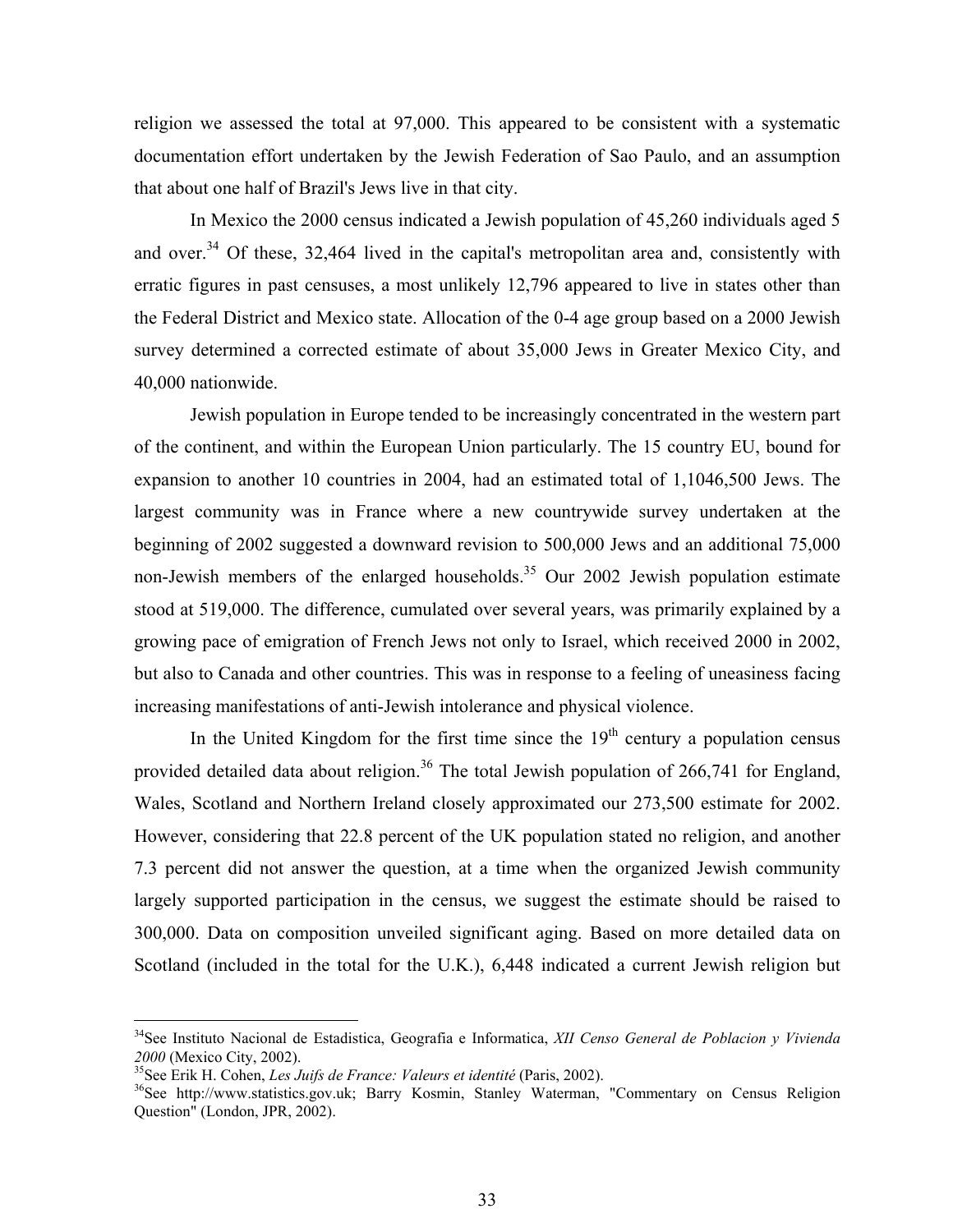7,446 said they were raised as Jews—a net loss of 13 percent.

In Germany, significant Jewish immigration continued. More particularly in 2002 the enlarged total of Jews and non-Jewish family members who came from the Former Soviet Union was 19,262 against 18,878 who immigrated to Israel. The total number of core Jews registered with the central Jewish community grew to  $98,335$ .<sup>37</sup> Of these, 14,732 were the survivors of the initial pool of 28,081 members that existed at the end of 1990, and the rest were recent immigrants. The age composition of the Jewish old-timers, and even more so of the newcomers was extremely overaged. Allowing for delays in joining the organized community and a minority's preference for renouncing the inherent benefits of membership, we assess Germany's core Jewish population at 108,000.

In the Former Soviet Union, rapid Jewish population decrease continued reflecting an overwhelming unbalance of Jewish births and Jewish deaths, and continuing emigration. Our assessment of the total core Jewish population in the aggregate of the former Soviet Republics was 413,000, of which 389,700 in Europe and 23,300 in Asia. We estimate that at least as many non-Jewish family members integrated the respective enlarged households. In the Russian Republic, pending publication of the 2002 census, we estimated the 2003 core population at 252,000. The size of Jewry in Russia was comparatively more stable and resilient than in the other former Soviet republics, partly as a consequence of Jewish migrations between the various republics, partly due to lower emigration propensities from Moscow and some of the other main urban areas.<sup>38</sup> Nevertheless, a striking unbalance of Jewish births and deaths determined a continuing population decline. This reflected the inherently low fertility levels of Jews in the FSU, their extremely overaged age composition, and the prevalence there of life expectancy levels much below those typical of western countries. As a consequence, high numbers of Jewish deaths reflect a high exposure to the risk related to both reaching elderly ages, and comparatively poor health conditions, also associated with the general context of the local public health system.<sup>39</sup>

In the Ukraine, the population census undertaken on December 5, 2001 yielded

<sup>37</sup>Zentralwohlfahrtsstelle der Juden in Deutschland, *Mitgliederstatistik; Der Einzelnen Jüdischen Gemeinden und Landesverbände in Deutschland* (Frankfurt a. M., 2002).<br><sup>38</sup>Mark Tolts, "Aliya from the Russian Federation: An Analysis of Recent Data", *Jews in Eastern Europe*, 1-2

<sup>(47-48), 2002,</sup> pp. 5-23.

<sup>&</sup>lt;sup>39</sup> Previous assessments of Shoah survivors have sometimes wrongly assumed that life expectancy in the Former Soviet Union equals that found in the Western countries.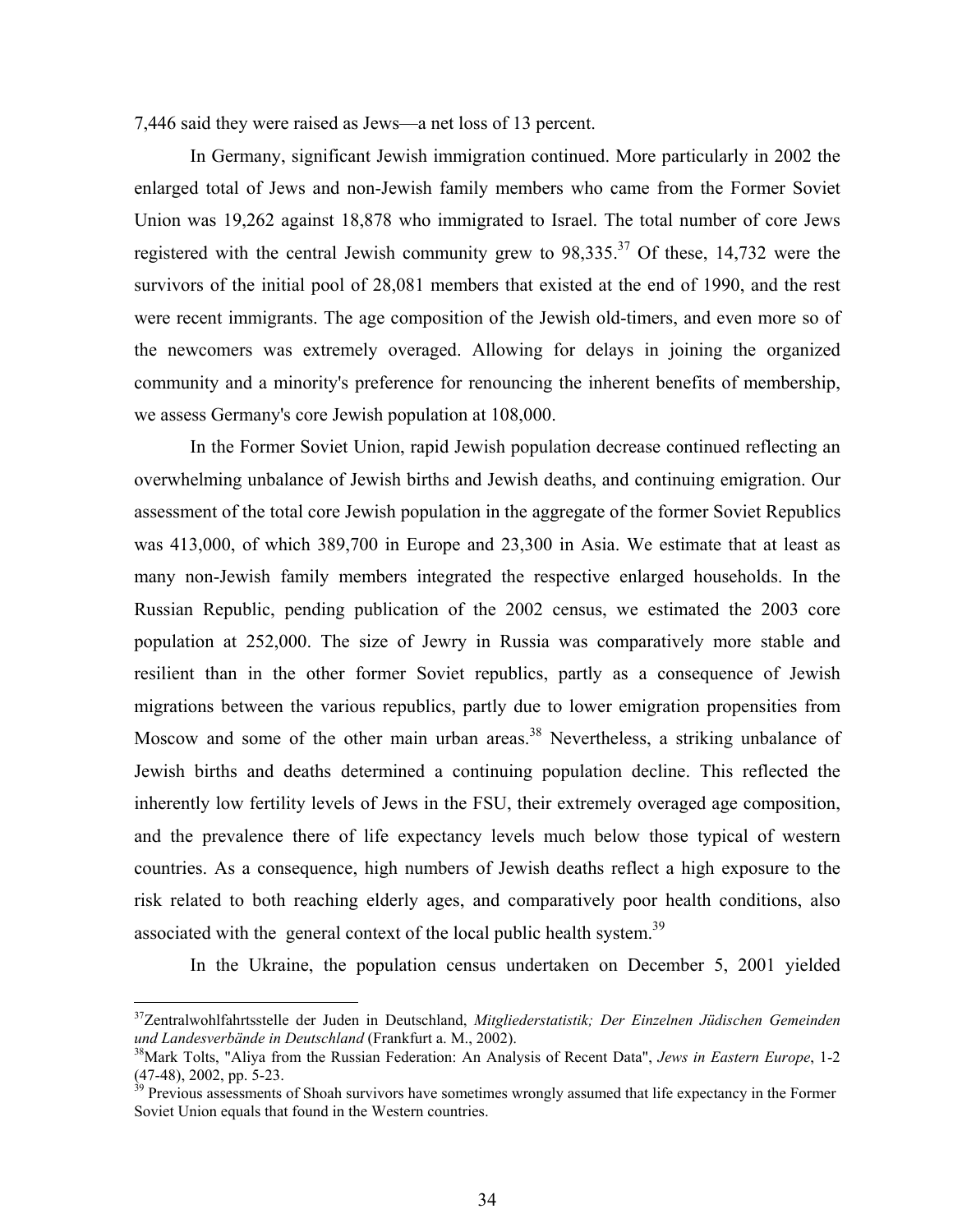103,600 Jews, whereas we had expected 100,000 on January 1, 2002. These Ukrainian data are extremely important in probating the reliability and plausibility of available official sources about Jews in the FSU. It should be noted that the previous baseline for population estimates in Ukraine were the 486,300 Jews counted in the previous census of January 1989 (not including a few "oriental" Jews).<sup>40</sup> The new census fully confirmed our year-by-year assessment of ongoing trends which took into account the dramatic pace of emigration since 1989, the other major intervening changes in the demography of Ukraine's Jewry, such as reported Jewish births, deaths, marriages, and migration exchanges with other FSU Republics, and also continuing emigration at the end of 2001. Taking into account continuing emigration in 2002, we assess the core Jewish population at 95,000 in 2003.

It should be stressed that there is nothing in the new data that might confirm the widespread assumption that the official data in the past significantly underreported the number of Jews. The opportunity that emerged since 1991 for Jews fearful of the past regime to come out into the open and reveal their identity, and the considerable investments in cultural and social Jewish activities by local and international agencies, were supposed to produce a significant increase in the readiness to declare their Jewish identity in the census among people who supposedly had concealed it in the past. The new census data, perhaps regrettably, disprove this assumption and confirm that past and present demographic data form a highly coherent body of information. The crucially relevant message is that because of the intertwined effect of continuing low fertility, assimilation, and large scale emigration, the Jewish population in the Ukraine—and by analogy in the rest of the FSU—is continuing its rapid downward course.

The largest Jewish community in the rest of Central and Eastern Europe is Hungary's. Our core estimate of 50,000 reflects the expectedly negative balance of Jewish births and deaths in a country whose total population for several years, too, has incurred in a negative vital balance. While a Jewish survey in 1999 indicated a conspicuously larger enlarged Jewish population, a demographic extrapolation based on the usually accepted number of post-Shoah core Jewish survivors and accounting for the known or estimated numbers of births, deaths

<sup>40</sup>Ukraine Goskomstat, *Population Census 2001* (Kiew, 2002); Mark Tolts, *Main Demographic Trends of the Jews in Russia and the FSU* (Jerusalem, The Hebrew University, The A. Harman Institute of Contemporary Jewry, Division of Jewish Demography and Statistics, 2002).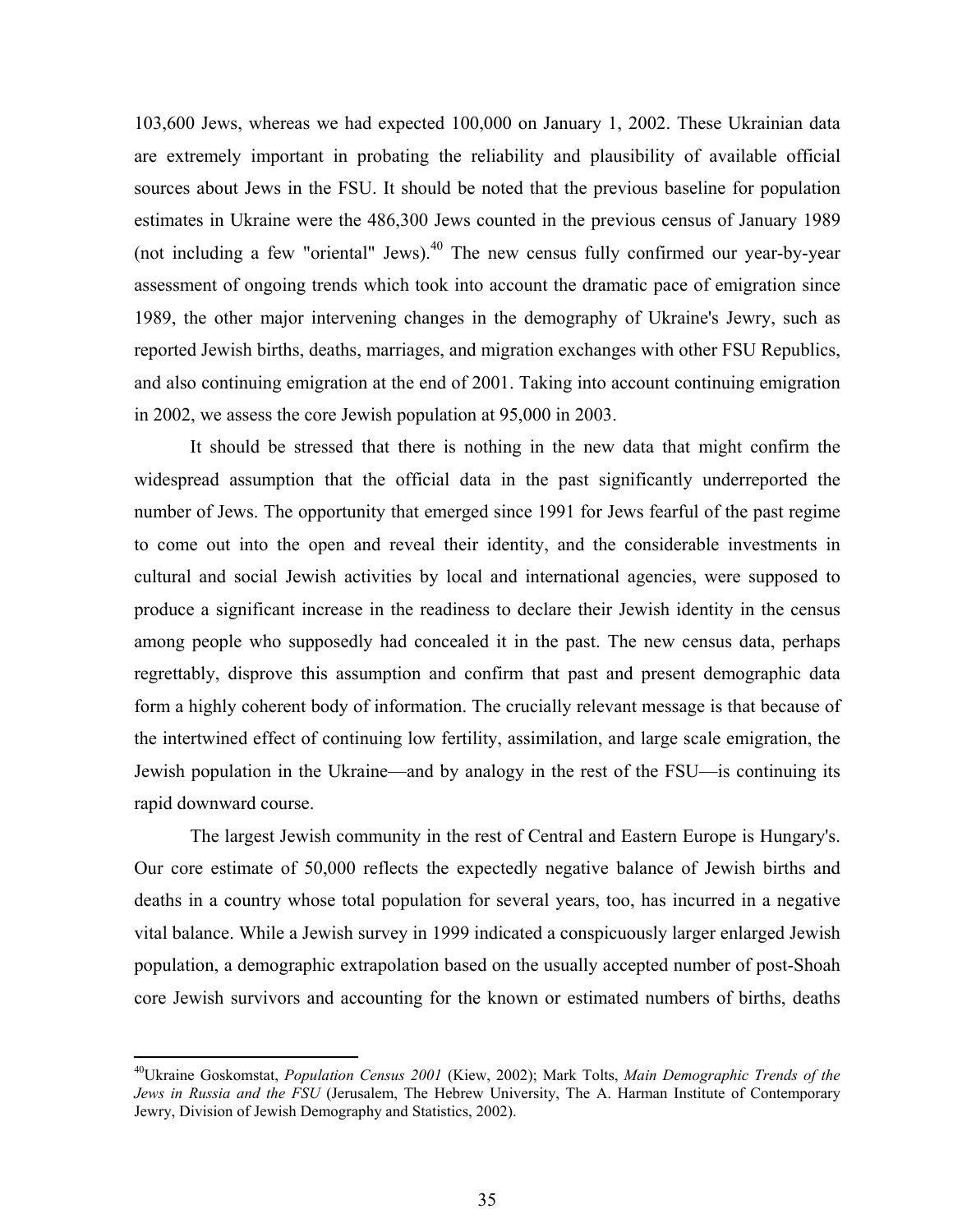and emigrants closely matches our assessment. $41$ 

As noted, Jewish population in Asia is mostly affected by the trends in Israel. Israel's core Jewish population reached 5,100,000, to which another 275,000 non-Jewish members of households can be added to reach an enlarged Jewish population of about 5.4 million.<sup>42</sup> Israel's Jewish fertility rate continued to be stable, above that of all developed countries, and probably twice or more as high as that of most Jewish communities in the Diaspora. In 2002,  $33,500$  new immigrants arrived in Israel, about half of them Jewish.<sup>43</sup> Current Jewish emigration generated a net migration balance close to nil. Some 4,500 new immigrants underwent conversion to Judaism—half of them arrived from Ethiopia. In broader terms, large scale immigration during the 1990s had a tremendous impact for Israeli Jewish demography. Immigration was overall stable: out of 1,073,132 new immigrants between 1989 and June 2003, 89,973 had left and had not returned for more than a year.<sup>44</sup> This constitutes 8.9% of the whole pool of immigrants—an extremely low rate in international comparison. The corresponding re-emigration rate for immigrants from the Former Soviet Union was 6.5%, including a few thousands who moved back to the countries of origin. In 2003, of Israel's 5,100,000 core Jews, 4,880,000 lived within pre-1967 borders, including East Jerusalem and the Golan heights, and 220,000 lived in the West Bank and Gaza.

Jewish population in Africa is mostly concentrated in South Africa. Emigration continued at a moderate pace. Based on a 1998 survey<sup>45</sup> and pending publication of the  $2001$ census results, we assessed the Jewish community size at 77,500.

Continuing immigration produced some increase in the size of Jewish populations in Oceania. Australia's 2001 census indicated a Jewish population of 83,500, up about 4,000 from 1996.46 Taking into account non-response, but also the community's aging composition, we estimate the core Jewish population at 100,000.

<sup>41</sup>Andras Kovacs (ed.), *Jews and Jewry in Contemporary Hungary: Results of a Sociological Survey* (Budapest, 2002).

<sup>42</sup>See http://www.cbs.gov.il

<sup>&</sup>lt;sup>43</sup>Not including foreign workers and illegal residents.

<sup>&</sup>lt;sup>44</sup> Amiram Bareket, "New Immigrants from North America Leave more than New Immigrants from the Former Soviet Union", *Haaretz*, 15 August 2003, pA1, A10.<br><sup>45</sup>Barry A. Kosmin, Jaqueline Goldberg, Milton Shain, Shirley Bruk, *Jews of the New South Africa: Highlights* 

*of the 1998 National Survey of South African Jews* (London, 1999).<br><sup>46</sup>Australian Bureau of Statistics, *Population Census 2001* (Canberra, 2002).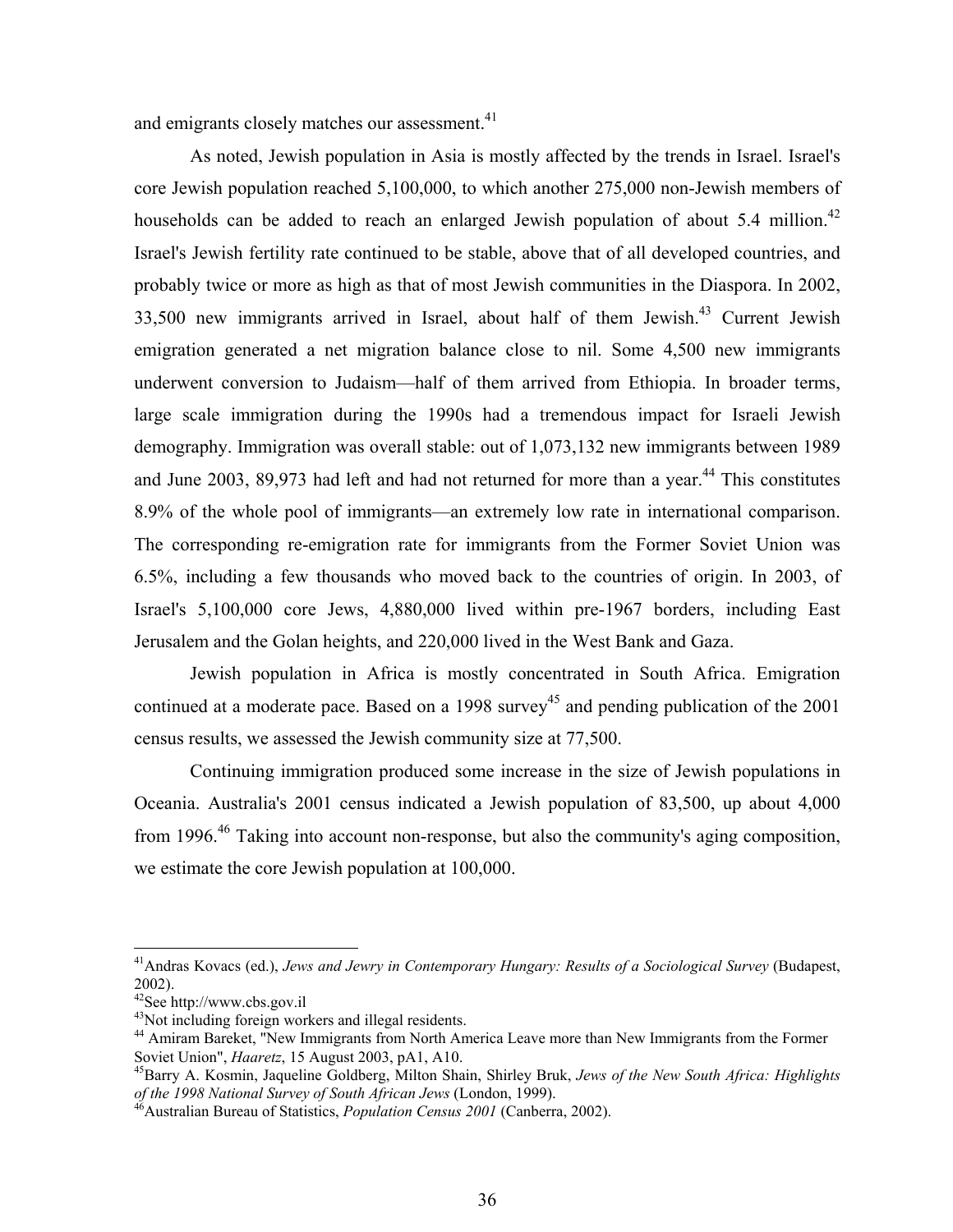### **3.5 OVERVIEW**

In conclusion, it should be reiterated that demographic events produce ceaseless changes in Jewish (as in any other) population size and composition. The main thrust of Jewish demographic change over the whole post-World War II period and more intensely since the 1990s has included overall quantitative stagnation at the global level, considerable aging due to comparatively low fertility rates and comparatively high longevity, and a dramatic migration transfer from Muslim countries and Eastern Europe to Israel and to the western countries. In turn, regional differences in the incidence of negative balances of Jewish births and deaths, and of weak propensities to raise as Jews the children of intermarriages, further impacted Jewish population size and distribution. As a cumulative result of these processes, entire Jewish communities dried up completely, especially in the Middle East and North Africa, and others shrank significantly, notably in the FSU, in other parts of Eastern Europe, in Latin America, and South Africa. Israel, from a relatively small and marginal Jewish community at the end of World War II, emerged as one of the two leading centers of world Jewish population, together with the United States. In the US, however, much because of the same reasons just outlined the historical momentum of Jewish population growth reached a standstill at the end of the 20<sup>th</sup> century.

The impact of these demographic trends is not exhausted, and they are expected to continue to operate at least for several years ahead with obvious implications for emerging changes in Jewish population distribution globally. In global synthesis, it can be assessed that out of a world Jewish population estimated at 12,948,000 at the beginning of 2003, about 3,388,000 or 26 percent, were born before 1946 and therefore were potential victims or at least witnesses of Shoah (see Table A-1). This overall pool of people is bound to decline quite significantly over the forthcoming decades, as it grows older and more fragile. Further implications of past and recent demographic trends among world Jewry for the assessment of the number and distribution of Shoah survivors will be discussed in the next chapter.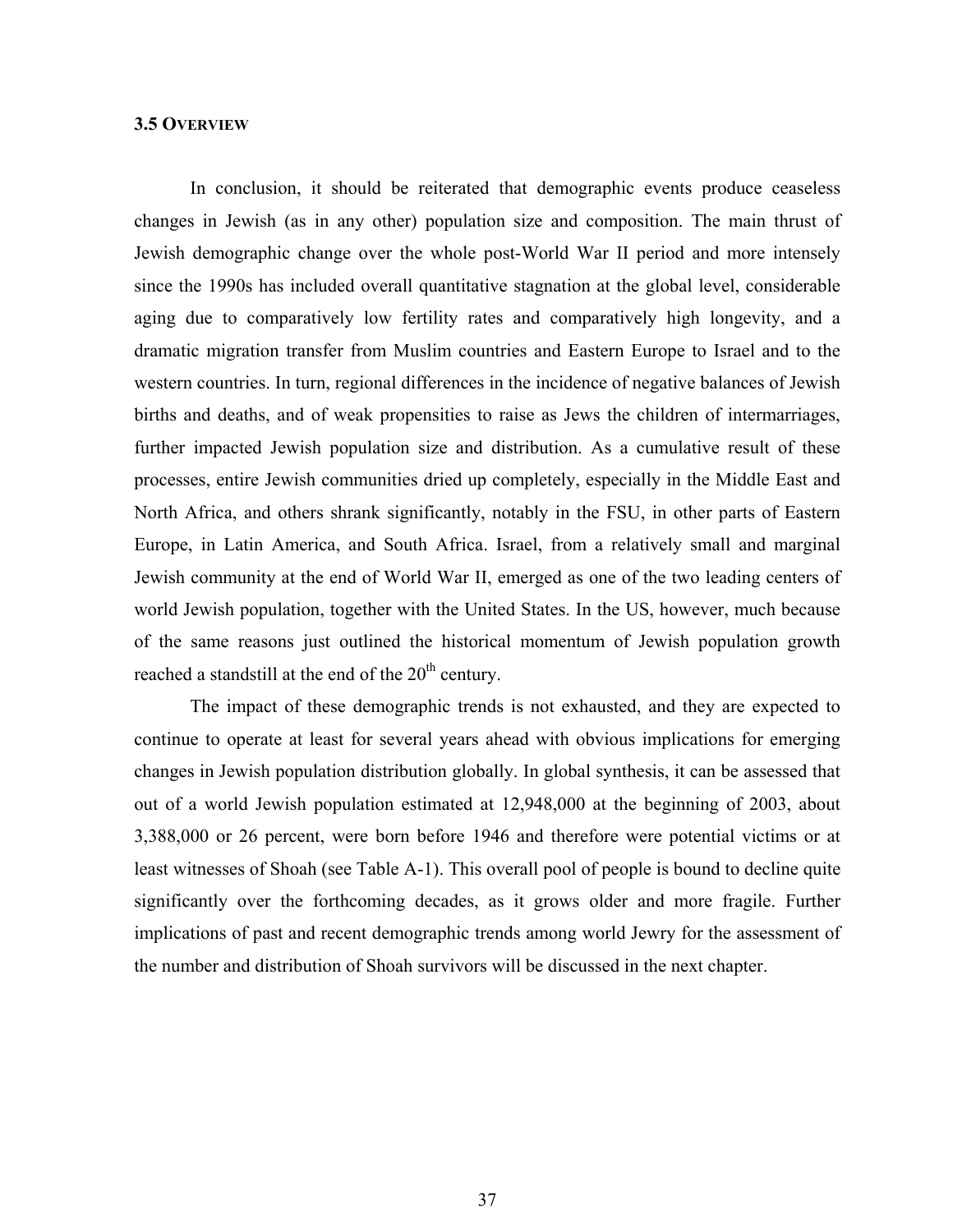## **CHAPTER 4.**

# **SHOAH SURVIVORS: REASSESSMENT AND INTERPRETATION**

### **4.1 METHOD AND SOURCES**

 In this chapter we proceed to present our reconstruction of the most plausible number of Shoah survivors according to an *Intermediate Extensive* definitional criterion, as discussed in Chapter 2. At the outset of our discussion, it should be clearly understood that there does not exist one single central reliable registry of Shoah survivors. Any evaluation of the numbers has to rely on a set of assumptions and on an adequate investigative methodology. The result of such an evaluation is at best the most plausible central value in a range of less plausible alternatives. It is within these specific limits that our findings should be read and interpreted.

The rationale for our mode of proceeding is summarized in the following chart, which highlights the definition adopted in this report:



Clearly, the total number of Shoah survivors must be smaller than the total number of Jews born before 1946, and larger than the nucleus of survivors who suffered the most excruciating pains.

A full reassessment of the number and geographical distribution of Shoah survivors was performed perusing or newly processing the whole gamut of existing sources on Jewish population worldwide. The basic approach comprised: (a) a detailed examination of the number and distribution of Jews in each country in 2003; (b) a detailed examination of the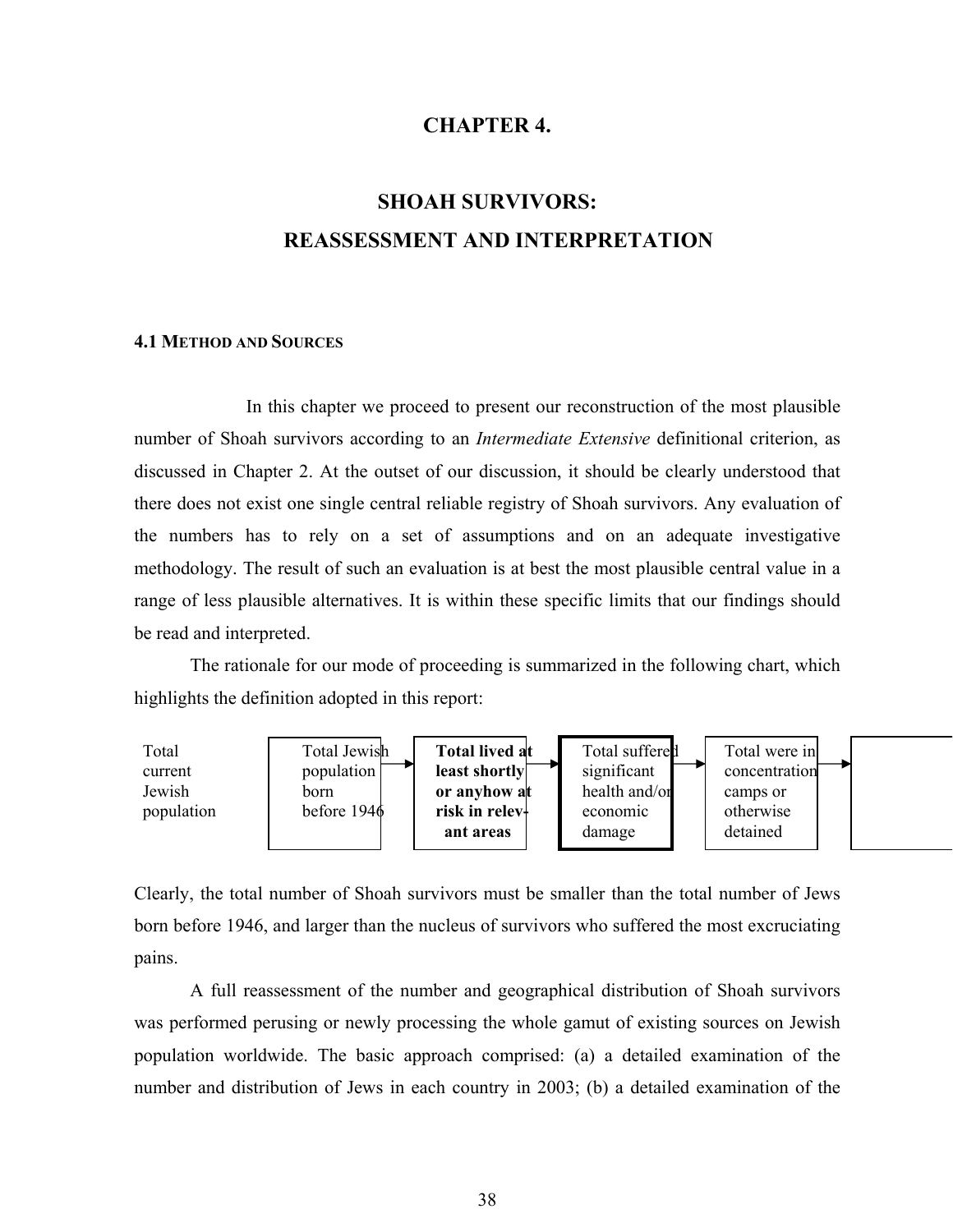number of Jews born before 1946 and therefore liable to have incurred in the Shoah; (c) a detailed analysis of the distribution by countries of birth of those of relevant ages in each country of residence; (d) a further verification of the years of immigration for those coming from relevant countries of origin. This painstaking reconstruction was largely made possible thanks to the recent accumulation of a large amount of new censuses and sociodemographic surveys that were not available at the time previous assessments of the topic at stake were undertaken. Our results largely derive from detailed statistical sources, particularly for the largest Jewish populations that constitute the vast majority of the total of world Jewry. In those cases where detailed data were not available, assumptions were developed on the basis of regional analogies that clearly exist in the socio-historical and demographic experience of Jewish communities.

To obtain a thorough picture of the population of Shoah survivors at the global level we used what to the best of our knowledge is the full array of main available published and unpublished sources. $47$  To make the reconstruction process perfectly understandable and transparent, we first obtained a detailed assessment of total Jewish population size country by country (see the detailed display in Table A-1 in the Appendix). We then evaluated what proportion in each country was born before 1946, since people born before that date can claim to have been submitted to a regime of anti-Jewish duress in the context of Shoah.<sup>48</sup> We subsequently estimated what proportion among these ever lived in relevant areas characterized by Nazi occupation or otherwise hostile regimes. The latter information takes into account international migration and the consequent relocation of people from relevant areas to other countries since the end of World War II. We therefore mainly obtained our estimates of Shoah survivors by applying to the total Jewish population of each country a compound of the proportion who were alive during the relevant period and the proportion who had lived in relevant countries.

When the available data did not allow operation in that order, an alternative way to estimate Shoah survivors was to first assess how many among the total Jewish population in a given country ever lived in relevant countries, and to subsequently estimate how many of

 $47$  The main sources used are explicitly quoted in this report. The full documentation is available on request at the Division of Jewish Demography and Statistics of the A. Harman Institute of Contemporary Jewry, The Hebrew University of Jerusalem.

<sup>48</sup> See, however, our discussion in Chapter 2.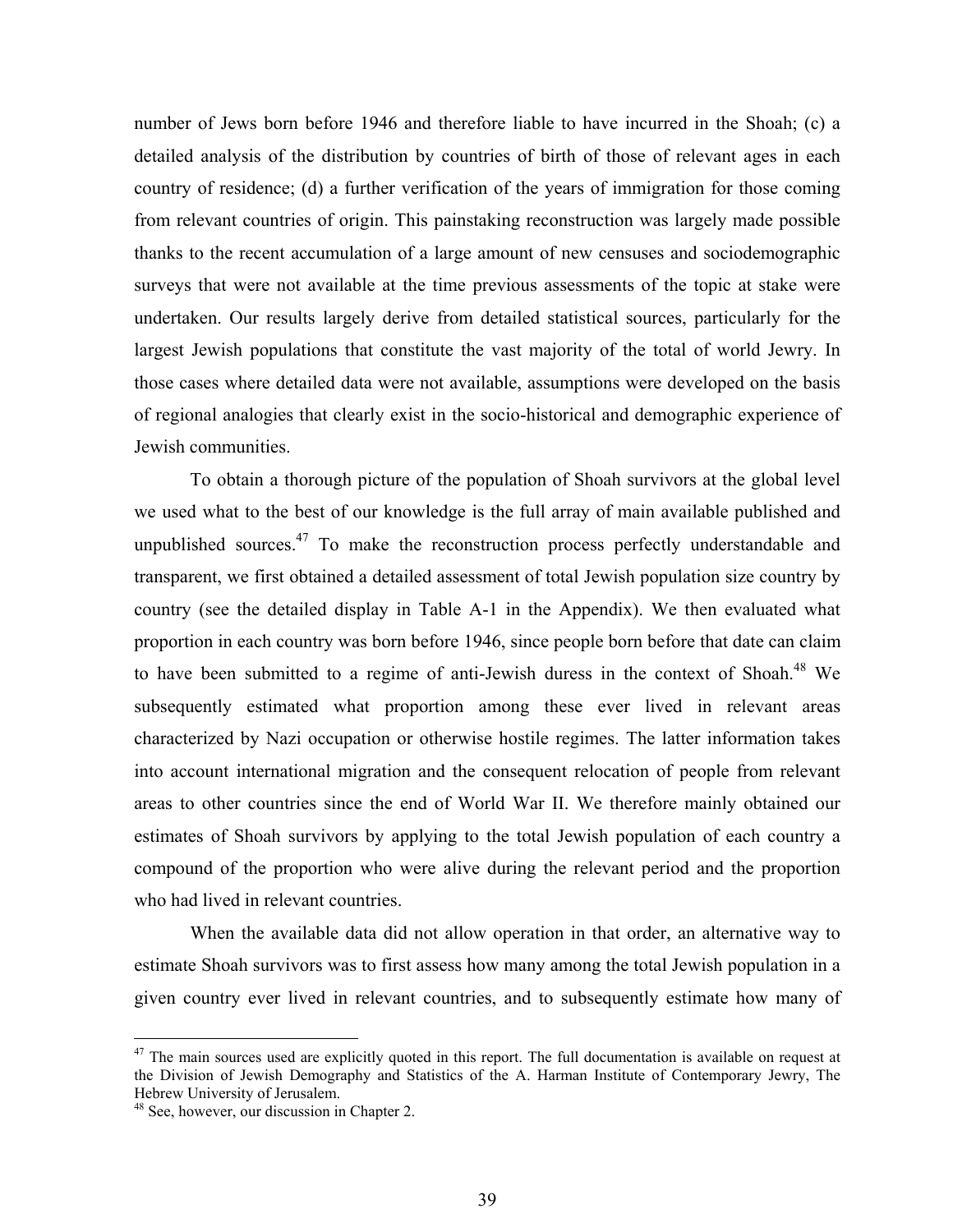these lived there during the relevant periods of time. A further useful parameter was the proportion of Shoah survivors out of the total foreign born in a given country.

The figures of survivors thus obtained reflect each of the various intervening components of change. In examining the situation in each country, we pay particular attention to the following factors:

What was the political context of a given country during the relevant period;

What was the volume of Jewish emigration from that country;

What was the volume of immigration in the receiving countries;

What was the composition by countries of origin of such immigration;

What was the amount of flight of Jews facing incoming dangers.

 Our assessment clearly relies on a very large and detailed number of data and estimates. The disadvantage may be a certain disparity in the quality and quantity of information available for each country. The advantage lies in the fact that even if some of the original data are not perfectly accurate, there is no reason to believe that all data imperfections go into the same upward or downward direction, therefore causing significant prejudice to the broad regional totals or to the global grand total which constitute the real aim of this evaluation. It can be reasonably assumed that small errors tend to compensate and neutralize mutually. It should also be noted that when specific data on age composition or on birthplaces of Jews in a country were not available, we relied on regional estimates based on historical and sociocultural analogy. In the lack of detailed data, often inference can be drawn for a certain country in relation to the experience in another country with comparatively similar characteristics. The advantage of this inferential approach is that were better data to become available at a later stage, the new information can always be factored into our calculations providing improved estimates.

#### **4.2 DETAILED FINDINGS**

The total and geographic distribution of Shoah survivors assessed in 2003 according to the comprehensive criteria adopted in this report is reported in Table 3 below. A more detailed presentation of the data appears in Table A-1 in the Appendix. In turn, detailed data about the composition of Jewish population in the United States and in Israel are presented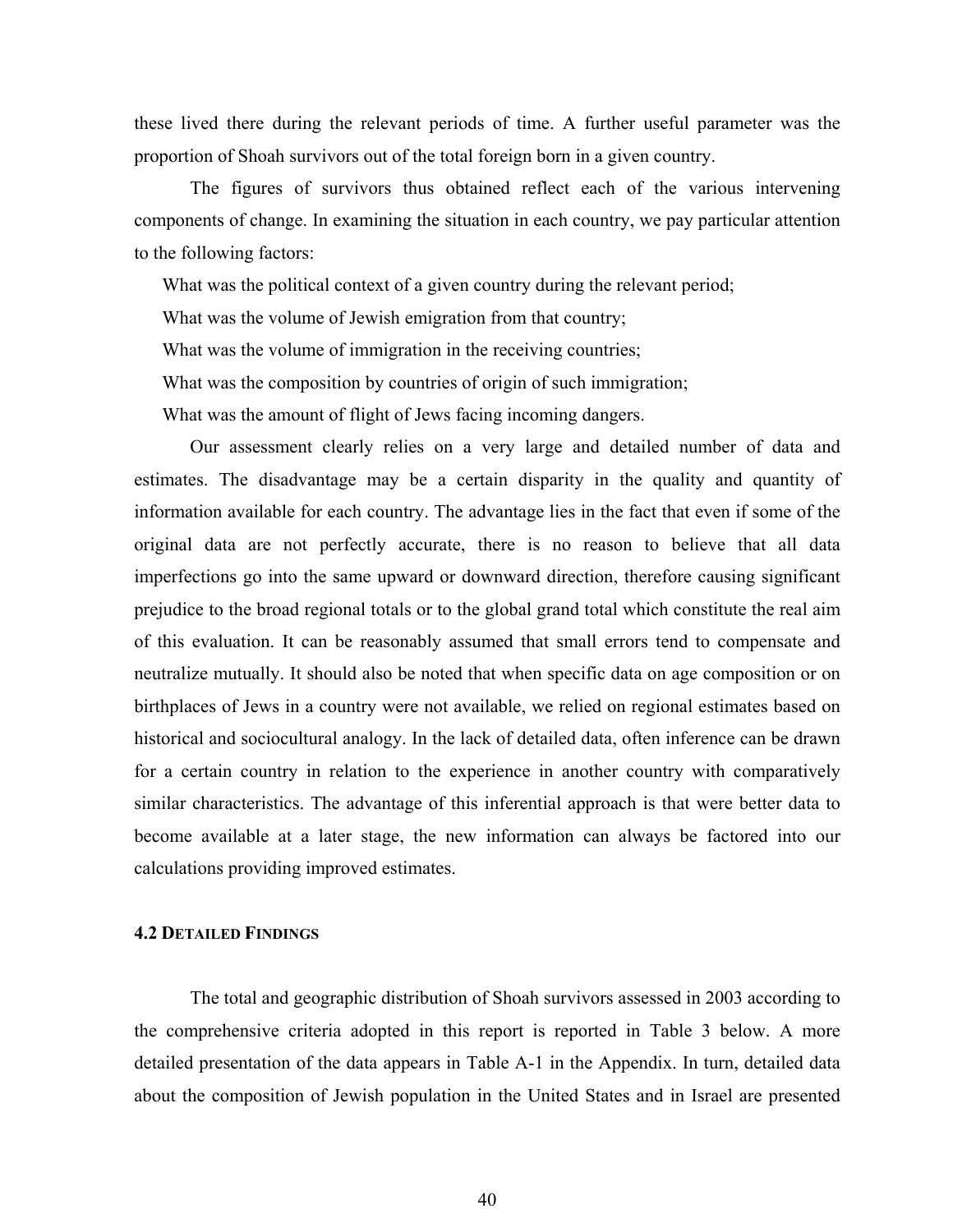below in Tables A-2 and A-3, respectively.

We first describe the essential contents of Table A-1 which provides a detailed, country-by country outline of:

Total population in 2002 (in column b);

 $\overline{a}$ 

Jewish population in 2003 (col. c), based on a systematic assessment of existing sources;<sup>49</sup>

 Quality of the Jewish population estimates (col. d), which helps to assess the possible range of errors in the reported population figures;

 Percent of Jewish population born before 1946 (col. e), reflecting systematic use of available sources or estimates based on regional similarities;

 Number of Jews born before 1946 (col. f), based on actual data or on applying the known or inferred percentages (col. e) to the total Jewish population (col. c);<sup>50</sup>

 Percent of Jews who lived in relevant areas and years out of the total born before 1946  $\text{(col. f)}$ ;

 Corresponding number of Jews who can be considered Shoah survivors (col. h), obtained from applying the above percentages (col. g) to the relevant age group (col. f) (grey shaded in Table A-1);

Percent distribution on a worldwide basis of Shoah survivors (col. i);

 There is wide variation in age composition in different Jewish populations. While the global total is assessed at 26 percent that were born before 1946, local estimates vary between a low value of 19 percent in Israel where the Jewish population is comparatively young (with an even lower value of 6 percent among the Jewish residents in the West Bank and Gaza), and a high value of 60 percent in Romania (and in a few splinter communities in countries that experienced a nearly complete exodus of Jews in the past). Translated into absolute numbers, it appears that 3,388,000 Jews globally were born before 1946.

 The next step is to assess how many of these were living in relevant areas at relevant times. This requires a careful country-by-country evaluation. To begin with, we are in the good position that for the two largest Jewish populations, those of the United States and of

<sup>49</sup> See Sergio DellaPergola, "World Jewish Population 2003", in *American Jewish Year Book*, vol. 103, 2003. For a more detailed review of the previous literature see: Sergio DellaPergola, "World Jewish Population 2002", in *American Jewish Year Book*, vol. 102, 2002.<br><sup>50</sup> Applying percentages to a given base figure to obtain another figure, as demonstrated in columns f and h in

Table A-1, may produce minor discrepancies between local, regional, continental, and global totals.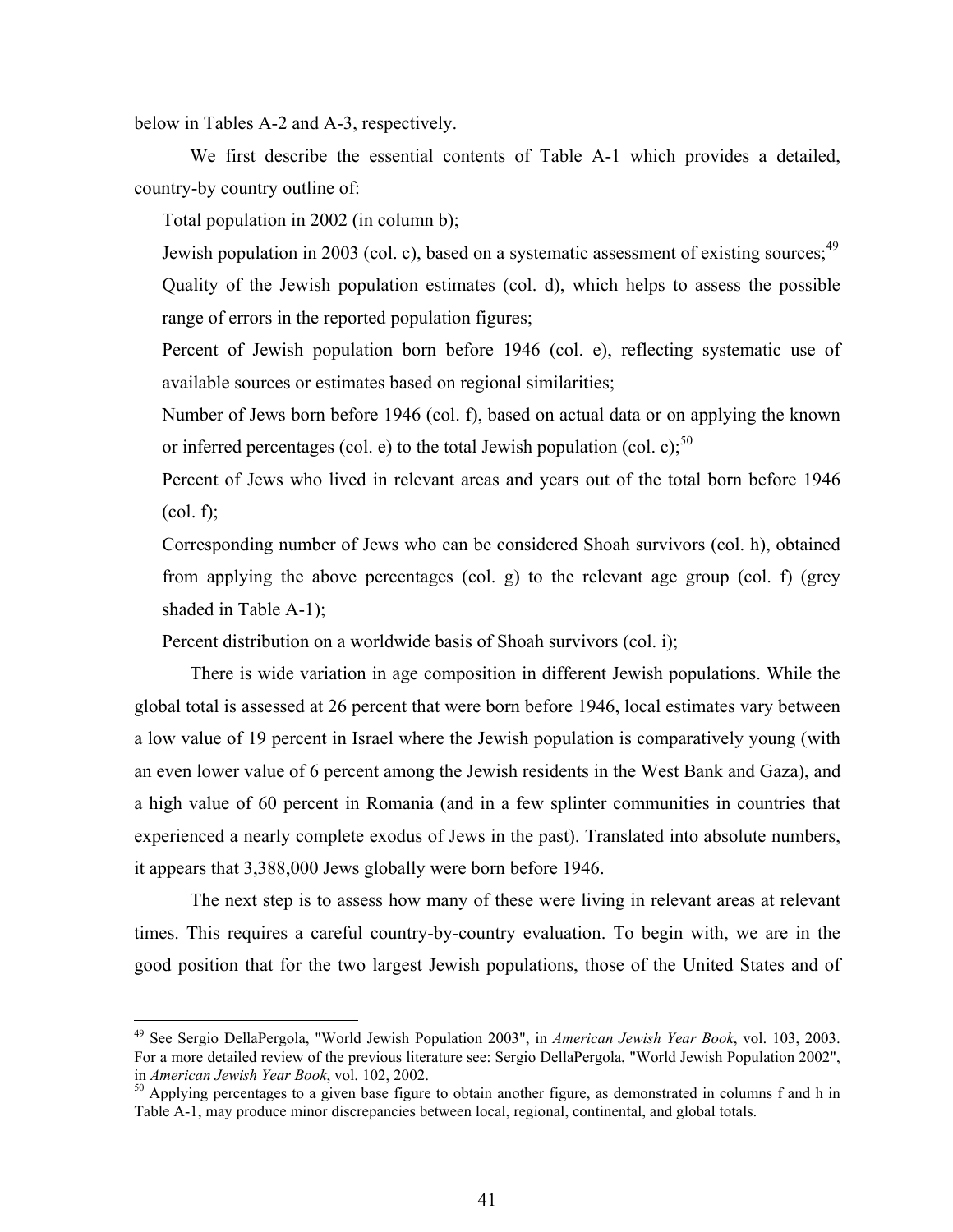Israel, we have at our disposal updated, detailed and reliable data available. We first focus on the United States (see Table A-2). The 2000-2001 National Jewish Population Survey (NJPS), sponsored by United Jewish Communities, includes several direct questions related to the Shoah period. To a question whether they lived in country under Nazi rule, 116,065 respondents answered affirmatively.<sup>51</sup> According to the same survey, 96,613 left country or region under Nazi rule, 57,139 respondents were in concentration camp, 56,761 were in labor camp. As noted, these figures relate to Jewish people who actually responded in the survey and do not include other members of the respective households (mostly spouses of respondents and a few others) who had the same experiences. It is necessary to further process the data to obtain the relevant information.

 Table A-2 provides detailed information on all foreign-born respondents and spouses living in the US in 2000-2001 (columns e-g). The total amounts to 570,048 Jewish individuals. Of these, 316,385 were born in countries that were under Nazi or associated rule (gray shaded in Table A-2). Out of these, we single out those who were born before 1946 *and* immigrated to the United States after 1932 (columns b-d). This processing provides a grand total of 184,480 respondents and  $66,700$  spouses, for a total of  $251,180$  Jews.<sup>52</sup> Among these, 126,911 respondents and 46,697 spouses, for a total of 173,608 individuals, were born in the relevant countries. World and continental totals are provided in the table both for all foreign countries and for relevant countries only. It should be noted than the number of relevant respondents thus indirectly obtained (126,911) is very similar though slightly higher that the number of respondents who directly declared they were under Nazi rule (116,065). We shall prefer the higher figure as a basis for the overall estimate of Shoah survivors. Besides the advantage of detail available for the whole relevant adults and not for the respondents only, another good reason for preferring the higher estimate is that NJPS figures refer to the concept of *core Jewish population*, whereas the status of Shoah survivor certainly applies also to a certain amount of persons of Jewish origin though not currently identified with Judaism. The figure of 173,608 thus obtained from Table A-2 is factored into Table A-1.

Table A-2 also provides a further important parameter: it is the percentage of individuals defined as Shoah survivors out of the total pool of foreign born regardless of year

<sup>&</sup>lt;sup>51</sup> NJPS is based on a national representative sample. The figures reported here are weighted population equivalents of the original sample estimates.

 $52$  Only 2.8% of the total foreign born were immigrated to the United States before 1933.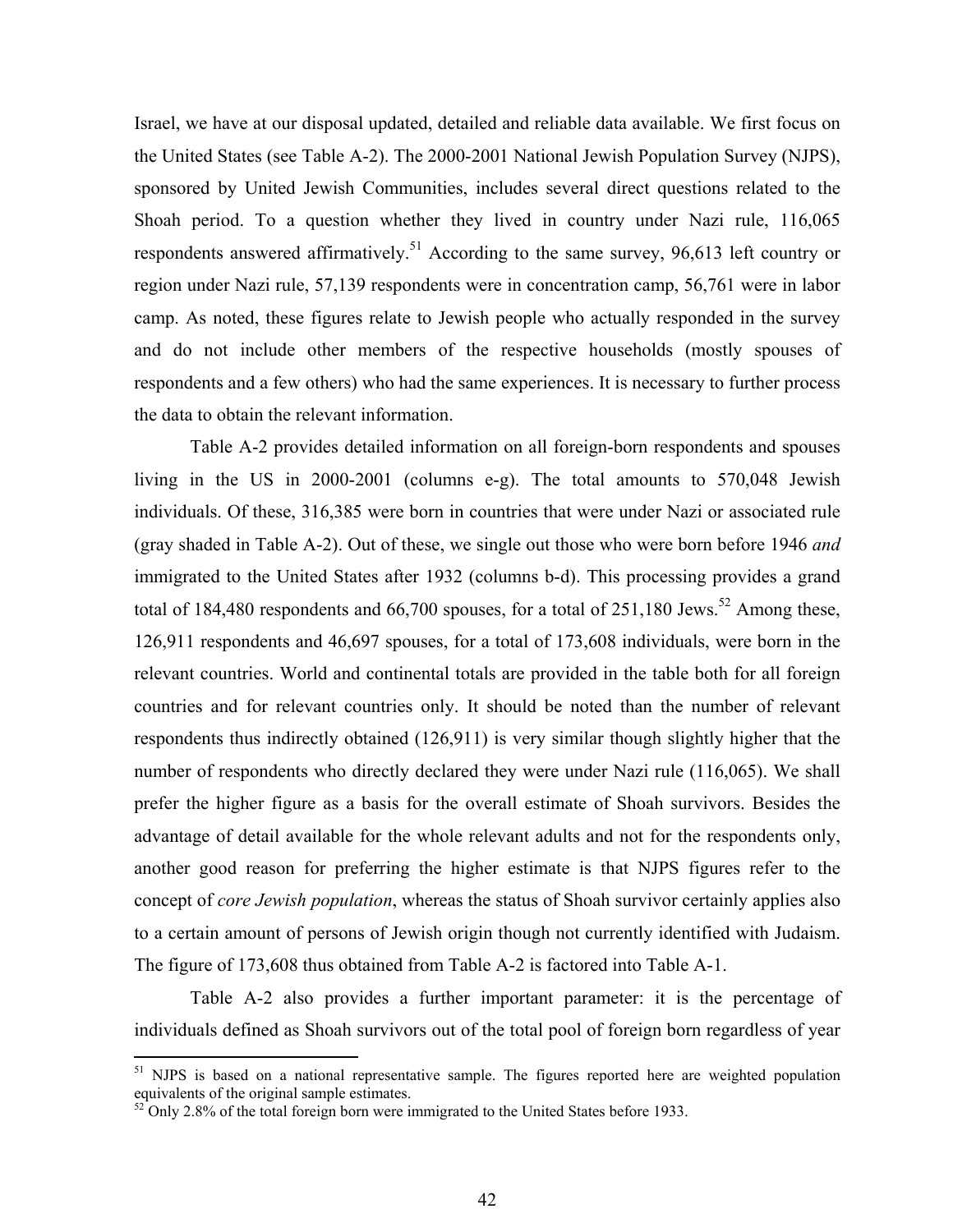of birth and year of immigration (see columns h-j). With minor variations between respondents and their spouses, Shoah survivors represent 30 percent of the total of foreign born Jews, and 55 percent of the total born in relevant countries. These percentages can usefully be applied to the Jewish populations in other countries where equally detailed data are not available, as a helpful parameter toward obtaining an estimate of Shoah survivors.

 We proceed with a similar approach with regard to Israel's Jewish population (see Table A-3). Based on yearly updating of its periodical population censuses, the last of which was undertaken in 1995, Israel's Central Bureau of Statistics provides detailed tabulations on Jewish population composition by year of birth, country of birth, and period of immigration. On the average of the year 2001, a total of 1,978,100 Jews were born abroad. Of these, 829,800 were born before 1946, and of these, 626,700 were born in relevant countries. The latter figure needs to be adjusted by deducting (a) those who immigrated to Palestine before 1932, (b) those who left their countries of origin to a third country and were not exposed there to Nazi or associated rule before immigrating to Israel, and (c) those who lived in countries only partially under Nazi rule. The latter case is especially relevant for the FSU, large parts of which were never occupied.<sup>53</sup> In Table A-3, column g, we provide criteria for inclusion in the Shoah surviving population, i.e. the percentage actually eligible out of the total born in a given country. The results of these estimates appear in column g and provide an overall total of 510,900 individuals. Of these, 392,900 were born in European countries, 7,700 in Asia (Syria and Lebanon), and 110,400 in North Africa (Morocco, Algeria, Tunisia, Libya). The estimate of Shoah survivors thus obtained is factored into Table A-1, adjusted to Israel's Jewish population in 2003.

 In the continuation of Table A-1, country-by country estimates are provided of Shoah survivors based on a combination of the total number of people born before 1946 (col. f) and the known or estimated proportions who lived in relevant areas at relevant times (col. g). Very wide variation appears in the likelihood of people living in each country to have been under Nazi or similar rule. In no case we adopted a 100 percent value, taking into account geographical mobility and other factors related to Jewish identification. Great care was applied to estimating the relevant percentages in the FSU, preferring always a rather

<sup>&</sup>lt;sup>53</sup> According to previous investigations of the matter, 58.5% of the Jews in the FSU lived in territories that were occupied during World War II.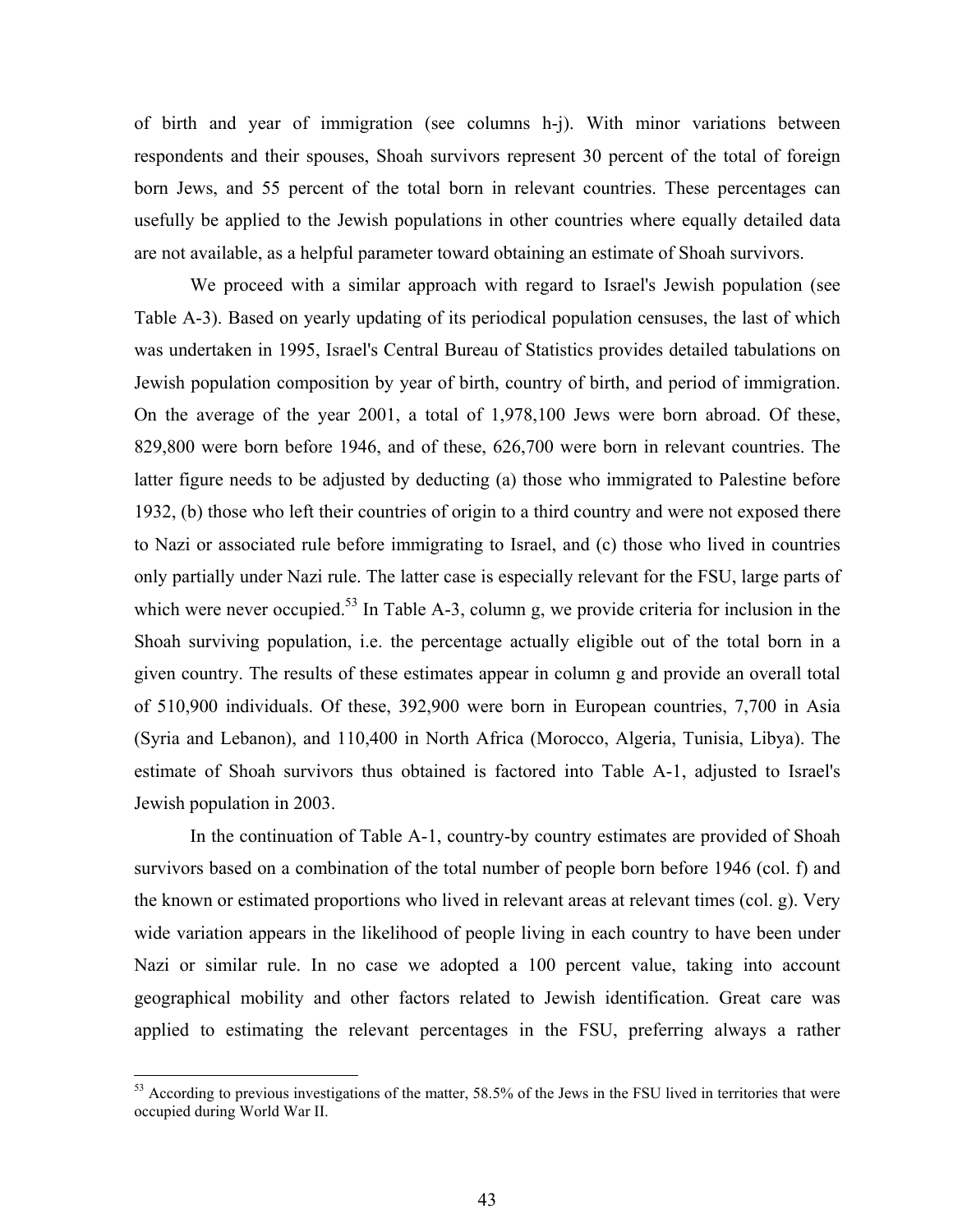conservative estimate aimed also at accounting for possible undercounts, if any, of Jewish population size. When actual figures of Shoah survivors can be estimated directly, as noted, the percentages of those who lived in relevant areas are factored into the table for the respective country.

|                                   |  |     |  |  |      |     |  |     | TABLE 3. ESTIMATED CORE JEWISH POPULATION, TOTAL BORN BEFORE 1946, TOTAL |  |
|-----------------------------------|--|-----|--|--|------|-----|--|-----|--------------------------------------------------------------------------|--|
|                                   |  |     |  |  |      |     |  |     | SHOAH SURVIVORS, RECEIVED SWISS FUND FOR NEEDY, BY CONTINENTS AND MAJOR  |  |
| <b>REGIONS, 2003</b> <sup>a</sup> |  |     |  |  |      |     |  |     |                                                                          |  |
|                                   |  |     |  |  |      |     |  |     |                                                                          |  |
|                                   |  | ___ |  |  | ---- | --- |  | ___ |                                                                          |  |

| <b>Region</b>            | <b>Total</b> | <b>Total</b> | Percent | <b>Number</b> | Of these:  | <b>Number</b> | Percent              |
|--------------------------|--------------|--------------|---------|---------------|------------|---------------|----------------------|
|                          | population   | Jewish       | born    | born          | % lived in | lived in      | Distribut.           |
|                          | 2002         | Population   | before  | before        | relevant   | relevant      | of Shoah             |
|                          | (thousands)  | 2003         | 1946    | 1946          | areas      | areas         | survivors            |
| (a)                      | (b)          | (c)          | (d)     | $(e)=(e*d)$   | (f)        | $(g)=(e*f)$   | $(h)=\frac{9}{6}(g)$ |
| <b>Grand Total</b>       | 6,282,405    | 12,948,000   | 26      | 3,387,700     | 32.3       | 1,092,000     | 100.0                |
|                          |              |              |         |               |            |               |                      |
| America, Total           | 849,870      | 6,061,100    | 29      | 1,757,000     | 11.2       | 197,400       | 18.1                 |
| North <sup>b</sup>       | 318,827      | 5,660,000    | 29      | 1,641,400     | 11.3       | 185,700       | 17.0                 |
| Central                  | 177,000      | 52,100       | 21      | 10,900        | 10.0       | 1,100         | 0.1                  |
| South                    | 354,043      | 349,000      | 30      | 104,700       | 10.1       | 10,600        | 1.0                  |
| Europe, Total            | 795,435      | 1,550,800    | 38      | 588,700       | 63.5       | 374,300       | 34.3                 |
| European Union           | 381,350      | 1,046,500    | 32      | 334,900       | 58.2       | 194,900       | 17.8                 |
| Other West               | 12,685       | 19,900       | 33      | 6,600         | 27.5       | 1,800         | 0.2                  |
| Former USSR <sup>c</sup> | 213,100      | 389,700      | 53      | 206,500       | 70.4       | 145,300       | 13.3                 |
| Rest East <sup>c</sup>   | 188,300      | 94,700       | 43      | 40,700        | 79.2       | 32,300        | 3.0                  |
| Asia, Total              | 3,765,100    | 5,142,800    | 19      | 984,800       | 52.4       | 512,000       | 46.9                 |
| Israel, Palestine        | 9,911        | 5,100,000    | 19      | 969,000       | 52.7       | 510,900       | 46.8                 |
| Former USSR <sup>c</sup> | 73,500       | 23,300       | 45      | 10,500        | 10.0       | 1,000         | 0.1                  |
| Rest                     | 3,681,689    | 19,500       | 27      | 5,300         | 1.3        | 100           | 0.0                  |
| Africa, Total            | 840,000      | 86,400       | 30      | 26,200        | 14.3       | 3,700         | 0.3                  |
| North <sup>d</sup>       | 248,100      | 7,300        | 34      | 2,500         | 85.9       | 2,100         | 0.2                  |
| Southe                   | 591,900      | 79,100       | 30      | 23,700        | 6.6        | 1,600         | 0.1                  |
| Oceaniaf                 | 32,000       | 106,900      | 29      | 31,000        | 14.8       | 4,600         | 0.4                  |

a January 1. Minor discrepancies due to rounding.

b U.S.A. and Canada.

c Asian regions of Russia and Turkey are included in Europe.

d Including Ethiopia.

e South Africa, Zimbabwe, and other sub-Saharan countries.

f Australia, New Zealand.

Having thus reconstructed a whole global matrix, it is possible to focus on major geographical divisions. In reality, the reader is warned that the detailed figures reported in Table A-1 for individual countries, and especially for small Jewish populations, are purely indicative. However the resulting regional and continental subtotals and totals can be considered a robust assessment of the real situation. The aggregated product of the detailed analysis is presented in Table 3.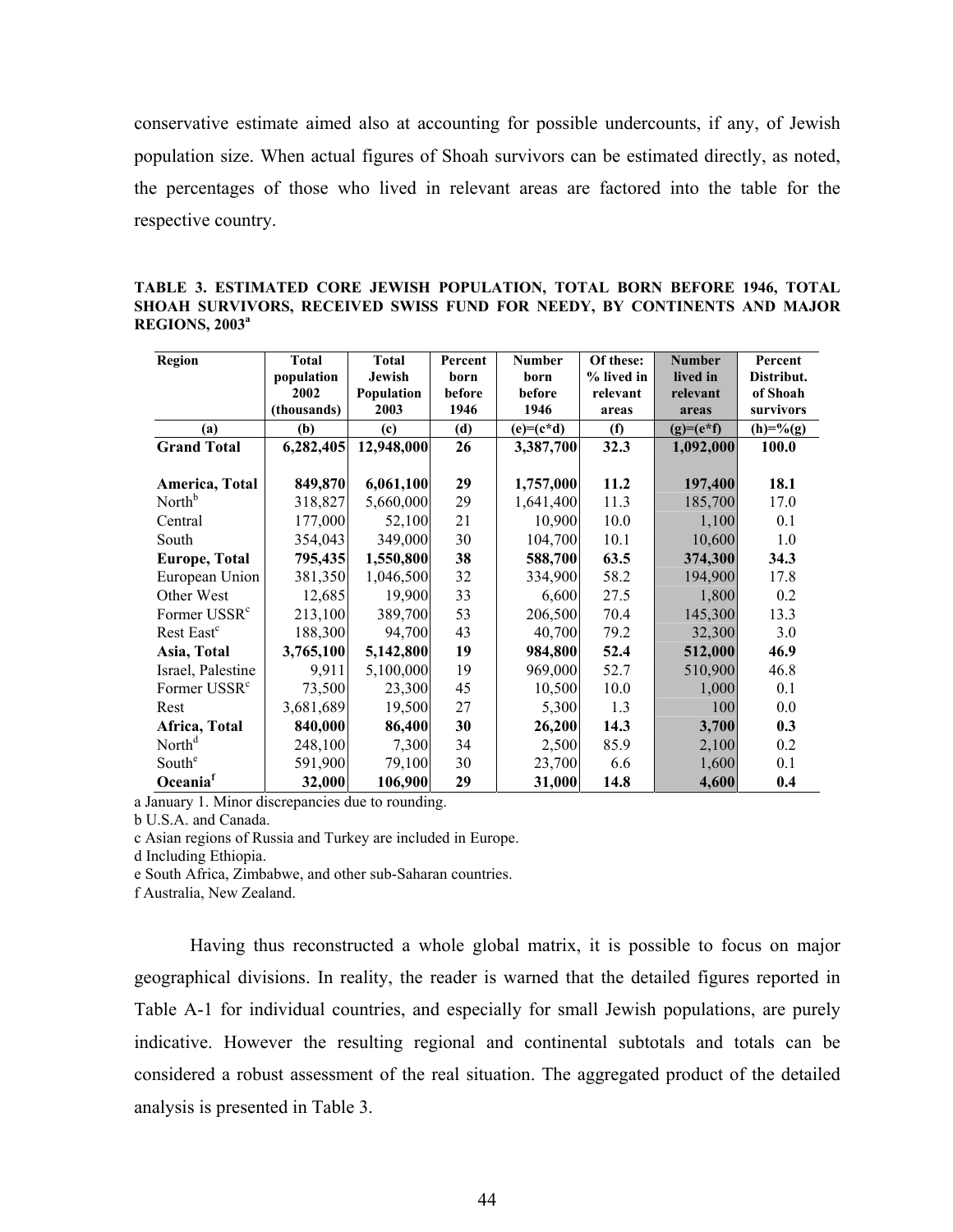A total of 1,092,000 individuals is reported in Table 3 as Shoah survivors, of these 186,000 in North America (United States and Canada), about 12,000 in Latin America, 197,000 in the European Union and other countries in Western Europe, 146,000 in the Former Soviet Union, 32,000 in the rest of Eastern Europe, 511,000 in Israel, 2,000 in North Africa, about as many in South Africa, and 4-5,000 in Australia and New Zealand. Percent wise, 46.8% of Shoah survivors are located in Israel, 17% in North America, 1.1% in Latin America, 18% in the European Union and other Western Europe, 13.4% in the Former Soviet Union, 3% in the rest of Eastern Europe, 0.3% in Africa, and 0.4% in Oceania.

 An interesting comparison can be carried out between our estimates of Shoah survivors, and the number of persons who received allocation from Swiss Fund for Needy (Table 4). Although not directly related to our estimates, these figures are useful for comparison, in that our estimates should never fall significantly below the minimal criterion thus outlined. In comparison with our estimates, the figures of the Swiss fund for the needy - 255,078 in all - produce the following percent distribution: 48.6% in Israel, 27.2% in North America, 0.4% in Latin America, 8.3% in the European Union and other Western Europe, 3.7% in the FSU, 13.6% in the rest of Eastern Europe, 0.2% in Africa, and 1.6% in Oceania. While clearly the concept of "needy" may have been interpreted quite differently in different countries, Israel's share is slightly higher among the specific constituency covered by the Swiss Fund for Needy than in our much more extensive estimates of total Shoah survivors. In our own assessment the share of people who currently live in the Former Soviet Union and in Western Europe is significantly higher, and the share in North America and in the rest of Eastern Europe is significantly lower.

| Region <sup>a</sup> | <b>Number</b><br>of Shoah<br>survivors | Percent<br>distribut.<br>of Shoah<br>survivors | Received<br><b>Swiss</b><br><b>Fund for</b><br>Needy | Percent<br>distribut.<br><b>Swiss</b><br>Fund |
|---------------------|----------------------------------------|------------------------------------------------|------------------------------------------------------|-----------------------------------------------|
| <b>Grand Total</b>  | 1,092,000                              | 100.0                                          | 255,078                                              | 100.0                                         |

**TABLE 4. ESTIMATED SHOAH SURVIVORS, AND PERSONS WHO RECEIVED SWISS FUND FOR NEEDY, BY CONTINENTS AND MAJOR REGIONS, 2003a**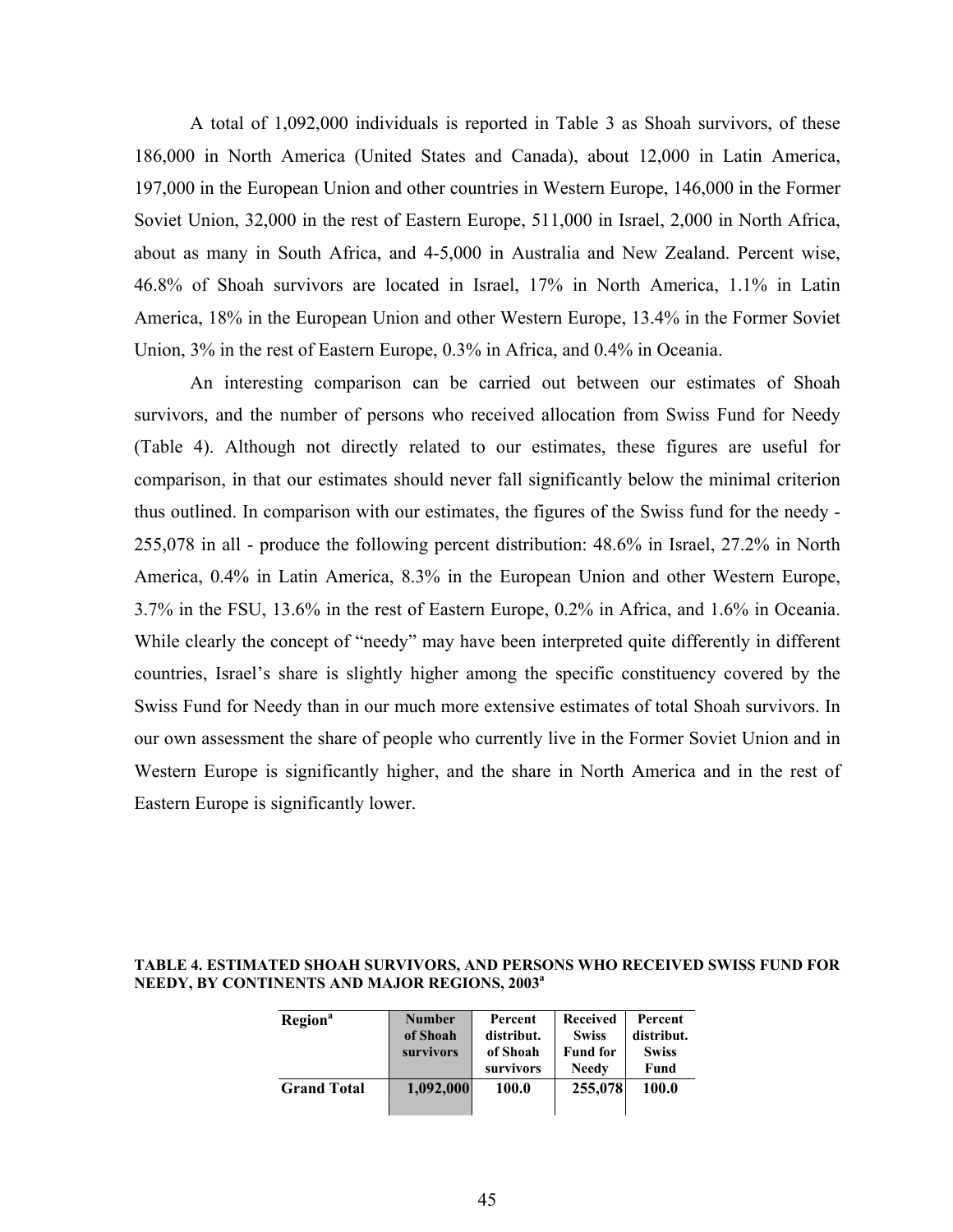| America, Total       | 197,400 | 18.1 | 70,541        | 27.7 |
|----------------------|---------|------|---------------|------|
| North                | 185,700 | 17.0 | 69,460        | 27.2 |
| Central              | 1,100   | 0.1  | 97            | 0.0  |
| South                | 10,600  | 1.0  | 984           | 0.4  |
| <b>Europe, Total</b> | 374,300 | 34.3 | 55,966        | 21.9 |
| European Union       | 194,900 | 17.8 | 11,716        | 4.6  |
| Other West           | 1,800   | 0.2  | 102           | 0.0  |
| Former USSR          | 145,300 | 13.3 | 9,378         | 3.7  |
| <b>Rest East</b>     | 32,300  | 3.0  | 34,770        | 13.6 |
| Asia, Total          | 512,000 | 46.9 | 124,048       | 48.6 |
| Israel, Palestine    | 510,900 | 46.8 | 124,000       | 48.6 |
| Former USSR          | 1,000   | 0.1  | 48            | 0.0  |
| Rest                 | 100     | 0.0  | $\mathcal{L}$ |      |
| Africa, Total        | 3,700   | 0.3  | 484           | 0.2  |
| North                | 2,100   | 0.2  | 351           | 0.1  |
| South                | 1,600   | 0.1  | 133           | 0.1  |
| Oceania              | 4,600   | 0.4  | 4.039         | 1.6  |

a See notes to Table 3.

#### **4.3 OVERVIEW**

The world total of Shoah survivors according to the comprehensive criteria outlined in this report, is currently evaluated at 1,092,000 persons (see Tables 1 and 3). Of these, 511,000 live in Israel, 174,000 in the United States, 146,000 in the Former Soviet Union, 197,000 in Western Europe, 32,000 in Eastern Europe, and 32,000 in the remaining countries in Canada, Latin America, Asia, Africa, and Oceania.

 In accordance with the definitional criteria adopted, our estimates are generally higher than those suggested by previous reports. The share of survivors who live in Israel is higher than in previous assessments, mainly because of two factors:

- (One) the continuing inflow of immigrants produces increases in Israel's population and decreases in the relevant countries of origin, particularly the Former Soviet Union;
- (Two) the incorporation of relevant North African and Middle Eastern communities that were mistakenly omitted in previous assessments tends to expand Israel's share more than that of other parts of the world because most of the migrants from former European colonies in Muslim countries settled in Israel.

 According to our re-evaluation, the partition of 511,000 Shoah survivors in Israel is 393,000 from Europe and 118,000 from Africa and Asia.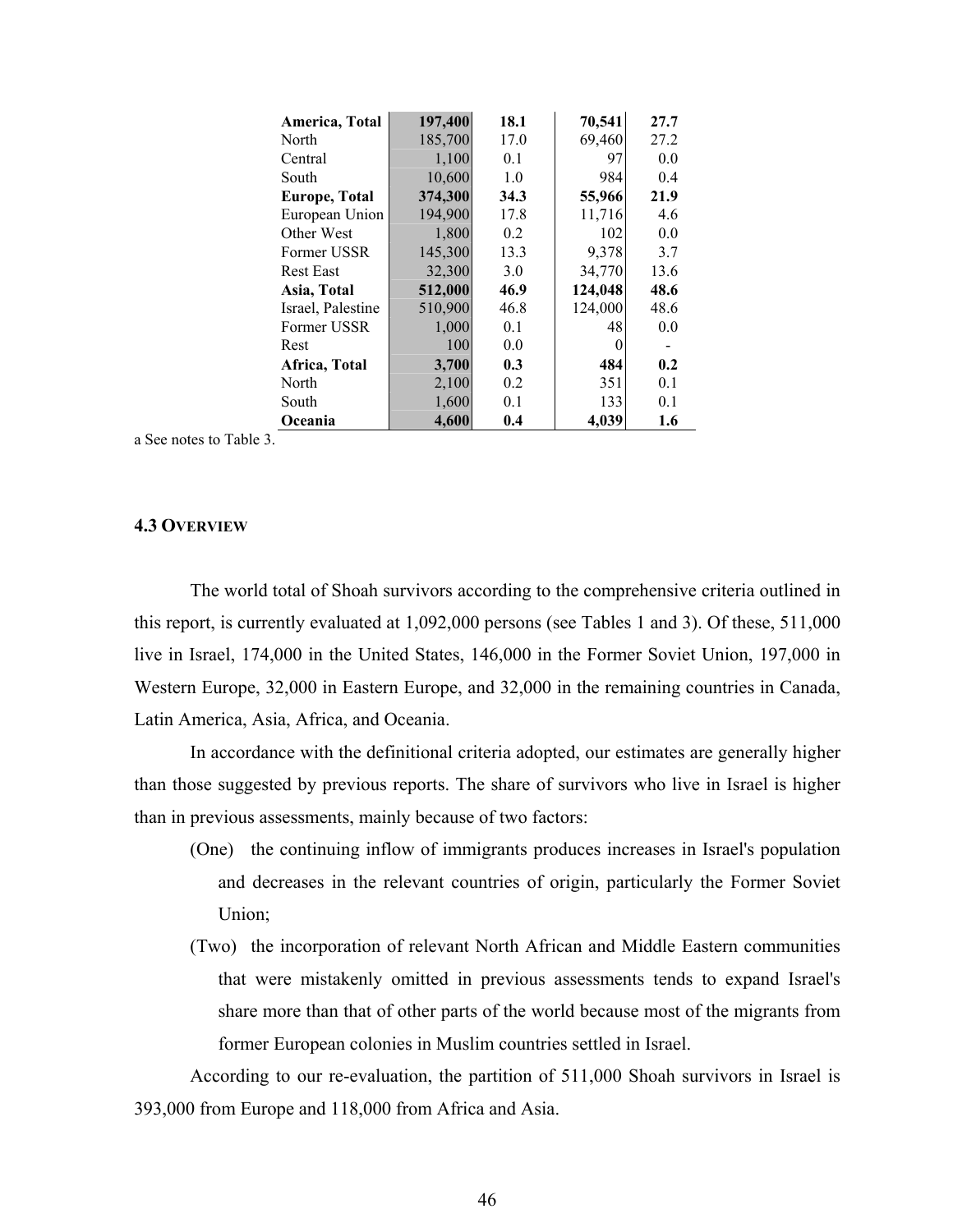Our assessment of the number of survivors in the United States, too, is somewhat higher than in previous assessments. This indicates the good reliability of previous estimates, but also the advantages of having at hand a good new and comprehensive source of data, the 2000-2001 National Jewish Population Survey. Our assessment for Western Europe is significantly higher than previously thought, because of:

- (One) the rapid Jewish population growth experienced in Germany in recent years, mostly through immigration from the Former Soviet Union, and
- (Two) the incorporation of a substantial number of survivors among the Jewish population of North African origin now living in France.

 It is not surprising, therefore, that reflecting continuing demographic erosive trends, our assessment of Shoah survivors in the Former Soviet Union should be somewhat lower than in previous reports. It should be stressed that the number of Shoah survivors of FSU origin now living out of the FSU, in Israel, in the US, in Germany and elsewhere, significantly exceeds the number still living in the FSU.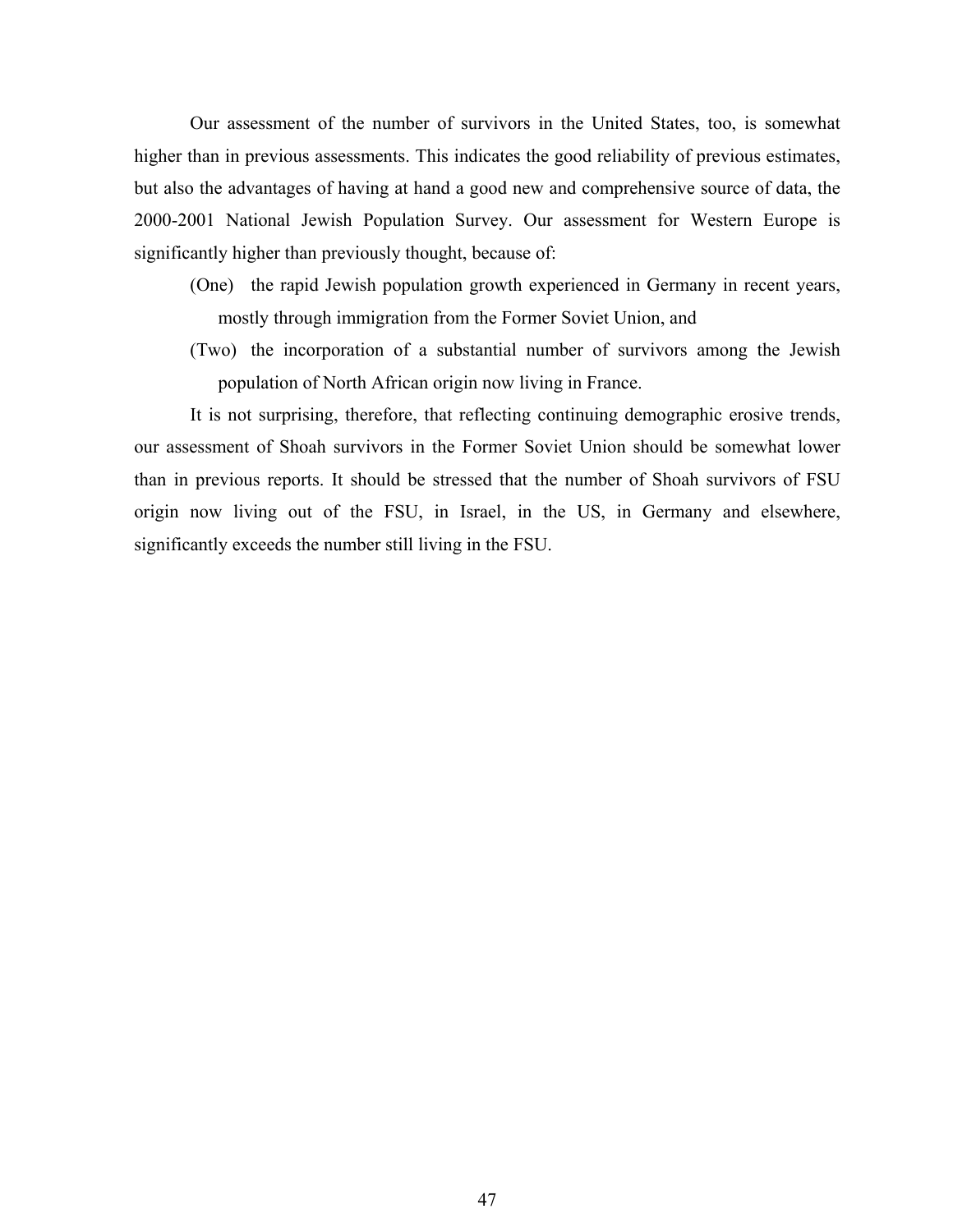## **CHAPTER 5.**

## **IMPLICATIONS AND CONCLUSIONS**

 In this report we have attempted to provide an updated assessment of the current number and geographic distribution of Shoah survivors. The findings outlined in this report reflect the continuing changes determined by demographic patterns that since the 1990s have operated very powerfully to change the profile of world Jewry. These findings should be learned not only for the comprehensive picture they unveil of the current profile of Shoah survivors, but also for what they can teach us about the ceaseless effects of demographic change for future Jewish community planning and social policies.

While because of the unavoidable effects of aging, the total pool of Shoah survivors is bound to diminish significantly over the next years, nevertheless for several decades ahead it will continue to be a very significant constituency. Not only their total number, but also their geographic distribution will continue to shift from one region to another reflecting differential migration flows and differential survival chances at various locations.

Shoah survivors are the scant living residue of a great and vibrant Jewry that was destroyed in tragic circumstances. They were to different degrees of personal sufferance direct or indirect victims, and in any case they were witnesses. They are entitled to the highest possible level of respect, service, and nurturing by the Jewish community system and by the civil community at large.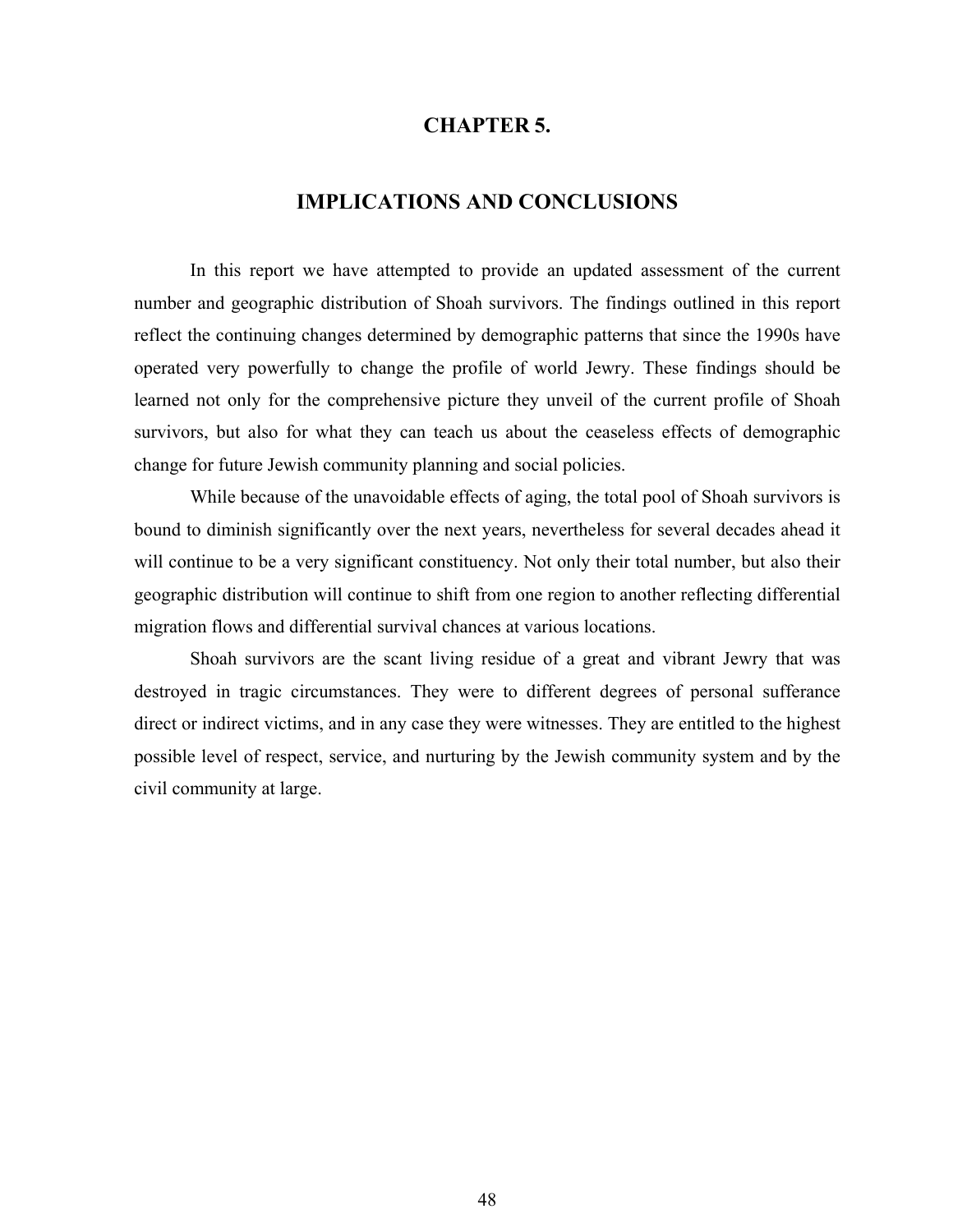# **6. APPENDIXES**

**PAGE**

| <b>6.1 SECRETARY EAGLEBURGER'S LETTER OF APPOINTMENT</b>                                                                                                  |    |  |  |  |  |  |  |  |
|-----------------------------------------------------------------------------------------------------------------------------------------------------------|----|--|--|--|--|--|--|--|
| <b>6.2 PROF. DELLAPERGOLA'S LETTER OF ACCEPTANCE AND CLARIFICATION</b>                                                                                    |    |  |  |  |  |  |  |  |
| <b>REOUEST</b>                                                                                                                                            | 53 |  |  |  |  |  |  |  |
| <b>6.3 SECRETARY EAGLEBURGER'S EXPLANATORY LETTER</b>                                                                                                     | 54 |  |  |  |  |  |  |  |
| <b>6.4 IHEIC HUMANITARIAN FUNDS - WORLDWIDE ESTIMATES OF NAZI VICTIMS:</b>                                                                                |    |  |  |  |  |  |  |  |
| Spanic Committee, 1997; Ukeles Report, 2000.                                                                                                              | 55 |  |  |  |  |  |  |  |
| <b>6.5 RELEVANT JEWISH POPULATION DATA:</b>                                                                                                               |    |  |  |  |  |  |  |  |
| Table A-1. Estimated Total Core Jewish Population, Total Born Before 1946,<br>Total Shoah Survivors, Received Swiss Fund, by Countries of Residence, 2003 | 56 |  |  |  |  |  |  |  |
| Table A-2. Foreign Born Jewish Population, Born Before 1946, Immigrated<br>After 1932, by Country of Birth, USA, 2001                                     | 60 |  |  |  |  |  |  |  |
| Table A-3. Foreign Born Jewish Population, Born Before 1946,<br>by Country of Birth and Age, Israel, Average 2001, Thousands                              | 64 |  |  |  |  |  |  |  |
| 66<br><b>6.6 ABOUT THE AUTHOR</b>                                                                                                                         |    |  |  |  |  |  |  |  |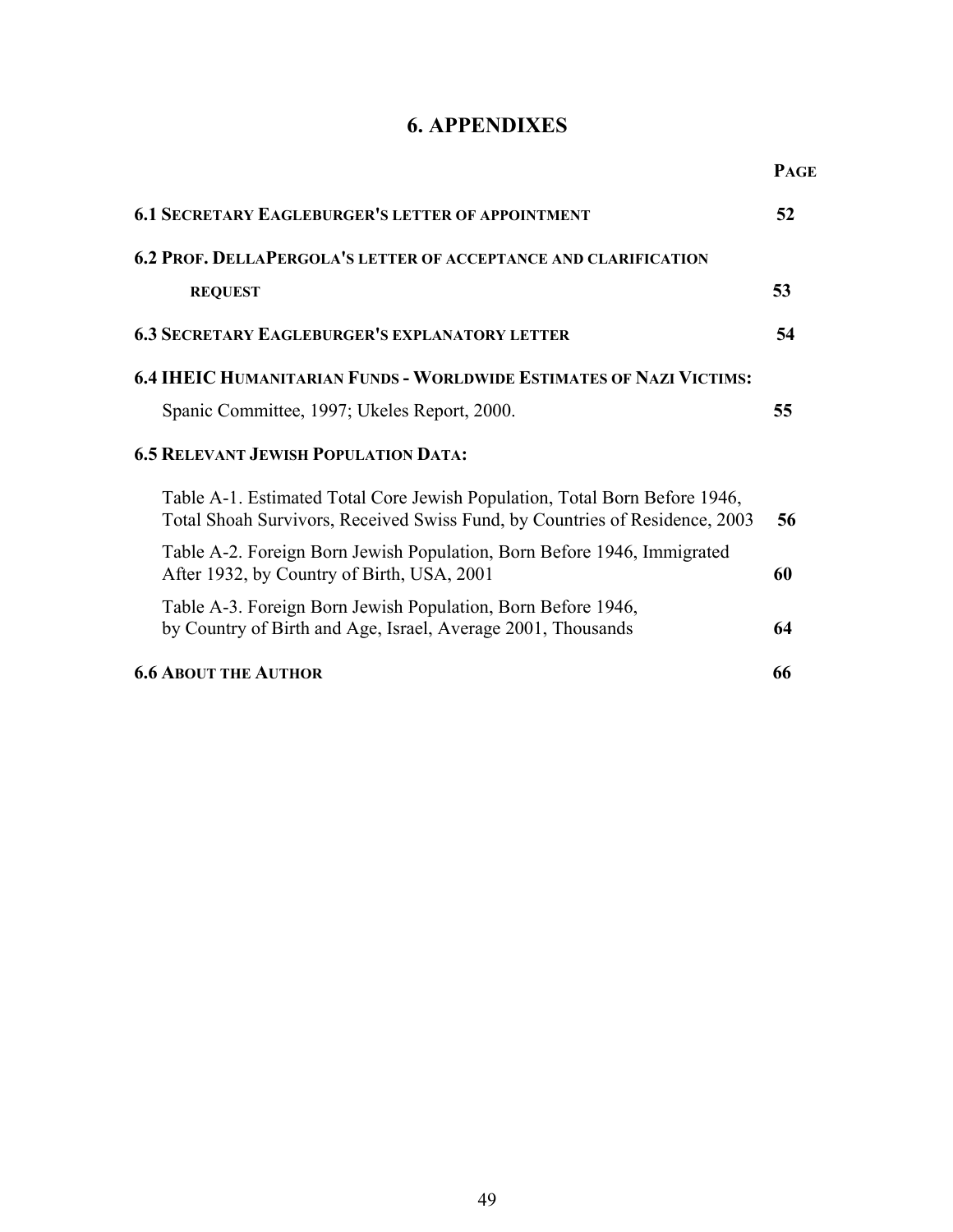# **6.1. APPOINTMENT LETTER**

06/11/03 WED 14:57 FAX 2022894101

**ICHEIC** 

 $Q$ 001

#### THE INTERNATIONAL COMMISSION ON HOLOCAUST ERA INSURANCE CLAIMS

 $1300\ \textrm{L Street, NW}\ \cdot\ \textrm{ Suite}\ 1150\ \cdot\ \textrm{Washington, DC}\ 20005\\ 202\cdot289\cdot4100\ \cdot\ 202\cdot289\cdot4101\ \textrm{far}\\ \textrm{www.ICHEIC.org}$ 

June 11, 2003

Dr. Sergio DellaPergola Professor The Hebrew University, Mt. Scopus Jorusalem

VIA FACSIMILE: 972-2-654-0708

Dear Dr. DellaPergola:

Following our telephone conversation, this is to confirm my request that you conduct a review of relevant demographic information on world Jewry along the lines of our discussion. I would appreciate if you could compile this study and have it in my hands by mid July.

Sincerely, refletrerfer lawrence S. Eagleburger  $Chairman$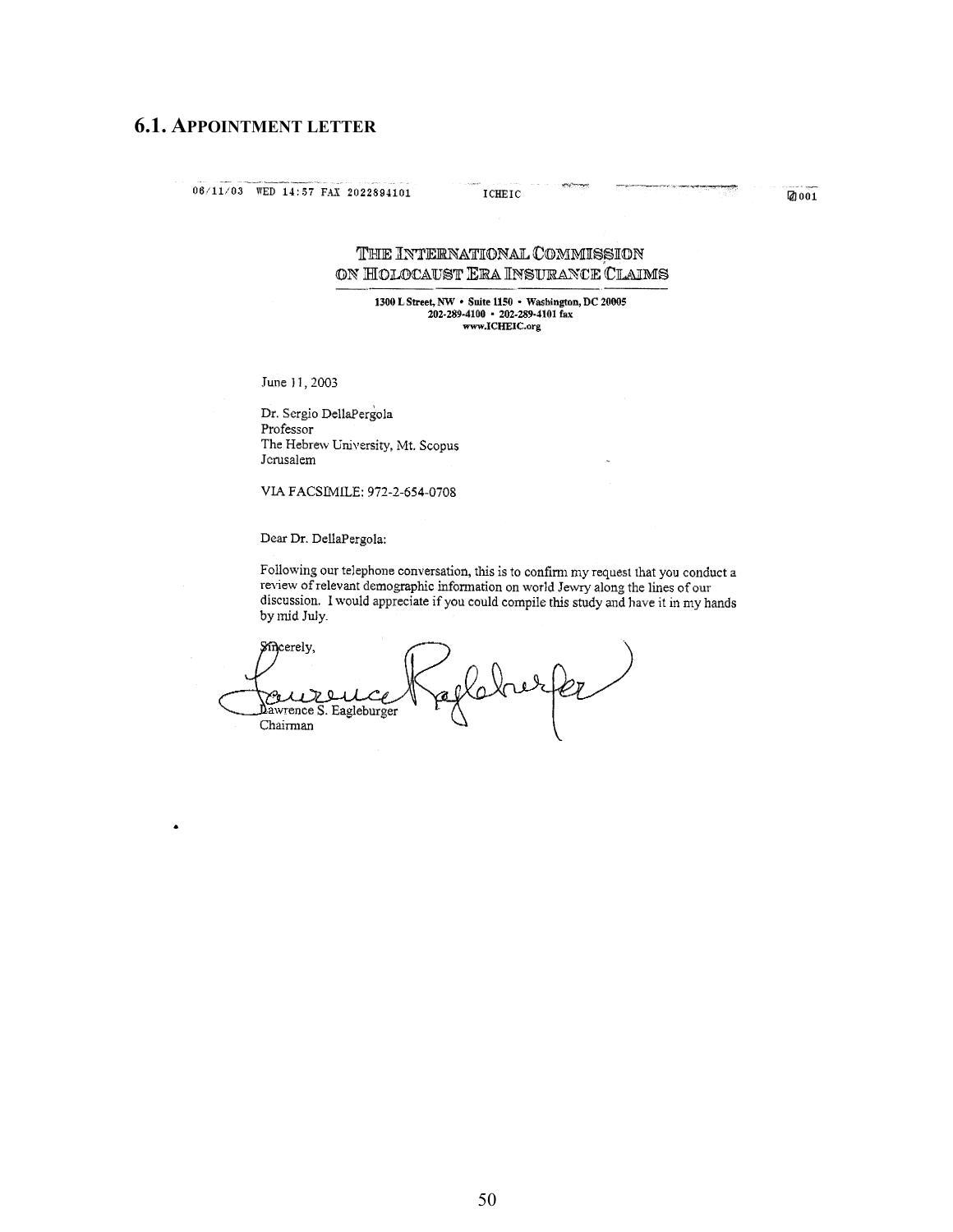## **6.2. CLARIFICATION REQUEST**

## האוניברסיטה העברית בירושלים THE HEBREW UNIVERSITY OF JERUSALEM

**Avraham Harman Institute of Contemporary Jewry** Division of Jewish Demography and Statistics Prof. Sergio DellaPergola

המכון ליהדות זמננו ע״ש אברהם הרמן המדור לדמוגרפיה ולסטטיסטיקה של היהודים פרופ׳ סרג׳ו דלה-פרגולה

Jerusalem, June 11, 2003

Hon. Secretary Lawrence S. Eagleburger Chairman The International Commission on Holocaust Era Insurance Claims 1300 L Street, NW **Suite 1150** Washington DC 20005

Dear Mr. Eagleburger,

Thank you very much for your letter of June 11 including your request that I conduct a review of relevant demographic information on world Jewry. I will be pleased to submit my conclusions to you as agreed.

Before I can begin my evaluation, I would appreciate to receive one important piece of information from you, i.e. the criterion for definition and inclusion of the Jewish population that you deem relevant for the purposes of your Commission. Clearly, different criteria - more restrictive or more extensive - of who is the surviving constituency that suffered during the Holocaust Era may produce very different statistical assessments. I therefore look forward to receive your instructions about what types of persons are eligible and should be included.

Sincerely,

Prof. Sergio DellaPergola Head of Division

**Mount Scopus, Jerusalem 91905** Email: sergioa@huji.ac.il

טל Tel. 972-2-5882470/2 Eax 972-2-5881243

ירושלים הר הצופים, 91905 Eax home 972-2-6540708 בית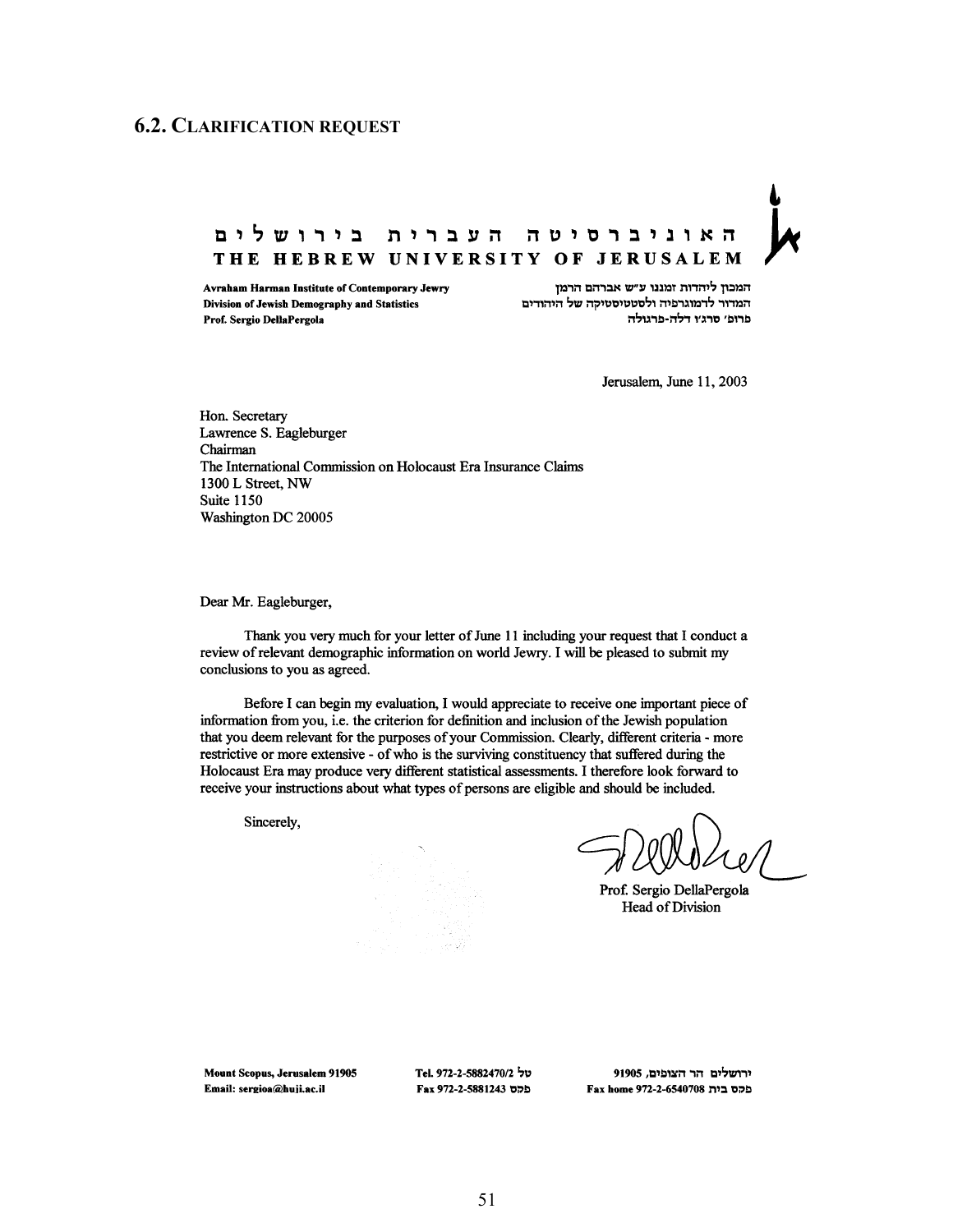## **6.3. EXPLANATORY LETTER**

06/12/03 THU 16:49 FAX 2022894101

ICHEIC

**2001** 

#### THE INTERNATIONAL COMMISSION ON HOLOCAUST ERA INSURANCE CLAIMS

1300 L Street, NW · Suite 1150 · Washington, DC 20005 202-289-4100 • 202-289-4101 fax<br>www.ICHEIC.org

June 12, 2003

Professor Sergio DellaPergola The Hebrew University, Mt. Scopus Jerusalem 91905, Israel

VIA FACSIMILE: 972-2-588-1243

Dear Professor DellaPergola,

The best definition I can give you is as follows: "In order to facilitate decisions on the allocation of funds, ICHEIC has used, inter alia, studies regarding estimates of Nazi victims in various locations around the world. Specifically, the Commission has drawn upon a chart entitled "Worldwide Estimates of Nazi Victims" (I assume you already have this from our previous correspondence).

My previous letter also stated, "I have decided to appoint a small group of experts to review the demographic data already available to determine whether there are any significant analytical or factual errors, or changes in the facts (immigration/emigration) underlying the figures in the chart." Obviously, the decision to appoint a small group of experts no longer pertains, but with that exception the guidance I had originally set forth is the best I can provide.

Frankly, Professor DellaPergola, I am no expert on this matter and extremely reluctant to enter where angles fear to tread. Clearly my preference is that you emphasize the more extensive criteria in your analysis. I hope this will suffice.

Sincerely, sincerely,<br>Zowillnce S. Eogleburyer /

Lawrence S. Eagleburger Chairman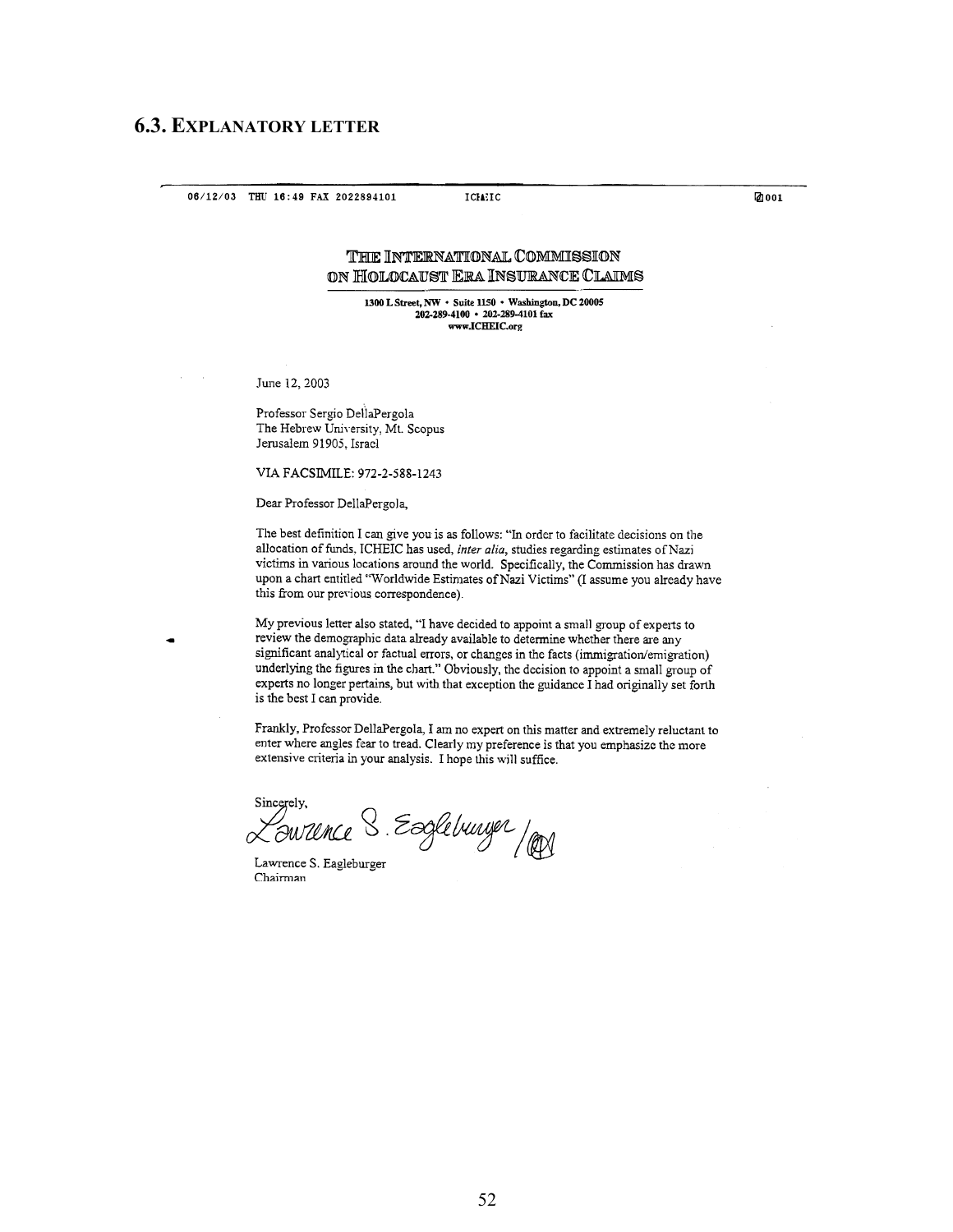## **6.4. WORLDWIDE ESTIMATES OF NAZI VICTIMS**

|                                                                          |                                                      | <b>Spanic Committee</b>                             |                                                      | <b>Ukeles</b>                                |                                                             |
|--------------------------------------------------------------------------|------------------------------------------------------|-----------------------------------------------------|------------------------------------------------------|----------------------------------------------|-------------------------------------------------------------|
|                                                                          |                                                      | 1997                                                |                                                      | 2000                                         |                                                             |
| Region                                                                   | <b>Estimated Nazi</b><br><b>Victim</b><br>Population | % International<br>Nazi Victim<br><b>Population</b> | <b>Estimated Nazi</b><br><b>Victim</b><br>Population | % international<br>Nazi Victim<br>Population | MEAN %<br>International<br>Nazi Victim<br><b>Population</b> |
| <b>Israel</b>                                                            | 360,000-380,000                                      | 39.6%-43.2%                                         | 325,600-354,700                                      | 39.1%-39.1%                                  | 40.3%                                                       |
| FSU                                                                      | 184,000-220,000                                      | 22.1%-22.9%                                         | 193,000-223,000                                      | 23.2%-23.8%                                  | 23.0%                                                       |
| <b>USA</b>                                                               | 140,000-160,000                                      | 16.7%-16.8%                                         | 127,400-145,600                                      | 15.3%-15.6%                                  | 16.1%                                                       |
| Europe--Western,<br><b>Central and Eastern</b><br><b>Other countries</b> | 130,000-180,000<br>20,000                            | 15.6%-18.8%<br>$2.1\% - 2.4\%$                      | 141,900-169,260<br>43,000                            | 17.1%-18.1%<br>4.5%-5.2%                     | 17.4%<br>3.6%                                               |
| TOTAL WORLDWIDE   834,000-960,000 100.0%-100.1%                          |                                                      |                                                     | 831,900-935,600                                      | 99.9%-101.8%                                 | 100.4%                                                      |

## INTERNATIONAL COMMISSION ON HOLOCAUST ERA INSURANCE CLAIMS ICHEIC HUMANITARIAN FUNDS - WORLDWIDE ESTIMATES OF NAZI VICTIMS

Note: The figures are taken from the Special Master's Proposed Plan of Allocation and Distribution of Settlement Proceeds In Re Holocaust Victim Assets Litigation (Swiss Banks) Special Master's Proposal September 11, 2000, approved by the US Federal Dictrict Court on November 22, 2000 (available at http://www.swissbankclaims.com). The Spanic Committee was established following a meeting of the Israeli Prime Minister's Office on May 14, 1997. The Ukeles estimates are contained in the June 28, 2000 Report of the Planning Committee of the Claims Conference (available at http://www.claimscon.org). Percentages add up to more than 100 due to rounding.

 $\mathbf{r}$ 

 $\bullet$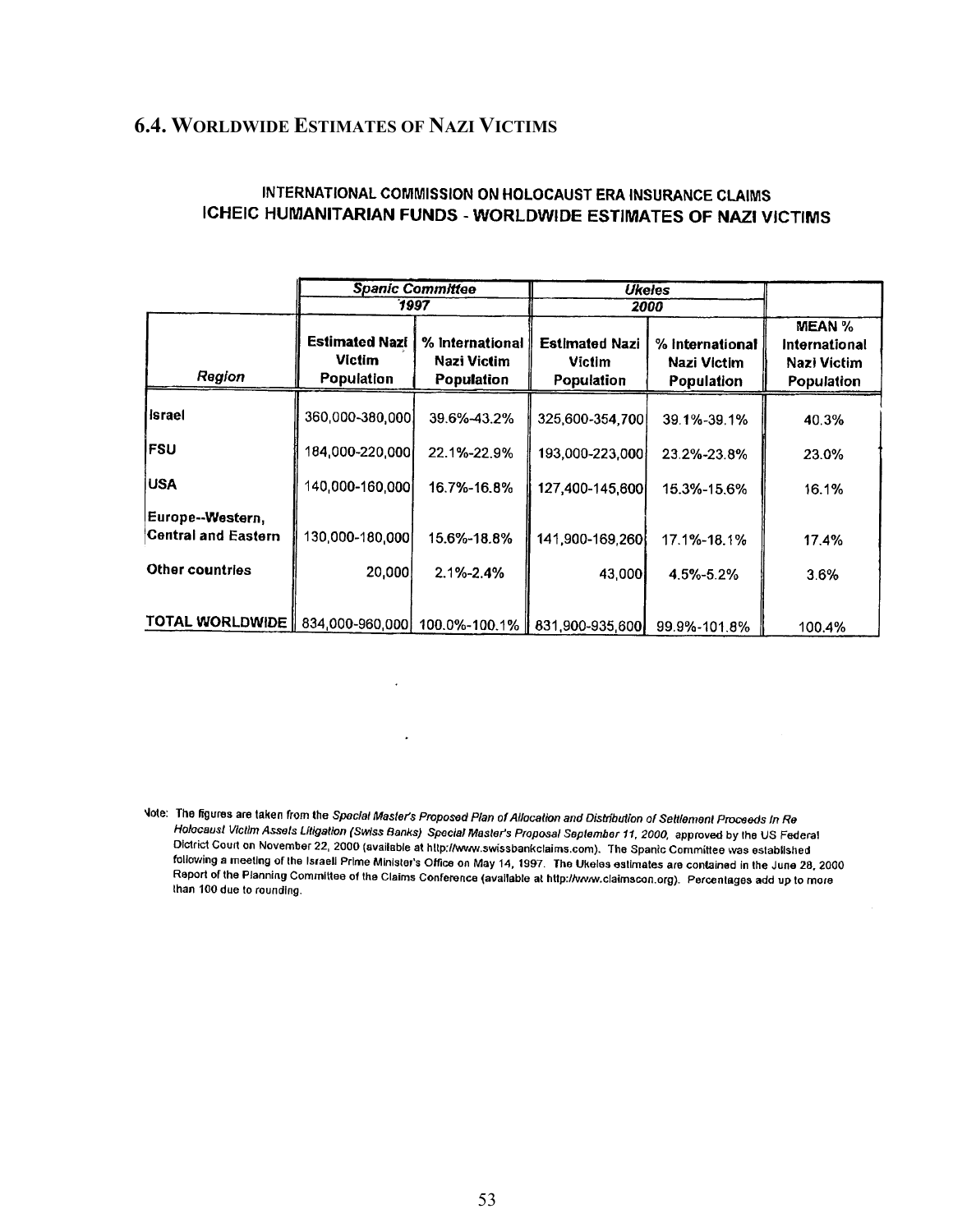# **6.5. RELEVANT JEWISH POPULATION DATA**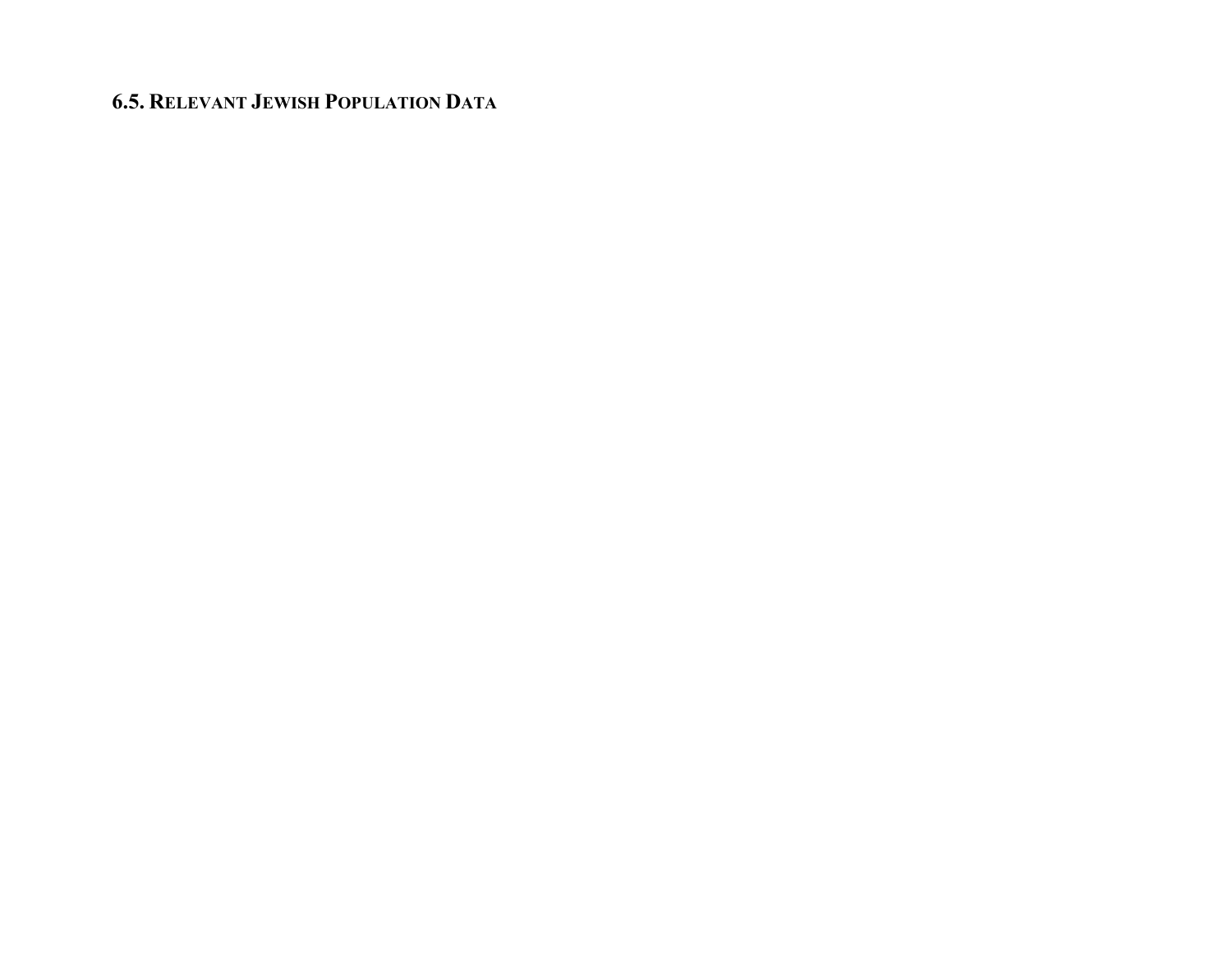### **TABLE A-1. ESTIMATED CORE JEWISH POPULATION, TOTAL BORN BEFORE 1946, TOTAL SHOAH SURVIVORS, RECEIVED SWISS FUND FOR NEEDY, BY COUNTRIES OF RESIDENCE, 2003**

| Country                | <b>Total</b><br>population<br>2002 | <b>Jewish</b><br>population<br>2003 | Quality<br>of<br>estimate | Percent<br>born<br>before<br>1946 | <b>Number</b><br>born<br>before<br>1946 | Of these:<br>% lived in<br>relevant<br>areas | <b>Number</b><br>lived in<br>relevant<br>areas | Percent<br>distribution<br>of Shoah<br>survivors | <b>Received</b><br><b>Swiss</b><br><b>Fund for</b><br><b>Needy</b> |
|------------------------|------------------------------------|-------------------------------------|---------------------------|-----------------------------------|-----------------------------------------|----------------------------------------------|------------------------------------------------|--------------------------------------------------|--------------------------------------------------------------------|
| (a)                    | (b)                                | (c)                                 | (d)                       | (e)                               | $(f)=(c*e)$                             | (g)                                          | $(h)=(f*g)$                                    | $(i)=\frac{9}{6}(h)$                             | (i)                                                                |
| <b>GRAND TOTAL</b>     | 6,282,405,000                      | 12,948,000                          |                           | 26                                | 3,388,694                               | 32.2                                         | 1,092,038                                      | 100.0                                            | 255,078                                                            |
| <b>TOTAL AMERICA</b>   | 849,870,000                        | 6,061,100                           |                           | 29                                | 1,757,719                               | 11.2                                         | 197,386                                        | 18.1                                             | 70,541                                                             |
| Canada                 | 31,300,000                         | 360,000                             | B                         | 28                                | 100,800                                 | 12.0                                         | 12,096                                         | 1.1                                              | 7,091                                                              |
| <b>United States</b>   | 287,400,000                        | 5,300,000                           | B                         | 29                                | 1,537,000                               | 11.3                                         | 173,608                                        | 15.9                                             | 62,369                                                             |
| <b>North America</b>   | 318,827,000                        | 5,660,000                           |                           | 29                                | 1,641,400                               | 11.3                                         | 185,704                                        | 17.0                                             | 69,460                                                             |
| <b>Bahamas</b>         | 300,000                            | 300                                 | D                         | 50                                | 150                                     | 10.0                                         | 15                                             | 0.0                                              |                                                                    |
| Costa Rica             | 3,900,000                          | 2,500                               | $\mathcal{C}$             | 25                                | 625                                     | 10.0                                         | 63                                             | 0.0                                              |                                                                    |
| Cuba                   | 11,300,000                         | 600                                 | $\overline{C}$            | 30                                | 180                                     | 0.0                                          |                                                | 0.0                                              |                                                                    |
| Dominican Republic     | 8,800,000                          | 100                                 | D                         | 30                                | 30                                      | 10.0                                         |                                                | 0.0                                              |                                                                    |
| El Salvador            | 6,600,000                          | 100                                 | $\mathcal{C}$             | 25                                | 25                                      | 10.0                                         |                                                | 0.0                                              |                                                                    |
| Guatemala              | 12,100,000                         | 900                                 | A                         | 22                                | 198                                     | 10.0                                         | 20                                             | 0.0                                              |                                                                    |
| Jamaica                | 2,600,000                          | 300                                 | A                         | 30                                | 90                                      | 10.0                                         | 9                                              | 0.0                                              |                                                                    |
| Mexico                 | 101,700,000                        | 40,000                              | $\overline{B}$            | 20                                | 8,000                                   | 10.0                                         | 800                                            | 0.1                                              | 97                                                                 |
| Netherlands Antilles   | 215,000                            | 200                                 | B                         | 30                                | 60                                      | 10.0                                         | 6                                              | 0.0                                              |                                                                    |
| Panama                 | 2,900,000                          | 5,000                               | $\overline{C}$            | 22                                | 1,100                                   | 10.0                                         | 110                                            | 0.0                                              |                                                                    |
| Puerto Rico            | 3,915,000                          | 1,500                               | $\overline{C}$            | 30                                | 450                                     | 10.0                                         | 45                                             | 0.0                                              |                                                                    |
| Virgin Islands         | 114,000                            | 300                                 | $\mathcal{C}$             | 40                                | 120                                     | 10.0                                         | 12                                             | 0.0                                              |                                                                    |
| Other                  | 22,556,000                         | 300                                 | D                         | 30                                | 90                                      | 10.0                                         | 9                                              | 0.0                                              |                                                                    |
| <b>Central America</b> | 177,000,000                        | 52,100                              |                           | 21                                | 10,941                                  | 10.0                                         | 1,094                                          | 0.1                                              | 97                                                                 |
| Argentina              | 36,500,000                         | 187,000                             | $\mathcal{C}$             | 30                                | 56,100                                  | 10.0                                         | 5,610                                          | 0.5                                              | 532                                                                |
| Bolivia                | 8,800,000                          | 500                                 | $\mathcal{C}$             | 30                                | 150                                     | 10.0                                         | 15                                             | 0.0                                              | 58                                                                 |
| <b>Brazil</b>          | 173,800,000                        | 97,000                              | $\overline{B}$            | 30                                | 29,100                                  | 10.0                                         | 2,910                                          | 0.3                                              | 181                                                                |
| Chile                  | 15,600,000                         | 20,900                              | $\overline{C}$            | 30                                | 6,270                                   | 10.0                                         | 627                                            | 0.1                                              | 44                                                                 |
| Colombia               | 43,800,000                         | 3,400                               | $\mathcal{C}$             | 30                                | 1,020                                   | 10.0                                         | 102                                            | 0.0                                              | 56                                                                 |
| Ecuador                | 13,000,000                         | 900                                 | $\mathcal{C}$             | 30                                | 270                                     | 10.0                                         | 27                                             | 0.0                                              | $\overline{2}$                                                     |
| Paraguay               | 6,000,000                          | 900                                 | B                         | 30                                | 270                                     | 10.0                                         | 27                                             | 0.0                                              |                                                                    |
| Peru                   | 26,700,000                         | 2,500                               | $\mathcal{C}$             | 30                                | 750                                     | 10.0                                         | 75                                             | 0.0                                              | 31                                                                 |
| Suriname               | 417,000                            | 200                                 | B                         | 30                                | 60                                      | 10.0                                         | 6                                              | 0.0                                              |                                                                    |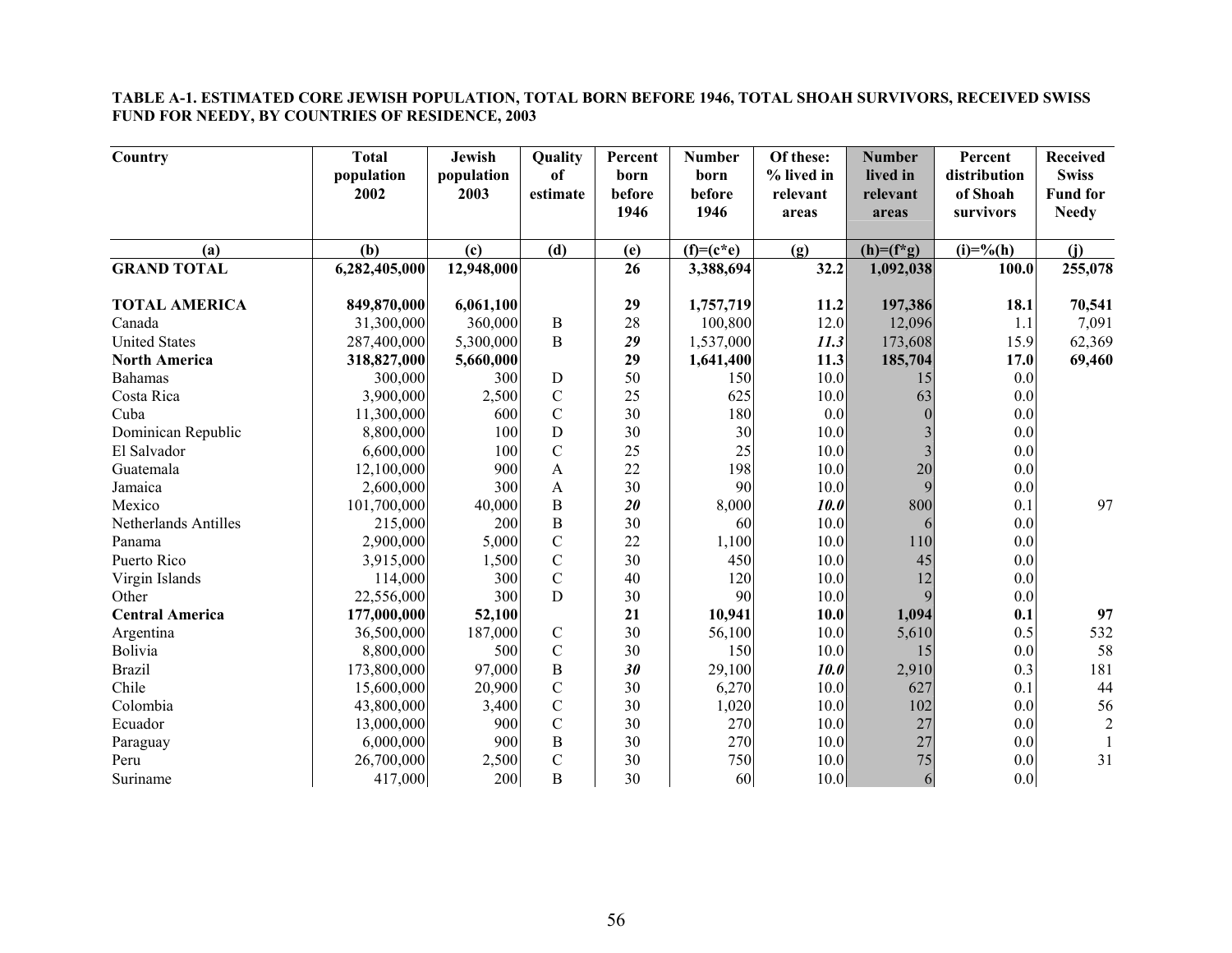| Country                    | <b>Total</b><br>population<br>2002 | <b>Jewish</b><br>population<br>2003 | Quality<br>of<br>estimate | Percent<br>born<br>before<br>1946 | <b>Number</b><br>born<br>before<br>1946 | Of these:<br>% lived in<br>relevant<br>areas | <b>Number</b><br>lived in<br>relevant<br>areas | Percent<br>distribution<br>of Shoah<br>survivors | <b>Received</b><br><b>Swiss</b><br><b>Fund for</b><br><b>Needy</b> |
|----------------------------|------------------------------------|-------------------------------------|---------------------------|-----------------------------------|-----------------------------------------|----------------------------------------------|------------------------------------------------|--------------------------------------------------|--------------------------------------------------------------------|
| (a)                        | (b)                                | (c)                                 | (d)                       | (e)                               | $(f)=(c*e)$                             | (g)                                          | $(h)=(f*g)$                                    | $(i)=\frac{9}{6}(h)$                             | (i)                                                                |
| Uruguay                    | 3,400,000                          | 20,000                              | $\mathcal{C}$             | 30                                | 6,000                                   | 10.0                                         | 600                                            | 0.1                                              | 24                                                                 |
| Venezuela                  | 25,100,000                         | 15,700                              | B                         | 25                                | 3,925                                   | 15.0                                         | 589                                            | 0.1                                              | 55                                                                 |
| <b>South America</b>       | 354,043,000                        | 349,000                             |                           | 30                                | 104,700                                 | 10.1                                         | 10,588                                         | 1.0                                              | 984                                                                |
| <b>TOTAL EUROPE</b>        | 795,435,000                        | 1,550,800                           |                           | 38                                | 589,304                                 | 63.5                                         | 374,322                                        | 34.3                                             | 55,966                                                             |
| Austria                    | 8,100,000                          | 9,000                               | B                         | 40                                | 3,600                                   | 80.0                                         | 2,880                                          | 0.3                                              | 406                                                                |
| Belgium                    | 10,300,000                         | 31,400                              | $\mathbf C$               | 30                                | 9,420                                   | 80.0                                         | 7,536                                          | 0.7                                              | 1,083                                                              |
| Denmark                    | 5,400,000                          | 6,400                               | $\mathcal{C}$             | 33                                | 2,112                                   | 75.0                                         | 1,584                                          | 0.1                                              | 214                                                                |
| Finland                    | 5,200,000                          | 1,100                               | B                         | 30                                | 330                                     | 75.0                                         | 248                                            | 0.0                                              |                                                                    |
| France                     | 59,500,000                         | 498,000                             | B                         | 31                                | 154,380                                 | 80.0                                         | 123,504                                        | 11.3                                             | 5,500                                                              |
| Germany                    | 82,400,000                         | 108,000                             | $\bf{B}$                  | 41                                | 44,280                                  | 60.0                                         | 26,568                                         | 2.4                                              | 1,328                                                              |
| Greece                     | 11,000,000                         | 4,500                               | $\overline{B}$            | 35                                | 1,575                                   | 90.0                                         | 1,418                                          | 0.1                                              | 337                                                                |
| Ireland                    | 3,800,000                          | 1,000                               | $\overline{B}$            | 33                                | 330                                     | 5.0                                          | 17                                             | 0.0                                              |                                                                    |
| Italy                      | 58,100,000                         | 29,000                              | $\overline{B}$            | 33                                | 9,570                                   | 70.0                                         | 6,699                                          | 0.6                                              | 740                                                                |
| Luxembourg                 | 450,000                            | 600                                 | B                         | 33                                | 198                                     | 50.0                                         | 99                                             | 0.0                                              | 27                                                                 |
| Netherlands                | 16,100,000                         | 30,000                              | $\overline{B}$            | 42                                | 12,600                                  | 65.0                                         | 8,190                                          | 0.7                                              | 661                                                                |
| Portugal                   | 10,400,000                         | 500                                 | $\mathbf C$               | 30                                | 150                                     | 25.0                                         | 38                                             | 0.0                                              |                                                                    |
| Spain                      | 41,300,000                         | 12,000                              | D                         | 30                                | 3,600                                   | 25.0                                         | 900                                            | 0.1                                              | 15                                                                 |
| Sweden                     | 8,900,000                          | 15,000                              | $\mathcal{C}$             | 33                                | 4,950                                   | 50.0                                         | 2,475                                          | 0.2                                              | 407                                                                |
| United Kingdom             | 60,400,000                         | 300,000                             | $\mathbf{B}$              | 34                                | 102,000                                 | 12.5                                         | 12,750                                         | 1.2                                              | 998                                                                |
| <b>European Union</b>      | 381,350,000                        | 1,046,500                           |                           | 32                                | 334,880                                 | 58.2                                         | 194,904                                        | 17.8                                             | 11,716                                                             |
| Gibraltar                  | 25,000                             | 600                                 | B                         | 30                                | 180                                     | 10.0                                         | 18                                             | 0.0                                              |                                                                    |
| Norway                     | 4,500,000                          | 1,200                               | $\bf{B}$                  | 33                                | 396                                     | 75.0                                         | 297                                            | 0.0                                              | 28                                                                 |
| Switzerland                | 7,300,000                          | 18,000                              | A                         | 33                                | 5,940                                   | 25.0                                         | 1,485                                          | 0.1                                              | 74                                                                 |
| Other                      | 860,000                            | 100                                 | D                         | 30                                | 30                                      | 25.0                                         | 8                                              | 0.0                                              |                                                                    |
| <b>Rest West Europe</b>    | 12,685,000                         | 19,900                              |                           | 33                                | 6,567                                   | 27.5                                         | 1,808                                          | 0.2                                              | 102                                                                |
| <b>Belarus</b>             | 9,900,000                          | 23,000                              | B                         | 50                                | 11,500                                  | 80.0                                         | 9,200                                          | 0.8                                              | 716                                                                |
| Estonia                    | 1,400,000                          | 1,800                               | B                         | 50                                | 900                                     | 75.0                                         | 675                                            | 0.1                                              |                                                                    |
| Latvia                     | 2,300,000                          | 9,200                               | $\overline{B}$            | 50                                | 4,600                                   | 75.0                                         | 3,450                                          | 0.3                                              | 88                                                                 |
| Lithuania                  | 3,500,000                          | 3,500                               | B                         | 50                                | 1,750                                   | 75.0                                         | 1,313                                          | 0.1                                              | 196                                                                |
| Moldova                    | 4,300,000                          | 5,200                               | $\mathcal{C}$             | 67                                | 3,484                                   | 75.0                                         | 2,613                                          | 0.2                                              | 516                                                                |
| Russia                     | 143,500,000                        | 252,000                             | $\mathbf B$               | 55                                | 138,600                                 | 65.0                                         | 90,090                                         | 8.2                                              | 2,519                                                              |
| Ukraine                    | 48,200,000                         | 95,000                              | B                         | 50                                | 47,500                                  | 80.0                                         | 38,000                                         | 3.5                                              | 5,343                                                              |
| <b>Former USSR, Europe</b> | 213,100,000                        | 389,700                             |                           | 53                                | 206,541                                 | 70.4                                         | 145,341                                        | 13.3                                             | 9,378                                                              |

#### **TABLE A-1. CONTINUATION**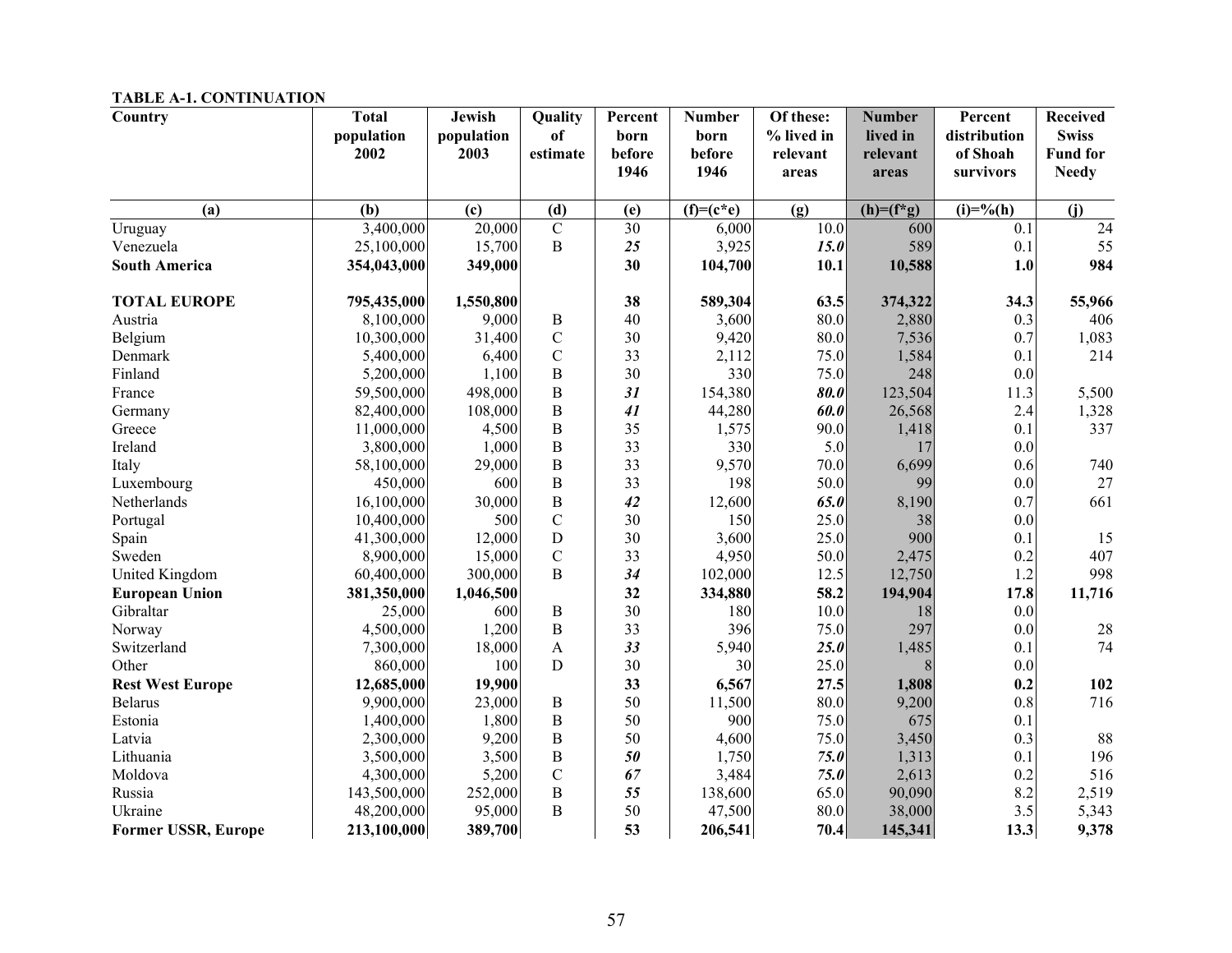| Country                     | <b>Total</b><br>population<br>2002 | <b>Jewish</b><br>population<br>2003 | Quality<br>of<br>estimate | Percent<br>born<br>before | <b>Number</b><br>born<br>before | Of these:<br>% lived in<br>relevant | <b>Number</b><br>lived in<br>relevant | Percent<br>distribution<br>of Shoah | Received<br><b>Swiss</b><br><b>Fund for</b> |
|-----------------------------|------------------------------------|-------------------------------------|---------------------------|---------------------------|---------------------------------|-------------------------------------|---------------------------------------|-------------------------------------|---------------------------------------------|
|                             |                                    |                                     |                           | 1946                      | 1946                            | areas                               | areas                                 | survivors                           | <b>Needy</b>                                |
| (a)                         | (b)                                | (c)                                 | (d)                       | (e)                       | $(f)=(c*e)$                     | (g)                                 | $(h)=(f*g)$                           | $(i)=\frac{9}{6}(h)$                | (i)                                         |
| Bosnia-Herzegovina          | 3,400,000                          | 500                                 | $\mathcal{C}$             | $\overline{55}$           | 275                             | 90.0                                | 248                                   | 0.0                                 | $\overline{265}$                            |
| Bulgaria                    | 7,800,000                          | 2,200                               | $\mathbf C$               | 55                        | 1,210                           | 90.0                                | 1,089                                 | 0.1                                 | 1,186                                       |
| Croatia                     | 4,300,000                          | 1,700                               | $\mathbf C$               | 55                        | 935                             | 90.0                                | 842                                   | 0.1                                 | 959                                         |
| Czech Republic              | 10,300,000                         | 4,000                               | $\mathcal{C}$             | 55                        | 2,200                           | 90.0                                | 1,980                                 | 0.2                                 | 2,494                                       |
| Hungary                     | 10,100,000                         | 50,000                              | $\mathcal{C}$             | 40                        | 20,000                          | 90.0                                | 18,000                                | 1.6                                 | 19,859                                      |
| Macedonia (FYR)             | 2,000,000                          | 100                                 | $\mathcal{C}$             | 55                        | 55                              | 90.0                                | 50                                    | 0.0                                 |                                             |
| Poland                      | 38,600,000                         | 3,300                               | $\mathcal{C}$             | 55                        | 1,815                           | 90.0                                | 1,634                                 | 0.1                                 | 1,825                                       |
| Romania                     | 22,400,000                         | 10,600                              | $\overline{B}$            | 60                        | 6,360                           | 90.0                                | 5,724                                 | 0.5                                 | 5,853                                       |
| Serbia-Montenegro           | 10,700,000                         | 1,500                               | $\mathcal{C}$             | 55                        | 825                             | 90.0                                | 743                                   | 0.1                                 | 830                                         |
| Slovakia                    | 5,400,000                          | 2,700                               | $\mathbf C$               | 55                        | 1,485                           | 90.0                                | 1,337                                 | 0.1                                 | 1,496                                       |
| Slovenia                    | 2,000,000                          | 100                                 | $\mathcal{C}$             | 55                        | 55                              | 90.0                                | 50                                    | 0.0                                 |                                             |
| Turkey                      | 67,300,000                         | 18,000                              | $\overline{B}$            | 32                        | 5,760                           | 10.0                                | 576                                   | 0.1                                 |                                             |
| <b>Rest East Europe</b>     | 188,300,000                        | 94,700                              |                           | 43                        | 40,721                          | 79.2                                | 32,270                                | 3.0                                 | 34,770                                      |
| <b>TOTAL ASIA</b>           | 3,765,100,000                      | 5,142,800                           |                           | 19                        | 984,750                         | 52.0                                | 512,018                               | 46.9                                | 124,048                                     |
| Israel                      | 6,631,000                          | 4,880,000                           | A                         | 20                        | 955,800                         | 53.1                                | 507,600                               | 46.5                                |                                             |
| West Bank and Gaza          | 3,280,000                          | 220,000                             | $\mathbf{A}$              | 6                         | 13,200                          | 25.0                                | 3,300                                 | 0.3                                 |                                             |
| <b>Israel and Palestine</b> | 9,911,000                          | 5,100,000                           |                           | 19                        | 969,000                         | 52.7                                | 510,900                               | 46.8                                | 124,000                                     |
| Azerbaijan                  | 8,200,000                          | 7,500                               | $\mathbf C$               | 45                        | 3,375                           | 10.0                                | 338                                   | 0.0                                 |                                             |
| Georgia                     | 4,400,000                          | 4,700                               | $\mathbf C$               | 45                        | 2,115                           | 10.0                                | 212                                   | 0.0                                 |                                             |
| Kazakhstan                  | 14,800,000                         | 4,200                               | B                         | 45                        | 1,890                           | 10.0                                | 189                                   | 0.0                                 | 31                                          |
| Kyrgyzstan                  | 5,000,000                          | 800                                 | $\overline{B}$            | 45                        | 360                             | 10.0                                | 36                                    | 0.0                                 |                                             |
| Tajikistan                  | 6,300,000                          | 100                                 | B                         | 45                        | 45                              | 10.0                                |                                       | 0.0                                 |                                             |
| Turkmenistan                | 5,600,000                          | 500                                 | $\mathbf C$               | 45                        | 225                             | 10.0                                | 23                                    | 0.0                                 |                                             |
| Uzbekistan                  | 25,400,000                         | 5,500                               | $\mathcal{C}$             | 45                        | 2,475                           | 10.0                                | 248                                   | 0.0                                 | 17                                          |
| Former USSR, Asia           | 73,500,000                         | 23,300                              |                           | 45                        | 10,485                          | 10.0                                | 1,049                                 | 0.1                                 | 48                                          |
| China                       | 1,287,900,000                      | 1,000                               | D                         | 35                        | 350                             | 5.0                                 | 18                                    | 0.0                                 |                                             |
| India                       | 1,049,500,000                      | 5,200                               | $\bf{B}$                  | 30                        | 1,560                           | 0.0                                 | $\overline{0}$                        | 0.0                                 |                                             |
| Iran                        | 65,600,000                         | 11,000                              | $\mathcal{C}$             | 25                        | 2,750                           | 0.0                                 | $\theta$                              | 0.0                                 |                                             |
| Japan                       | 127,096,000                        | 1,000                               | $\mathbf C$               | 35                        | 350                             | 5.0                                 | 18                                    | 0.0                                 |                                             |
| Korea, South                | 48,400,000                         | 100                                 | $\mathbf C$               | 35                        | 35                              | 5.0                                 | $\overline{2}$                        | 0.0                                 |                                             |
| Philippines                 | 80,000,000                         | 100                                 | D                         | 35                        | 35                              | 5.0                                 | $\overline{2}$                        | 0.0                                 |                                             |
| Singapore                   | 4,200,000                          | 300                                 | $\boldsymbol{B}$          | 35                        | 105                             | 5.0                                 |                                       | 0.0                                 |                                             |
| Syria                       | 17,200,000                         | 100                                 | $\mathcal{C}$             | 25                        | 25                              | 90.0                                | 23                                    | 0.0                                 |                                             |

#### **TABLE A-1. CONTINUATION**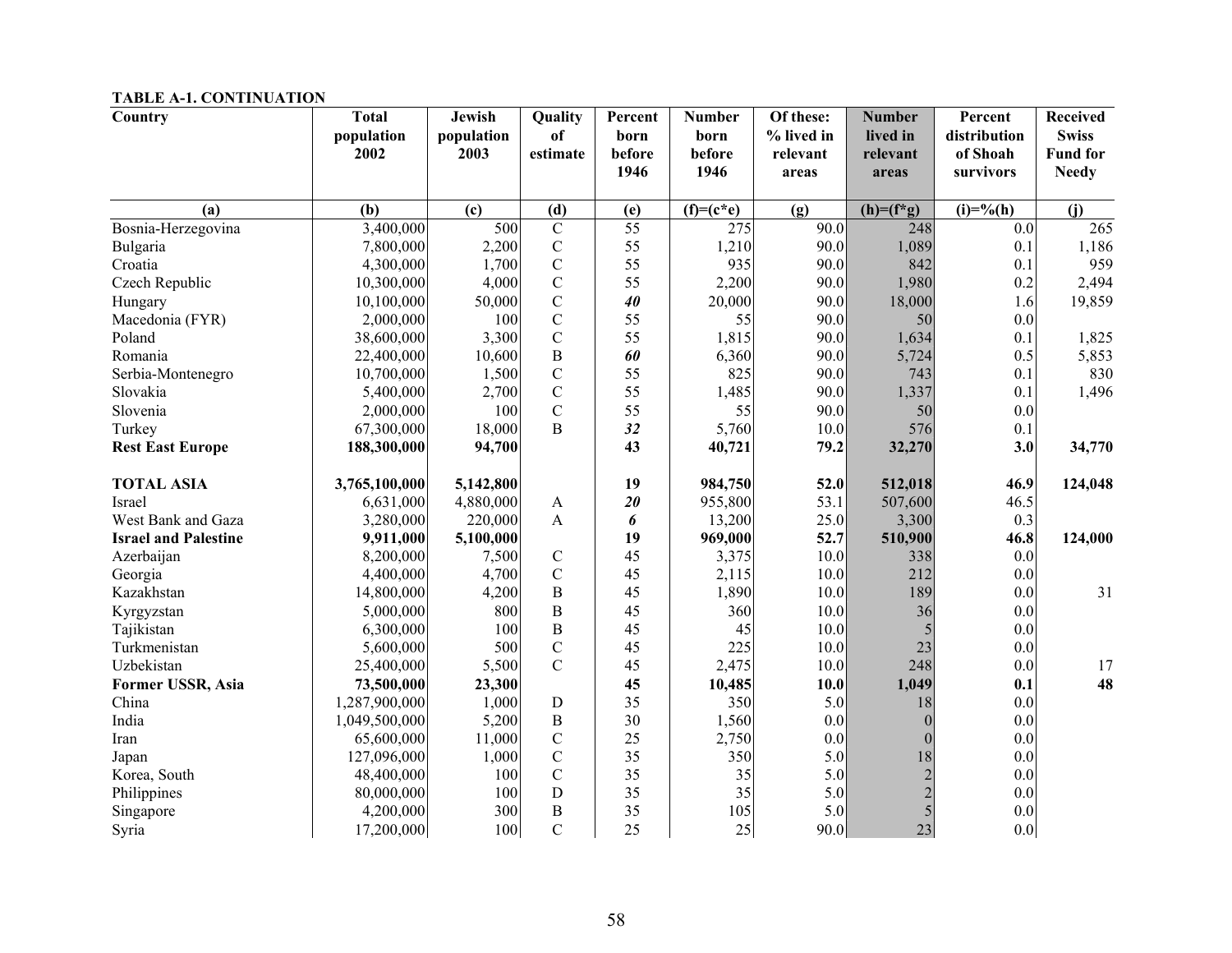| <b>171000 71-1. CONTINUATION</b><br>Country | <b>Total</b><br>population<br>2002 | Jewish<br>population<br>2003 | Quality<br><sub>of</sub><br>estimate | Percent<br>born<br>before<br>1946 | <b>Number</b><br>born<br>before<br>1946 | Of these:<br>% lived in<br>relevant<br>areas | <b>Number</b><br>lived in<br>relevant<br>areas | Percent<br>distribution<br>of Shoah<br>survivors | <b>Received</b><br><b>Swiss</b><br><b>Fund for</b><br><b>Needy</b> |
|---------------------------------------------|------------------------------------|------------------------------|--------------------------------------|-----------------------------------|-----------------------------------------|----------------------------------------------|------------------------------------------------|--------------------------------------------------|--------------------------------------------------------------------|
| (a)                                         | (b)                                | (c)                          | (d)                                  | (e)                               | $(f)=(c*e)$                             | (g)                                          | $(h)=(f*g)$                                    | $(i)=\frac{9}{6}(h)$                             | (j)                                                                |
| Thailand                                    | 62,600,000                         | 200                          | $\mathcal{C}$                        | 30                                | 60                                      | 5.0                                          | $\overline{\mathbf{3}}$                        | 0.0                                              |                                                                    |
| Yemen                                       | 18,600,000                         | 200                          | $\mathbf B$                          | 25                                | 50                                      | 0.0                                          | $\theta$                                       | 0.0                                              |                                                                    |
| Other                                       | 920,593,000                        | 300                          | D                                    | 40                                | 120                                     | 0.0                                          |                                                | 0.0                                              |                                                                    |
| <b>Rest Asia</b>                            | 3,681,689,000                      | 19,500                       |                                      | 27                                | 5,265                                   | 1.3                                          | 69                                             | 0.0                                              | $\bf{0}$                                                           |
| <b>TOTAL AFRICA</b>                         | 840,000,000                        | 86,400                       |                                      | 30                                | 25,920                                  | 14.3                                         | 3,718                                          | 0.3                                              | 484                                                                |
| Egypt                                       | 71,200,000                         | 100                          | C                                    | 60                                | 60                                      | 0.0                                          | $\theta$                                       | 0.0                                              |                                                                    |
| Ethiopia                                    | 67,700,000                         | 100                          | $\mathcal{C}$                        | 60                                | 60                                      | 0.0                                          | $\Omega$                                       | 0.0                                              |                                                                    |
| Morocco                                     | 29,700,000                         | 5,500                        | $\mathbf B$                          | 33                                | 1,815                                   | 90.0                                         | 1,634                                          | 0.1                                              |                                                                    |
| Tunisia                                     | 9,800,000                          | 1,500                        | B                                    | 33                                | 495                                     | 90.0                                         | 446                                            | 0.0                                              | 350                                                                |
| Other                                       | 69,700,000                         | 100                          | D                                    | 60                                | 60                                      | 90.0                                         | 54                                             | 0.0                                              |                                                                    |
| <b>North Africa</b>                         | 248,100,000                        | 7,300                        |                                      | 34                                | 2,482                                   | 85.9                                         | 2,133                                          | 0.2                                              | 351                                                                |
| Botswana                                    | 1,541,000                          | 100                          | B                                    | 30                                | 30                                      | 5.0                                          |                                                | 0.0                                              |                                                                    |
| Congo D.R.                                  | 50,948,000                         | 100                          | $\overline{B}$                       | 30                                | 30                                      | 5.0                                          | $\overline{2}$                                 | 0.0                                              |                                                                    |
| Kenya                                       | 31,100,000                         | 400                          | B                                    | 40                                | 160                                     | 5.0                                          | 8                                              | 0.0                                              |                                                                    |
| Namibia                                     | 1,800,000                          | 100                          | $\overline{B}$                       | 30                                | 30                                      | 5.0                                          | $\overline{c}$                                 | 0.0                                              |                                                                    |
| Nigeria                                     | 129,900,000                        | 100                          | D                                    | 30                                | 30                                      | 5.0                                          | $\overline{2}$                                 | 0.0                                              |                                                                    |
| South Africa                                | 43,600,000                         | 77,500                       | B                                    | 30                                | 23,250                                  | 6.7                                          | 1,558                                          | 0.1                                              | 133                                                                |
| Zimbabwe                                    | 12,300,000                         | 500                          | B                                    | 35                                | 175                                     | 5.0                                          | 9                                              | 0.0                                              |                                                                    |
| Other                                       | 320,711,000                        | 300                          | D                                    | 30                                | 90                                      | 5.0                                          |                                                | 0.0                                              |                                                                    |
| <b>Rest Africa</b>                          | 591,900,000                        | 79,100                       |                                      | 30                                | 23,730                                  | 6.7                                          | 1,585                                          | 0.1                                              | 133                                                                |
| <b>TOTAL OCEANIA</b>                        | 32,000,000                         | 106,900                      |                                      | 29                                | 31,001                                  | 14.8                                         | 4,595                                          | 0.4                                              | 4,039                                                              |
| Australia                                   | 19,700,000                         | 100,000                      | B                                    | 29                                | 29,000                                  | 15.0                                         | 4,350                                          | 0.4                                              | 4,039                                                              |
| New Zealand                                 | 3,900,000                          | 6,800                        | A                                    | 24                                | 1,632                                   | 15.0                                         | 245                                            | 0.0                                              | (included)                                                         |
| Other                                       | 8,400,000                          | 100                          | D                                    | 24                                | 24                                      | 5.0                                          | $\theta$                                       | 0.0                                              |                                                                    |

#### **TABLE A-1. CONTINUATION**

Note: Continental and regional totals may include countries not listed separately. Asian regions of Russia and Turkey included in Europe.

Figures in bold italics are based on recent research. Other figures are estimates based on regional evidence. Minor discrepancies due to rounding.

Shoah survivors figures in Column (h): for United States estimate, see Table A-2; for Israel estimate, see Table A-3.

Source for Jewish population estimates: S. DellaPergola, World Jewish Population 2003, in *American Jewish Year Book*, 2003.

Detailed list of other sources available on request.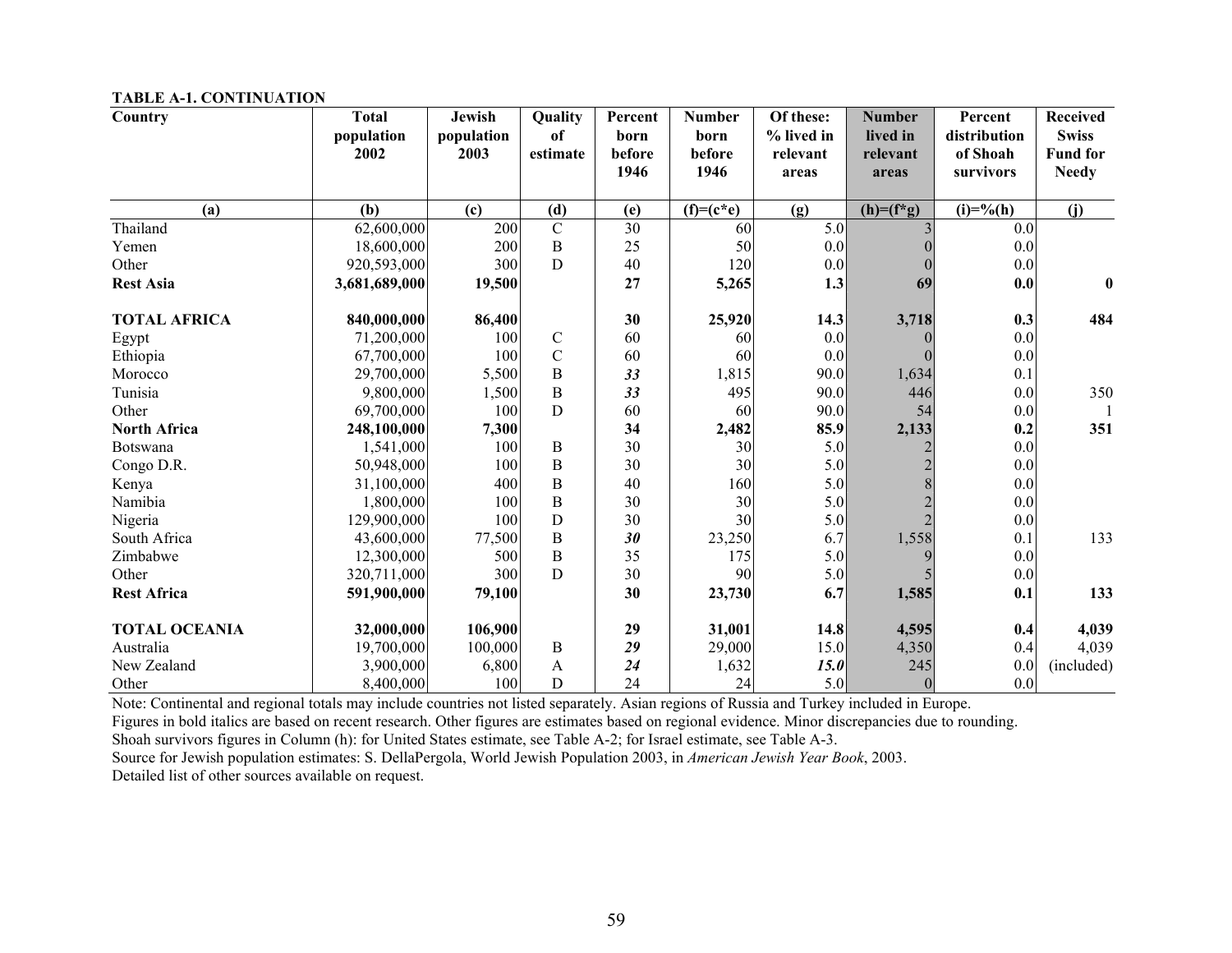## **TABLE A-2. FOREIGN BORN JEWISH POPULATION, BORN BEFORE 1946, IMMIGRATED AFTER 1932, BY COUNTRY OF BIRTH, USA, 2001**

| Country                      | Age-period  | Age-period     | Age-period  | <b>Total</b> | <b>Total</b>                           | <b>Total</b> | Percent     | Percent     | Percent     |
|------------------------------|-------------|----------------|-------------|--------------|----------------------------------------|--------------|-------------|-------------|-------------|
| <b>Relevant countries</b>    | relevant    | relevant       | relevant    |              | foreign-born foreign-born foreign-born |              | relevant    | relevant    | relevant    |
| <b>Grey shaded</b>           | respondents | spouses        | total       | respondents  | spouses                                | total        | respondents | spouses     | total       |
| (a)                          | (b)         | (c)            | $(d)=(b+c)$ | (e)          | (f)                                    | $(g)=(e+f)$  | $(h)=(b/e)$ | $(i)=(c/f)$ | $(j)=(d/g)$ |
| <b>GRAND TOTAL</b>           | 184,480     | 66,700         | 251,180     | 434,889      | 135,159                                | 570,048      | 29.2        | 34.5        | 30.5        |
| <b>GRAND TOTAL</b>           | 126,911     | 46,697         | 173,608     | 234,460      | 81,825                                 | 316,285      | 54.1        | 57.1        | 54.9        |
|                              |             |                |             |              |                                        |              |             |             |             |
| <b>TOTAL AMERICA</b>         | 24,516      | 10,764         | 35,280      | 73,285       | 17,863                                 | 91,148       |             |             |             |
| Canada                       | 6,005       | 2,704          | 8,709       | 20,049       | 3,872                                  | 23,921       |             |             |             |
| <b>United States</b>         |             |                | $\theta$    | 0            |                                        |              |             |             |             |
| <b>Total North America</b>   | 6,005       | 2,704          | 8,709       | 20,049       | 3,872                                  | 23,921       |             |             |             |
| <b>Bahamas</b>               | 495         | $\left($       | 495         | 495          | $^{\circ}$                             | 495          |             |             |             |
| Costa Rica                   |             |                | $\theta$    | $\Omega$     |                                        |              |             |             |             |
| Cuba                         | 1,363       |                | 1,363       | 3,663        | 681                                    | 4,344        |             |             |             |
| Dominican Republic           | 1,135       | $\theta$       | 1,135       | 1,664        | 0                                      | 1,664        |             |             |             |
| El Salvador                  | $\Omega$    | $\theta$       | $\theta$    | $\Omega$     |                                        |              |             |             |             |
| Guatemala                    |             |                | $\Omega$    | 1,779        |                                        | 1,779        |             |             |             |
| Jamaica                      | 11,064      | 4,625          | 15,689      | 11,563       | 4,625                                  | 16,188       |             |             |             |
| Mexico                       | 1,943       | $\theta$       | 1,943       | 12,050       | 1,871                                  | 13,921       |             |             |             |
| Netherlands Antilles         |             |                | 0           | 1,132        | $\theta$                               | 1,132        |             |             |             |
| Panama                       |             |                |             | 778          |                                        | 778          |             |             |             |
| Puerto Rico                  |             |                |             | $\Omega$     |                                        |              |             |             |             |
| Virgin Islands               |             |                |             |              |                                        |              |             |             |             |
| Other                        | 1,045       | $\theta$       | 1,045       | 7,346        | 551                                    | 7,897        |             |             |             |
| <b>Total Central America</b> | 17,045      | 4,625          | 21,670      | 40,470       | 7,728                                  | 48,198       |             |             |             |
| Argentina                    | 1,466       | 3,435          | 4,901       | 4,737        | 4,123                                  | 8,860        |             |             |             |
| Bolivia                      |             | $\theta$       | 0           | 0            | 0                                      |              |             |             |             |
| <b>Brazil</b>                |             | $\Omega$       | 0           | 2,573        | 1,065                                  | 3,638        |             |             |             |
| Chile                        |             |                | $\Omega$    | $\Omega$     | 442                                    | 442          |             |             |             |
| Colombia                     |             | $\Omega$       | $\theta$    | 2,170        | 254                                    | 2,424        |             |             |             |
| Ecuador                      |             | $\overline{0}$ | $\Omega$    | $\Omega$     |                                        |              |             |             |             |
| Paraguay                     |             | $\Omega$       | $\Omega$    | $\Omega$     |                                        |              |             |             |             |
| Peru                         |             | $\Omega$       | $\Omega$    | 1,001        |                                        | 1,001        |             |             |             |
| Suriname                     |             |                |             | $\Omega$     |                                        |              |             |             |             |
| Uruguay                      |             |                | 0           | 1,704        |                                        | 1,704        |             |             |             |
| Venezuela                    |             |                |             | 581          | 379                                    | 960          |             |             |             |
| <b>Total South America</b>   | 1,466       | 3,435          | 4,901       | 12,766       | 6,263                                  | 19,029       |             |             |             |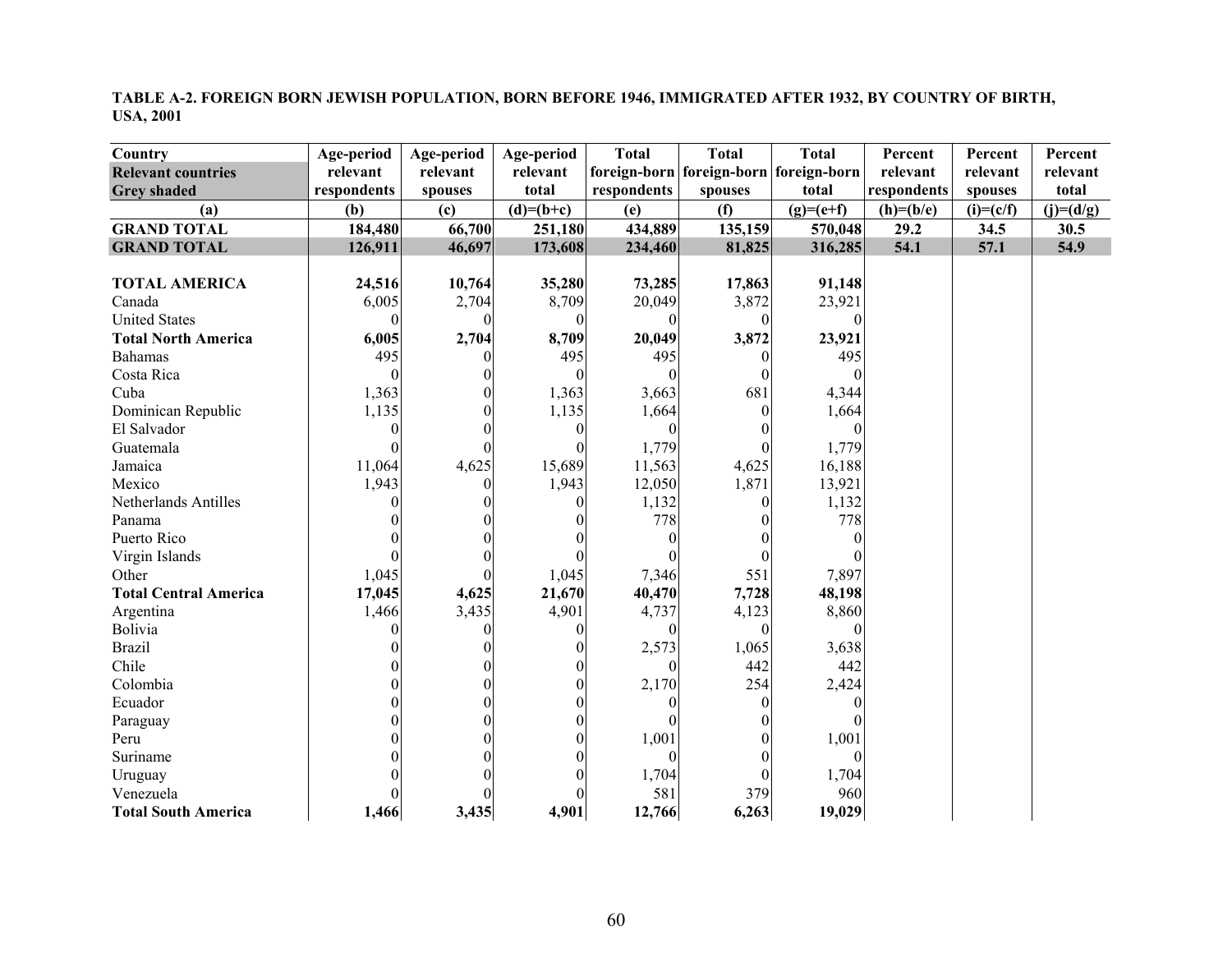#### **TABLE A-2. CONTINUATION**

| Country                          | Age-period  | Age-period | Age-period  | <b>Total</b>   | <b>Total</b> | <b>Total</b>                           | Percent      | Percent     | Percent     |
|----------------------------------|-------------|------------|-------------|----------------|--------------|----------------------------------------|--------------|-------------|-------------|
| <b>Relevant countries</b>        | relevant    | relevant   | relevant    |                |              | foreign-born foreign-born foreign-born | relevant     | relevant    | relevant    |
| <b>Grey shaded</b>               | respondents | spouses    | total       | respondents    | spouses      | total                                  | respondents  | spouses     | total       |
| (a)                              | (b)         | (c)        | $(d)=(b+c)$ | (e)            | (f)          | $(g)=(e+f)$                            | $(h)= (b/e)$ | $(i)=(c/f)$ | $(j)=(d/g)$ |
|                                  |             |            |             |                |              |                                        |              |             |             |
| <b>TOTAL EUROPE</b>              | 142,913     | 50,318     | 193,231     | 263,551        | 86,841       | 350,392                                | 47.9         | 53.8        | 49.3        |
| <b>TOTAL EUROPE</b>              | 126,208     | 46,697     | 172,905     | 232,842        | 80,719       | 313,561                                | 54.2         | 57.9        | 55.1        |
| Austria                          | 6,498       | $\theta$   | 6,498       | 6,836          | $\Omega$     | 6,836                                  |              |             |             |
| Belgium                          | 831         |            | 831         | 831            |              | 831                                    |              |             |             |
| Denmark                          | 1,194       |            | 1,194       | 1,194          |              | 1,194                                  |              |             |             |
| Finland                          | 1,466       |            | 1,466       | 2,168          | $\Omega$     | 2,168                                  |              |             |             |
| France                           | 1,879       | 786        | 2,665       | 7,176          | 786          | 7,962                                  |              |             |             |
| Germany                          | 30,764      | 4,699      | 35,463      | 47,008         | 4,831        | 51,839                                 |              |             |             |
| Greece                           |             | $\Omega$   | $\theta$    | $\theta$       | $\Omega$     | $\theta$                               |              |             |             |
| Ireland                          | $\Omega$    | $\Omega$   | $\theta$    | 1,209          | $\Omega$     | 1,209                                  |              |             |             |
| Italy                            | 1,053       | 1,074      | 2,127       | 3,425          | 1,074        | 4,499                                  |              |             |             |
| Luxembourg                       |             |            | $\Omega$    | $\Omega$       | $\Omega$     |                                        |              |             |             |
| Netherlands                      | 507         | 722        | 1,229       | 3,356          | 722          | 4,078                                  |              |             |             |
| Portugal                         |             |            | $\Omega$    | $\Omega$       | $\Omega$     | $\Omega$                               |              |             |             |
| Spain                            |             |            | $\Omega$    | 2,488          | 0            | 2,488                                  |              |             |             |
| Sweden                           |             | 892        | 892         | $\Omega$       | 892          | 892                                    |              |             |             |
| United Kingdom                   | 13,302      | 2,729      | 16,031      | 21,728         | 3,221        | 24,949                                 |              |             |             |
| <b>Total European Union</b>      | 57,494      | 10,902     | 68,396      | 97,419         | 11,526       | 108,945                                |              |             |             |
| Gibraltar                        |             | $\Omega$   | $\Omega$    | $\overline{0}$ | $\Omega$     |                                        |              |             |             |
| Norway                           | $\theta$    | $\theta$   | $\theta$    | $\overline{0}$ | $\Omega$     |                                        |              |             |             |
| Switzerland                      | 404         |            | 404         | 1,560          | 2,009        | 3,569                                  |              |             |             |
| Other                            | $\Omega$    |            | $\theta$    |                | $\Omega$     |                                        |              |             |             |
| <b>Total rest West Europe</b>    | 404         |            | 404         | 1,560          | 2,009        | 3,569                                  |              |             |             |
| <b>Belarus</b>                   | 8,237       | 5,993      | 14,230      | 12,984         | 6,397        | 19,381                                 |              |             |             |
| Estonia                          | $\Omega$    | $\theta$   | $\theta$    | $\Omega$       | $\theta$     |                                        |              |             |             |
| Latvia                           | 338         |            | 338         | 2,724          | $\Omega$     | 2,724                                  |              |             |             |
| Lithuania                        | 3,697       | 722        | 4,419       | 4,190          | 868          | 5,058                                  |              |             |             |
| Moldova                          | 2,139       | 758        | 2,897       | 5,600          | 758          | 6,358                                  |              |             |             |
| Russia                           | 12,562      | 4,324      | 16,886      | 41,321         | 18,039       | 59,360                                 |              |             |             |
| Ukraine                          | 32,641      | 19,545     | 52,186      | 61,943         | 36,471       | 98,414                                 |              |             |             |
| <b>Total former USSR, Europe</b> | 59,614      | 31,342     | 90,956      | 128,762        | 62,533       | 191,295                                |              |             |             |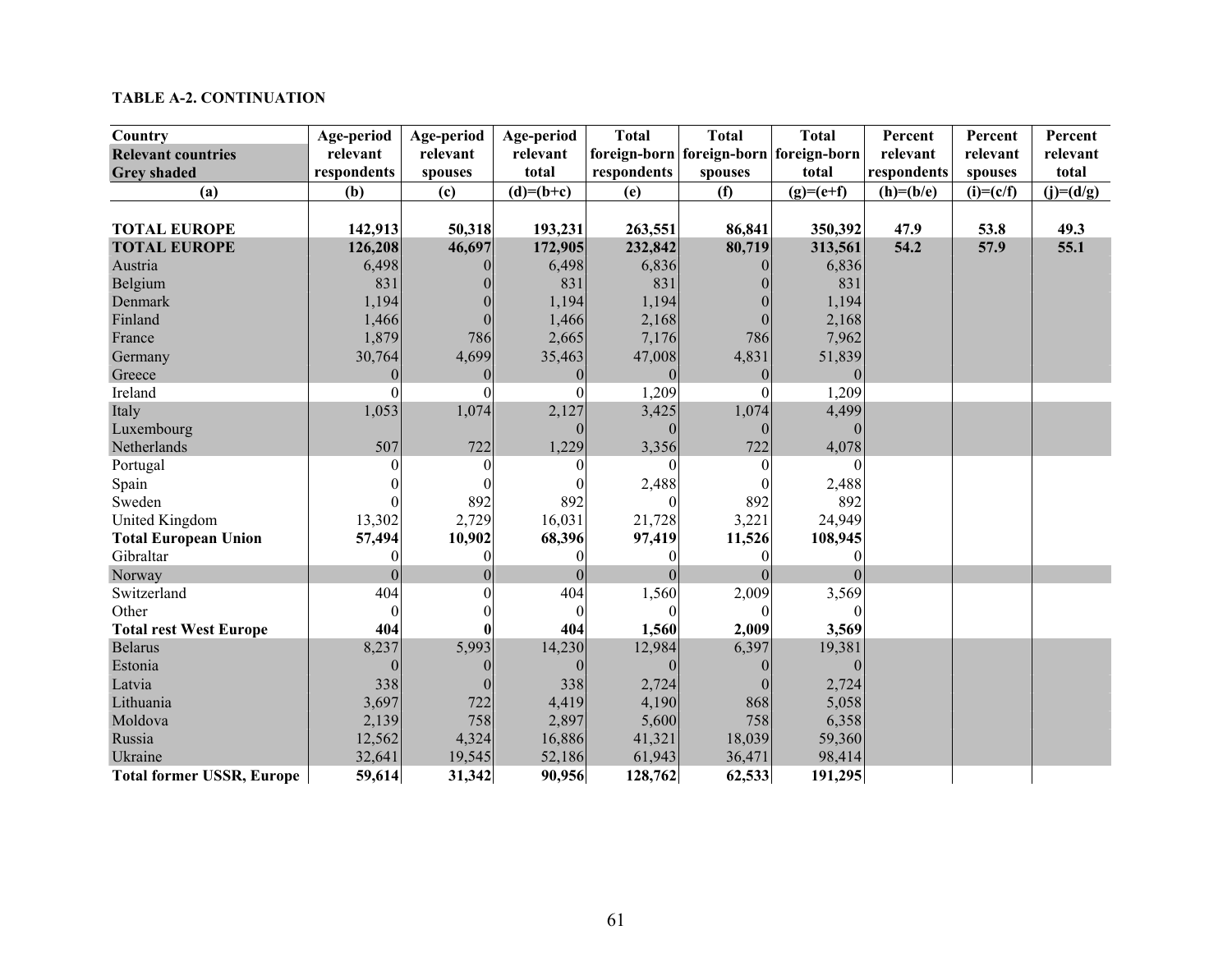#### **TABLE A-2. CONTINUATION**

| Country                        | Age-period   | Age-period     | Age-period       | <b>Total</b>   | <b>Total</b>                           | <b>Total</b> | Percent     | Percent     | Percent     |
|--------------------------------|--------------|----------------|------------------|----------------|----------------------------------------|--------------|-------------|-------------|-------------|
| <b>Relevant countries</b>      | relevant     | relevant       | relevant         |                | foreign-born foreign-born foreign-born |              | relevant    | relevant    | relevant    |
| <b>Grey shaded</b>             | respondents  | spouses        | total            | respondents    | spouses                                | total        | respondents | spouses     | total       |
| (a)                            | (b)          | (c)            | $(d)=(b+c)$      | (e)            | (f)                                    | $(g)=(e+f)$  | $(h)=(b/e)$ | $(i)=(c/f)$ | $(j)=(d/g)$ |
| Bosnia-Herzegovina             | $\theta$     | $\overline{0}$ | $\boldsymbol{0}$ | $\overline{0}$ | $\Omega$                               | $\theta$     |             |             |             |
| Bulgaria                       |              | $\overline{0}$ | $\boldsymbol{0}$ | $\Omega$       | $\theta$                               | $\Omega$     |             |             |             |
| Croatia                        |              | $\Omega$       | $\theta$         | 881            | 881                                    | 1,762        |             |             |             |
| <b>Czech Republic</b>          | 3,557        | 912            | 4,469            | 5,773          | 1,102                                  | 6,875        |             |             |             |
| Hungary                        | 3,565        | 2,197          | 5,762            | 4,750          | 2,615                                  | 7,365        |             |             |             |
| Macedonia (FYR)                | $\Omega$     | $\theta$       | $\Omega$         | $\theta$       | $\theta$                               | $\Omega$     |             |             |             |
| Poland                         | 11,705       | 4,077          | 15,782           | 15,246         | 5,287                                  | 20,533       |             |             |             |
| Romania                        | 2,642        | 888            | 3,530            | 4,503          | 888                                    | 5,391        |             |             |             |
| Serbia-Montenegro              | 933          | $\Omega$       | 933              | 933            | $\theta$                               | 933          |             |             |             |
| Slovakia                       | $\theta$     | $\Omega$       | $\theta$         | $\theta$       | $\theta$                               |              |             |             |             |
| Slovenia                       | $\Omega$     | $\theta$       | $\theta$         | $\overline{0}$ | $\theta$                               | $\theta$     |             |             |             |
| Turkey                         | 2,999        | $\theta$       | 2,999            | 3,724          | $\mathbf{0}$                           | 3,724        |             |             |             |
| <b>Total rest East Europe</b>  | 25,401       | 8,074          | 33,475           | 35,810         | 10,773                                 | 46,583       |             |             |             |
|                                |              |                |                  |                |                                        |              |             |             |             |
| <b>TOTAL ASIA</b>              | 12,676       | 4,720          | 17,396           | 75,223         | 26,470                                 | 101,693      | 0.0         | 0.0         | 0.0         |
| <b>TOTAL ASIA</b>              | $\mathbf{0}$ | $\mathbf{0}$   | $\bf{0}$         | 364            | 364                                    | 728          | 0.0         | 0.0         | 0.0         |
| Israel                         |              |                |                  |                |                                        |              |             |             |             |
| West Bank and Gaza             |              |                |                  |                |                                        |              |             |             |             |
| <b>Total Israel, Palestine</b> | 5,924        | 1,885          | 7,809            | 37,876         | 11,243                                 | 49,119       |             |             |             |
| Azerbaijan                     | 548          | 404            | 952              | 3,112          |                                        | 3,112        |             |             |             |
| Georgia                        | 1,115        | $\Omega$       | 1,115            | 2,334          | 419                                    | 2,753        |             |             |             |
| Kazakhstan                     | 282          |                | 282              | 282            | $\theta$                               | 282          |             |             |             |
| Kyrgyzstan                     | $\theta$     |                | $\mathbf{0}$     | 347            | $\theta$                               | 347          |             |             |             |
| Tajikistan                     | 379          |                | 379              | 379            | 379                                    | 758          |             |             |             |
| Turkmenistan                   | $\theta$     |                | $\Omega$         | $\Omega$       | 404                                    | 404          |             |             |             |
| Uzbekistan                     | 758          | 1,162          | 1,920            | 5,505          | 3,023                                  | 8,528        |             |             |             |
| <b>Total former USSR, Asia</b> | 3,082        | 1,566          | 4,648            | 11,959         | 4,225                                  | 16,184       |             |             |             |
| China                          | 1,411        |                | 1,411            | 3,302          | 695                                    | 3,997        |             |             |             |
| India                          | 661          | 293            | 954              | 954            | 293                                    | 1,247        |             |             |             |
| Iran                           | 881          | 432            | 1,313            | 12,243         | 5,838                                  | 18,081       |             |             |             |
| Japan                          |              | $\overline{0}$ | $\boldsymbol{0}$ | 541            | 905                                    | 1,446        |             |             |             |
| Korea, South                   |              | $\overline{0}$ | $\mathbf{0}$     | 2,422          | $\mathbf{0}$                           | 2,422        |             |             |             |
| Philippines                    |              | 404            | 404              | 2,383          | 404                                    | 2,787        |             |             |             |
| Singapore                      | $\Omega$     | $\Omega$       | $\boldsymbol{0}$ | $\theta$       | $\overline{0}$                         | $\Omega$     |             |             |             |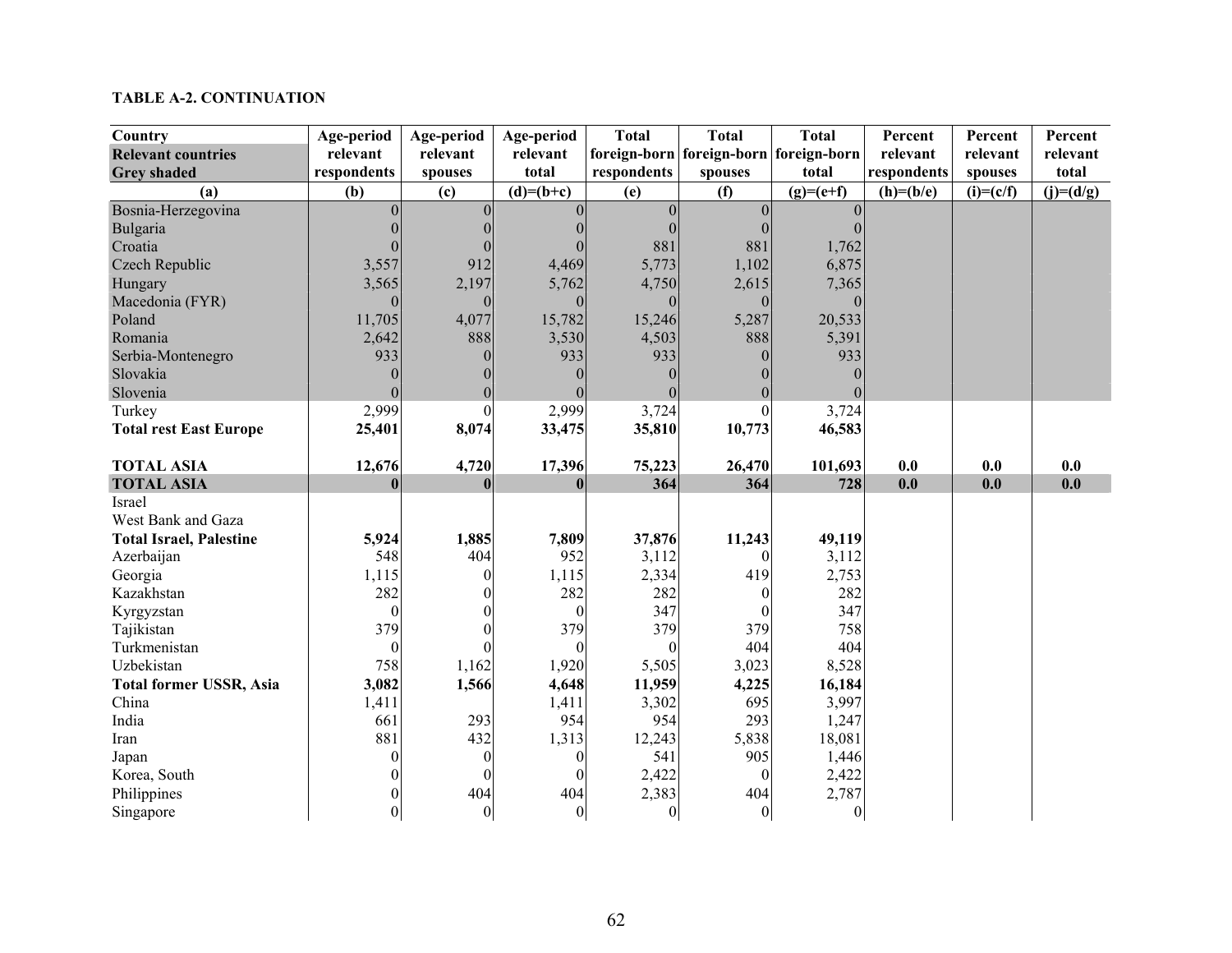#### **TABLE A-2. CONTINUATION**

| Country                   | Age-period  | Age-period     | Age-period  | <b>Total</b>     | <b>Total</b>   | <b>Total</b>                           | Percent     | Percent     | Percent     |
|---------------------------|-------------|----------------|-------------|------------------|----------------|----------------------------------------|-------------|-------------|-------------|
| <b>Relevant countries</b> | relevant    | relevant       | relevant    |                  |                | foreign-born foreign-born foreign-born | relevant    | relevant    | relevant    |
| <b>Grey shaded</b>        | respondents | spouses        | total       | respondents      | spouses        | total                                  | respondents | spouses     | total       |
| (a)                       | (b)         | (c)            | $(d)=(b+c)$ | (e)              | (f)            | $(g)=(e+f)$                            | $(h)=(b/e)$ | $(i)=(c/f)$ | $(j)=(d/g)$ |
| Syria                     | $\Omega$    | $\overline{0}$ | $\Omega$    | 364              | 364            | 728                                    |             |             |             |
| Thailand                  |             |                |             |                  | 0              |                                        |             |             |             |
| Yemen                     |             |                |             |                  |                |                                        |             |             |             |
| Other                     | 717         | 140            | 857         | 3,179            | 2,503          | 5,682                                  |             |             |             |
| <b>Total rest Asia</b>    | 3,670       | 1,269          | 4,939       | 25,388           | 11,002         | 36,390                                 |             |             |             |
| <b>TOTAL AFRICA</b>       | 2,804       | 898            | 3,702       | 15,014           | 2,154          | 17,168                                 | 4.7         | 0.0         | 4.1         |
| <b>TOTAL AFRICA</b>       | 703         | $\mathbf{0}$   | 703         | 1,254            | 742            | 1,996                                  | 56.1        | 0.0         | 35.2        |
| Egypt                     | 347         | $\Omega$       | 347         | 867              | $\Omega$       | 867                                    |             |             |             |
| Ethiopia                  | $\theta$    | $\theta$       | $\theta$    | $\boldsymbol{0}$ | $\theta$       |                                        |             |             |             |
| Morocco                   | 310         | $\Omega$       | 310         | 718              | 742            | 1,460                                  |             |             |             |
| Tunisia                   |             | $\Omega$       | $\theta$    | $\theta$         |                |                                        |             |             |             |
| Other                     | 393         | $\Omega$       | 393         | 536              | $\overline{0}$ | 536                                    |             |             |             |
| <b>Total North Africa</b> | 1,050       | $\mathbf{0}$   | 1,050       | 2,121            | 742            | 2,863                                  |             |             |             |
| Botswana                  |             |                |             |                  | 0              |                                        |             |             |             |
| Congo D.R.                |             |                |             |                  |                |                                        |             |             |             |
| Kenya                     |             |                |             |                  |                |                                        |             |             |             |
| Namibia                   |             |                |             |                  |                |                                        |             |             |             |
| Nigeria                   |             |                |             |                  |                |                                        |             |             |             |
| South Africa              | 1,021       | $\theta$       | 1,021       | 12,028           | 544            | 12,572                                 |             |             |             |
| Zimbabwe                  | 0           | 165            | 165         |                  | 135            | 135                                    |             |             |             |
| Other                     | 733         | 733            | 1,466       | 865              | 733            | 1,598                                  |             |             |             |
| <b>Total rest Africa</b>  | 1,754       | 898            | 2,652       | 12,893           | 1,412          | 14,305                                 |             |             |             |
|                           |             |                |             |                  |                |                                        |             |             |             |
| <b>TOTAL OCEANIA</b>      | 1,571       | $\bf{0}$       | 1,571       | 7,816            | $\bf{0}$       | 7,816                                  | 0.0         | 0.0         | 0.0         |
| Australia                 | 1,571       |                | 1,571       | 6,496            | 0              | 6,496                                  |             |             |             |
| New Zealand               |             |                | $\Omega$    | 1,320            | 0              | 1,320                                  |             |             |             |
| Other                     |             | $\Omega$       | $\Omega$    | $\theta$         | $\Omega$       |                                        |             |             |             |

Source: United Jewish Communities, US 2000-2001 National Jewish Population Survey, author's data processing. Minor discrepancies due to rounding.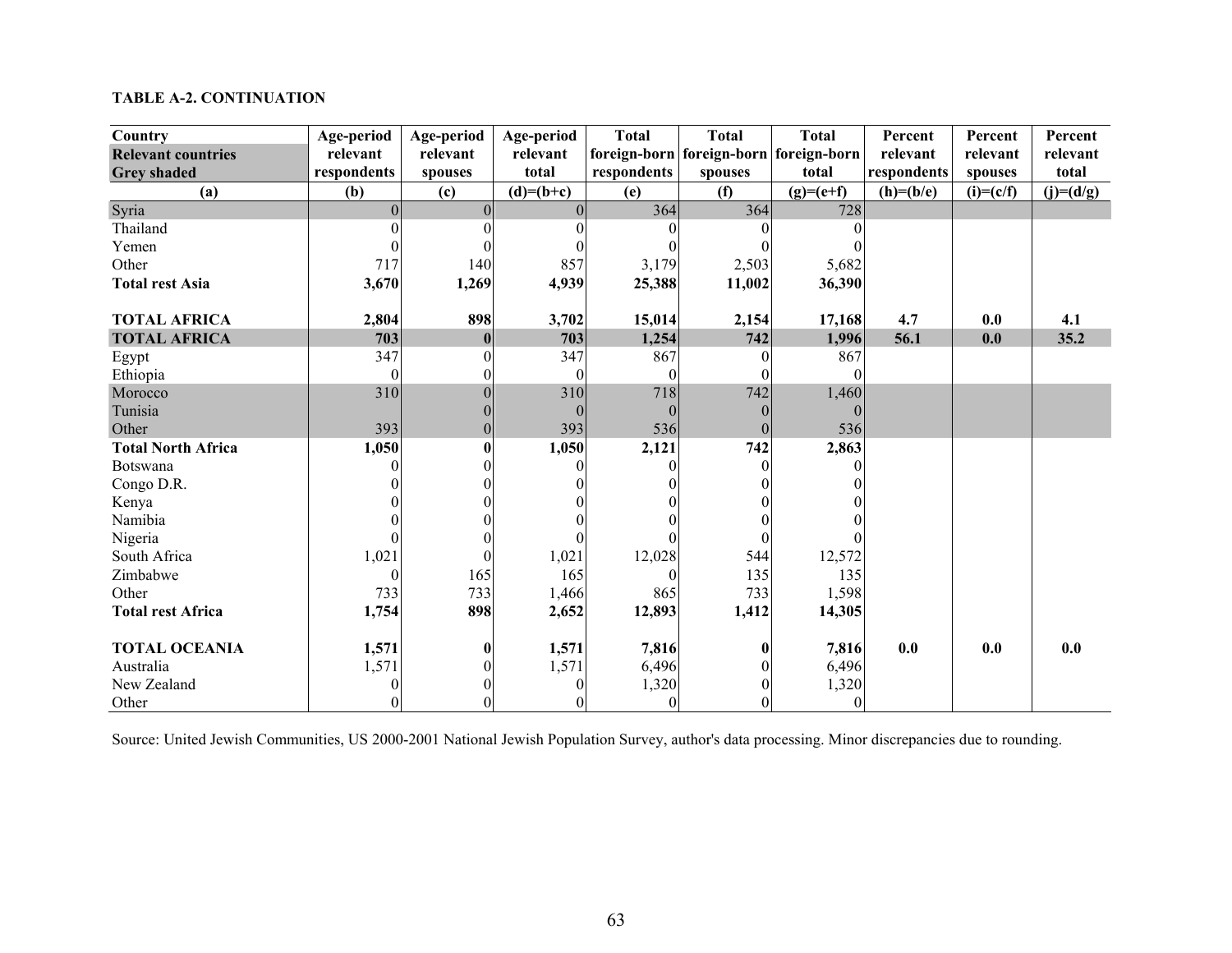### **TABLE A-3. FOREIGN BORN JEWISH POPULATION, BORN BEFORE 1946, BY COUNTRY OF BIRTH AND AGE, ISRAEL, AVERAGE 2001, THOUSANDS**

| <b>Country of birth</b>             |                  |       | Age   |       |                  | Of total<br>$55+$ :   | Corrected<br><b>Subtotal</b> |
|-------------------------------------|------------------|-------|-------|-------|------------------|-----------------------|------------------------------|
| <b>Relevant countries</b>           |                  |       |       |       |                  | Percent               | Age 55+                      |
| <b>Grey shaded</b>                  | <b>Gd. Total</b> | 55-64 | 65-74 | $75+$ | Total 55+        | included <sup>a</sup> |                              |
| (a)                                 | (b)              | (c)   | (d)   | (e)   | $(f)=(c+d+e)$    | (g)                   | $(h)=(f*g)$                  |
| <b>GRAND TOTAL</b>                  | 1978.1           | 296.3 | 280.3 | 253.2 | 829.8            |                       |                              |
| <b>GRAND TOTAL</b>                  |                  | 207.7 | 210.2 | 208.8 | 626.7            | 82.0                  | 510.9                        |
| TOTAL AMERICA, OCEANIA              | 126.4            | 12.4  | 9.0   | 4.9   | 26.3             | 0.0                   | 0.0                          |
| <b>Total North America, Oceania</b> | 71.0             | 4.7   | 3.0   | 2.4   | 10.1             | 0.0                   | 0.0                          |
| Argentina                           | 32.5             | 5.0   | 4.1   | 2.0   | 11.1             | 0.0                   | 0.0                          |
| Latin America, other                | 22.9             | 2.7   | 1.9   | 0.5   | 5.1              | 0.0                   | 0.0                          |
| <b>Total Latin America</b>          | 55.4             | 7.7   | 6.0   | 2.5   | 16.2             | 0.0                   | 0.0                          |
| <b>TOTAL EUROPE</b>                 | 1300.4           | 149.5 | 168.1 | 189.6 | 507.2            |                       |                              |
| <b>TOTAL EUROPE</b>                 |                  | 147.4 | 166.7 | 188.3 | 502.4            | 78.0                  | 392.9                        |
| France                              | 28.1             | 1.9   | 1.8   | 0.7   | 4.4              | 95.0                  | 4.2                          |
| Germany and Austria                 | 32.3             | 2.1   | 5.9   | 12.1  | 20.1             | 95.0                  | 19.1                         |
| United Kingdom                      | 18.9             | 2.1   | 1.4   | 1.3   | 4.8              | 0.0                   | 0.0                          |
| Other                               | 31.2             | 4.4   | 4.1   | 3.4   | 11.9             | 85.0                  | 10.1                         |
| <b>Total European Union</b>         | 110.5            | 10.5  | 13.2  | 17.5  | 41.2             | 81.0                  | 33.4                         |
| <b>Total former USSR</b>            | 937.5            | 103.7 | 92.6  | 81.1  | 277.4            | 65.0                  | 180.3                        |
| <b>Bulgaria</b> and Greece          | 23.2             | 5.1   | 6.5   | 6.7   | 18.3             | 95.0                  | 17.4                         |
| Czech, Slovakia, Hungary            | 27.8             | 2.8   | 7.3   | 11.3  | 21.4             | 95.0                  | 20.3                         |
| Poland                              | 78.9             | 7.3   | 18.2  | 40.5  | 66.0             | 95.0                  | 62.7                         |
| Romania                             | 122.5            | 20.1  | 30.3  | 32.5  | 82.9             | 95.0                  | 78.8                         |
| <b>Total rest East Europe</b>       | 252.4            | 35.3  | 62.3  | 91.0  | 188.6            | 95.0                  | 179.2                        |
| <b>TOTAL ASIA</b>                   | 232.0            | 65.8  | 54.0  | 33.4  | 153.2            |                       |                              |
| <b>TOTAL ASIA</b>                   |                  | 3.0   | 3.2   | 1.9   | 8.1              | 95.0                  | 7.7                          |
| Turkey                              | 30.6             | 7.7   | 8.1   | 5.5   | 21.3             | 0.0                   | $0.0\,$                      |
| Iraq                                | 75.3             | 26.1  | 21.1  | 11.1  | 58.3             | 0.0                   | 0.0                          |
| Yemen                               | 36.0             | 13.0  | 9.4   | 8.1   | 30.5             | 0.0                   | 0.0                          |
| Iran                                | 51.3             | 11.0  | 8.9   | 5.0   | 24.9             | 0.0                   | 0.0                          |
| India and Pakistan                  | 18.1             | 3.5   | 2.2   | 1.1   | 6.8              | 0.0                   | 0.0                          |
| Syria and Lebanon                   | 12.8             | 3.0   | 3.2   | 1.9   | 8.1              | 95.0                  | 7.7                          |
| Other                               | $\overline{7.9}$ | 1.4   | 1.1   | 0.7   | $\overline{3.2}$ | 0.0                   | 0.0                          |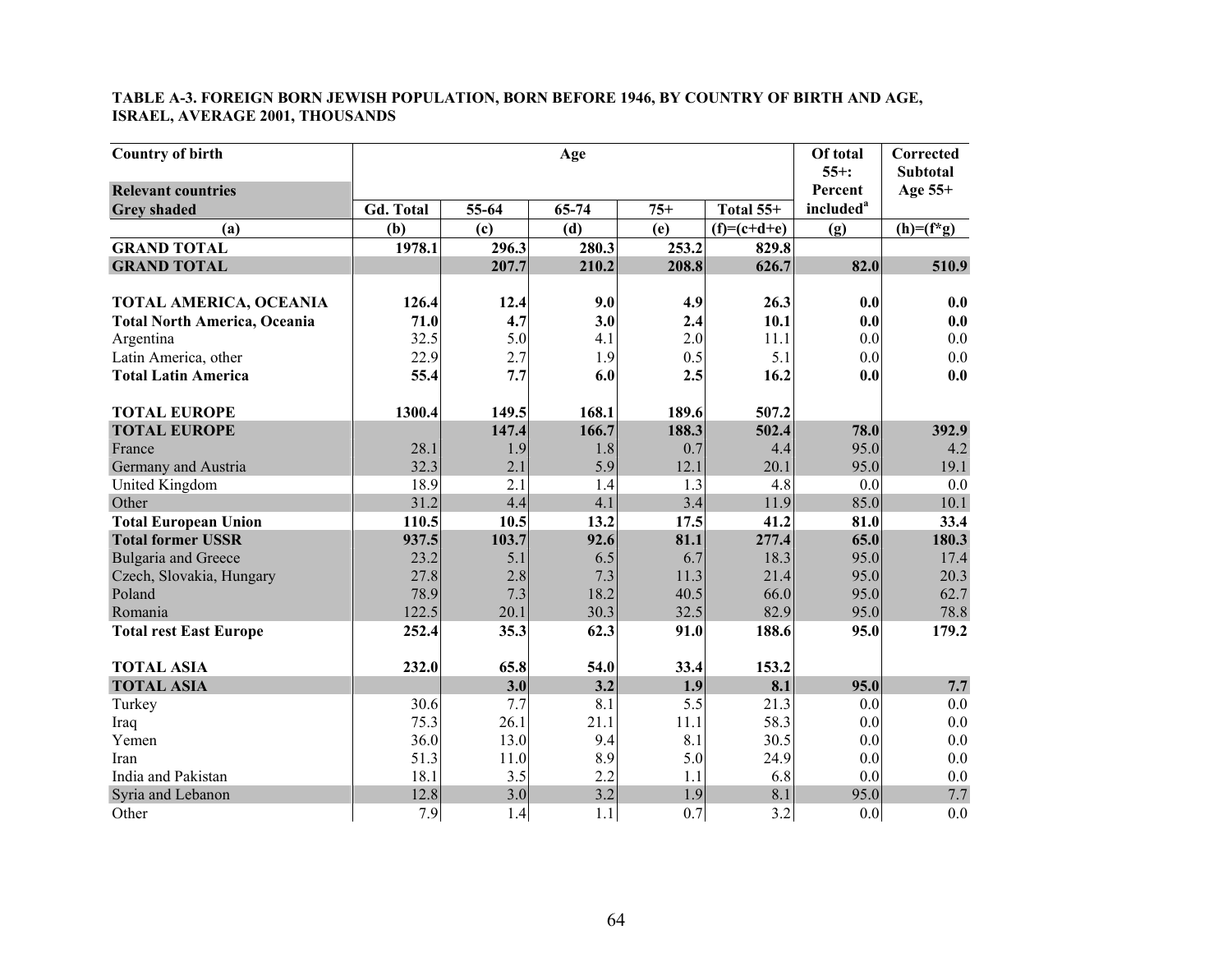#### **TABLE A-3. CONTINUATION**

| <b>Country of birth</b>   |                  |                            | Of total<br>$55+$ : | Corrected<br><b>Subtotal</b> |               |                       |             |
|---------------------------|------------------|----------------------------|---------------------|------------------------------|---------------|-----------------------|-------------|
| <b>Relevant countries</b> |                  |                            |                     |                              |               | Percent               | Age $55+$   |
| <b>Grey shaded</b>        | <b>Gd. Total</b> | 55-64                      | 65-74               | $75+$                        | Total $55+$   | included <sup>a</sup> |             |
| $\left( a\right)$         | (b)              | $\left( \mathrm{c}\right)$ | (d)                 | (e)                          | $(f)=(c+d+e)$ | (g)                   | $(h)=(f*g)$ |
| <b>TOTAL AFRICA</b>       | 319.2            | 68.6                       | 49.2                | 25.2                         | 143.0         |                       |             |
| <b>TOTAL AFRICA</b>       |                  | 57.3                       | 40.3                | 18.6                         | 116.2         | 95.0                  | 110.4       |
| Morocco                   | 165.2            | 39.4                       | 26.5                | 12.3                         | 78.2          | 95.0                  | 74.3        |
| Algeria and Tunisia       | 41.7             | 11.1                       | 8.5                 | 4.0                          | 23.6          | 95.0                  | 22.4        |
| Libya                     | 19.2             | 6.8                        | 5.3                 | 2.3                          | 14.4          | 95.0                  | 13.7        |
| Egypt                     | 21.7             | 6.6                        | 5.4                 | 3.8                          | 15.8          | 0.0                   | $0.0\,$     |
| Ethiopia                  | 58.9             | 3.1                        | 2.5                 | 2.0                          | 7.6           | 0.0                   | $0.0\,$     |
| Other                     | 12.6             | 1.6                        | 1.0                 | 0.7                          | 3.3           | 0.0                   | $0.0\,$     |

a Percent who lived in relevant areas out of total in age group. Minor discrepancies due to rounding.

Source: adapted from Israel Central Bureau of Statistics, Statistical Abstract of Israel, vol. 53, 2002, Table 2.23.